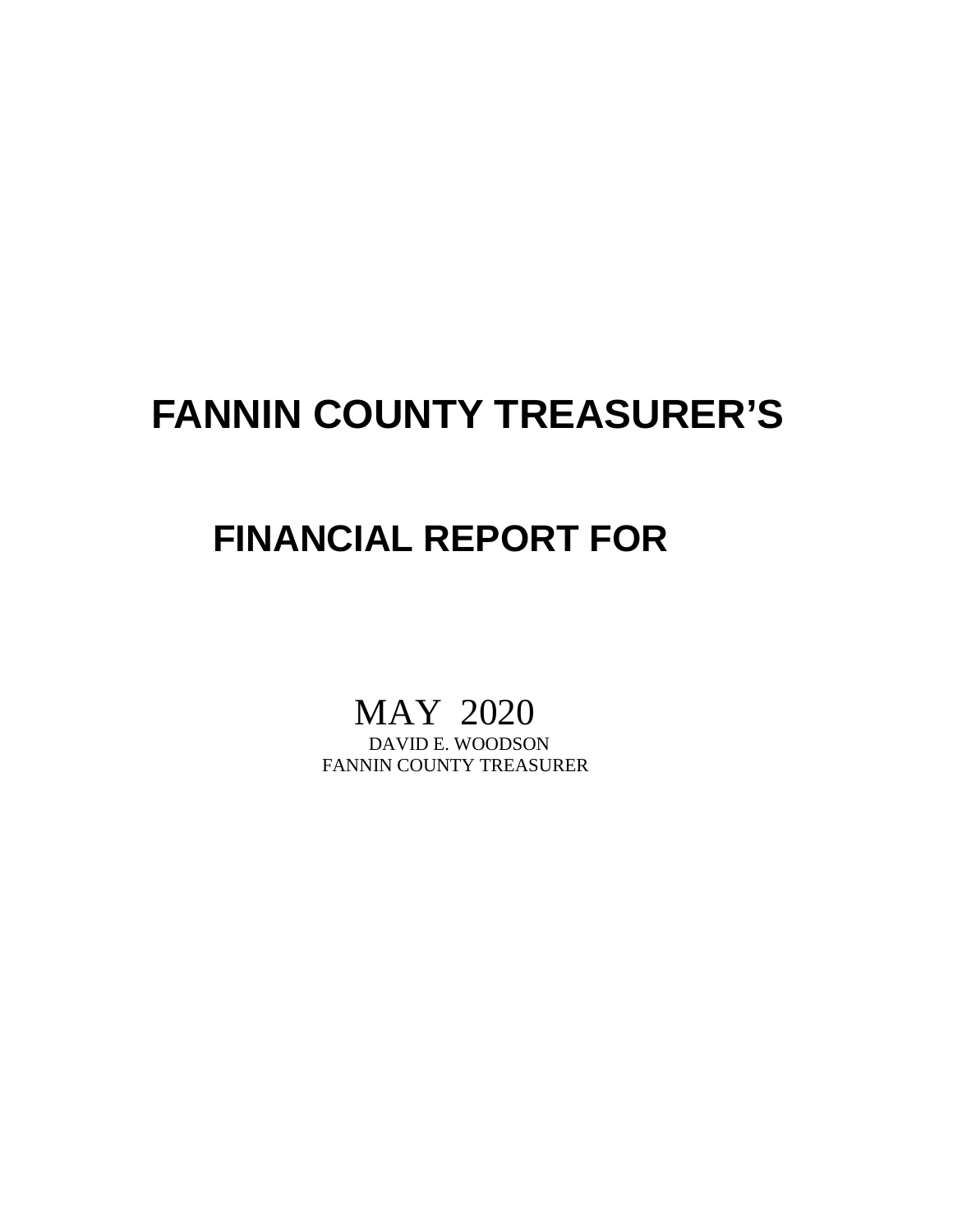06/01/2020 FUND DEPOSIT LISTING PAGE 1

| RECEIPT | RECEIVED | DATE     | DATE    | DESCRIPTION               | <b>BANK</b> | <b>TNCOME</b> | REPORT | AMOUNT          |
|---------|----------|----------|---------|---------------------------|-------------|---------------|--------|-----------------|
| NUMBER  | FROM     | RECEIVED | DEPOSIT | OF MONEY RECEIVED ACCOUNT |             | ACCOUNT       | CODES  | <b>RECEIVED</b> |
|         |          |          |         |                           |             |               |        |                 |

GENERAL FUND

|                           | =====================================                                            |                             |                                                      |                  |                  |            |
|---------------------------|----------------------------------------------------------------------------------|-----------------------------|------------------------------------------------------|------------------|------------------|------------|
|                           | 0000200626-01 APPRAISAL DISTRICT                                                 | 05-01-2020 05-01-2020 TAXES |                                                      | $10 - 103 - 100$ | $10 - 310 - 110$ | 19,583.29  |
|                           | 0000200626-02 APPRAISAL DISTRICT                                                 | 05-01-2020 05-01-2020 TAXES |                                                      | $10 - 103 - 100$ | $10 - 321 - 901$ | 5.00       |
|                           | 0000200626-08 APPRAISAL DISTRICT                                                 | 05-01-2020 05-01-2020 TAXES |                                                      | $10 - 103 - 100$ | $10 - 310 - 120$ | 5,679.43   |
| 0000200629-01 TAX A/C     |                                                                                  |                             | 05-01-2020 05-01-2020 WEEK OF 04/24/2020 10-103-100  |                  | $10 - 321 - 200$ | 613.80     |
| 0000200630-01 TAX A/C     |                                                                                  |                             | 05-01-2020 05-01-2020 WEEK OF 04/24/2020             | $10 - 103 - 100$ | $10 - 321 - 200$ | 9.20       |
| 0000200631-01 TAX A/C     |                                                                                  |                             | 05-01-2020 05-01-2020 WEEK OF 04/17/2020             | 10-103-100       | $10 - 321 - 250$ | 390.00     |
| 0000200632-01 TAX A/C     |                                                                                  |                             | 05-01-2020 05-01-2020 WEEK OF 04/24/2020             | $10 - 103 - 100$ | $10 - 321 - 250$ | 390.00     |
| 0000200634-01 SECURUS     |                                                                                  |                             | 05-01-2020 05-01-2020 MAR. 2020 JAIL PAY 10-103-100  |                  | $10 - 319 - 420$ | 29, 333.42 |
| 0000200637-01 NTTA        |                                                                                  |                             | 05-04-2020 05-04-2020 VEHICLE REGISTRATIO 10-103-100 |                  | $10 - 321 - 252$ | 26.20      |
| 0000200639-01 TEXPOOL     |                                                                                  |                             | 05-05-2020 05-05-2020 APRIL 2020 INTEREST 10-103-175 |                  | $10 - 360 - 100$ | 941.34     |
|                           | 0000200640-01 COMPTROLLER - JUDICIARY                                            |                             | 05-05-2020 05-05-2020 LONGEVITY PAY - MAR 10-103-100 |                  | $10 - 370 - 151$ | 1,320.00   |
| 0000200643-01 TAX A/C     |                                                                                  |                             | 05-06-2020 05-06-2020 WEEK OF 04/17/2020 10-103-100  |                  | $10 - 321 - 200$ | 2.30       |
| 0000200644-01 TAX A/C     |                                                                                  |                             | 05-06-2020 05-06-2020 WEEK OF 05/01/2020             | 10-103-100       | $10 - 321 - 200$ | 682.70     |
| 0000200645-01 TAX A/C     |                                                                                  |                             | 05-06-2020 05-06-2020 WEEK OF 05/01/2020             | 10-103-100       | $10 - 321 - 250$ | 390.00     |
| 0000200646-01 TAC         |                                                                                  |                             | 05-06-2020 05-06-2020 TRAVEL REIMBURSEMEN 10-103-100 |                  | $10 - 499 - 427$ | 1,089.92   |
|                           | 0000200651-01 BOND SUPERVISION                                                   |                             | 05-07-2020 05-07-2020 WEEK OF 04/26/2020 10-103-100  |                  | $10 - 340 - 573$ | 3,380.00   |
|                           | 0000200653-01 SURETY BAIL BOND TRUST                                             |                             | 05-08-2020 05-08-2020 10% COMM.ON SURETY 10-103-100  |                  | $10 - 352 - 100$ | 195.00     |
|                           | 0000200653-02 SURETY BAIL BOND TRUST                                             |                             | 05-08-2020 05-08-2020 COURT COSTS/ARREST 10-103-100  |                  | $10 - 409 - 489$ | 1,755.00   |
|                           | 0000200654-01 APPRAISAL DISTRICT                                                 | 05-08-2020 05-08-2020 TAXES |                                                      | $10 - 103 - 100$ | $10 - 310 - 110$ | 21,081.59  |
|                           | 0000200654-02 APPRAISAL DISTRICT                                                 | 05-08-2020 05-08-2020 TAXES |                                                      | $10 - 103 - 100$ | $10 - 321 - 901$ | 166.65     |
|                           | 0000200654-08 APPRAISAL DISTRICT                                                 | 05-08-2020 05-08-2020 TAXES |                                                      | $10 - 103 - 100$ | $10 - 310 - 120$ | 4,927.94   |
| 0000200655-01 COMPTROLLER |                                                                                  |                             | 05-08-2020 05-08-2020 MAR. 2020 LOCAL SAL 10-103-100 |                  | $10 - 318 - 160$ | 86,130.52  |
| 0000200656-01 LEGEND BANK |                                                                                  |                             | 05-08-2020 05-08-2020 APRIL 2020 INTEREST 10-103-100 |                  | $10 - 360 - 100$ | 329.70     |
| 0000200656-30 LEGEND BANK |                                                                                  |                             | 05-08-2020 05-08-2020 APRIL 2020 INTEREST 10-100-100 |                  | $10 - 360 - 100$ | 1.80       |
| 0000200656-32 LEGEND BANK |                                                                                  |                             | 05-08-2020 05-08-2020 APRIL 2020 INTEREST 10-103-110 |                  | $10 - 360 - 110$ | 621.55     |
|                           | 0000200657-01 FANNIN COUNTY HEALTH INSP 05-08-2020 05-08-2020 APRIL 2020 PERMITS |                             |                                                      | 10-103-100       | $10 - 320 - 300$ | 11,275.00  |
|                           | 0000200657-02 FANNIN COUNTY HEALTH INSP 05-08-2020 05-08-2020 INTEREST EARNINGS  |                             |                                                      | 10-103-100       | $10 - 360 - 100$ | 0.05       |
| 0000200661-01 TAX A/C     |                                                                                  |                             | 05-12-2020 05-12-2020 2020 SALES TAX COMM 10-103-100 |                  | $10 - 321 - 251$ | 219,209.76 |
| 0000200662-01 TAX A/C     |                                                                                  |                             | 05-12-2020 05-12-2020 2020 TERP SURCHARGE 10-103-100 |                  | $10 - 321 - 251$ | 614.44     |
|                           | 0000200663-01 BOND SUPERVISION                                                   |                             | 05-13-2020 05-13-2020 WEEK OF 05/03/2020             | $10 - 103 - 100$ | $10 - 340 - 573$ | 6, 240.00  |
|                           | 0000200666-01 DISTRICT CLERK                                                     |                             | 05-13-2020 05-13-2020 MAR. 1-31, 2020                | $10 - 103 - 100$ | $10 - 318 - 129$ | 575.86     |
|                           | 0000200666-02 DISTRICT CLERK                                                     |                             | 05-13-2020 05-13-2020 MAR. 1-31, 2020                | $10 - 103 - 100$ | $10 - 318 - 130$ | 5,982.86   |
|                           | 0000200666-03 DISTRICT CLERK                                                     |                             | 05-13-2020 05-13-2020 MAR. 1-31, 2020                | $10 - 103 - 100$ | $10 - 318 - 132$ | 52.06      |
|                           | 0000200666-04 DISTRICT CLERK                                                     |                             | 05-13-2020 05-13-2020 MAR. 1-31, 2020                | $10 - 103 - 100$ | $10 - 340 - 135$ | 150.00     |
|                           | 0000200666-05 DISTRICT CLERK                                                     |                             | 05-13-2020 05-13-2020 MAR. 1-31, 2020                | $10 - 103 - 100$ | $10 - 340 - 450$ | 6,159.00   |
|                           | 0000200666-06 DISTRICT CLERK                                                     |                             | 05-13-2020 05-13-2020 MAR. 1-31, 2020                | $10 - 103 - 100$ | $10 - 340 - 560$ | 822.08     |
|                           | 0000200666-07 DISTRICT CLERK                                                     |                             | 05-13-2020 05-13-2020 MAR. 1-31, 2020                | $10 - 103 - 100$ | $10 - 340 - 600$ | 130.00     |
|                           | 0000200666-08 DISTRICT CLERK                                                     |                             | 05-13-2020 05-13-2020 MAR. 1-31, 2020                | $10 - 103 - 100$ | $10 - 370 - 162$ | 390.00     |
|                           | 0000200666-09 DISTRICT CLERK                                                     |                             | 05-13-2020 05-13-2020 MAR. 1-31, 2020                | $10 - 103 - 100$ | $10 - 370 - 163$ | 31.54      |
|                           | 0000200666-10 DISTRICT CLERK                                                     |                             | 05-13-2020 05-13-2020 MAR. 1-31, 2020                | $10 - 103 - 100$ | $10 - 370 - 164$ | 126.15     |
|                           | 0000200666-11 DISTRICT CLERK                                                     |                             | 05-13-2020 05-13-2020 MAR. 1-31, 2020                | $10 - 103 - 100$ | $10 - 370 - 166$ | 5.75       |
|                           | 0000200666-12 DISTRICT CLERK                                                     |                             | 05-13-2020 05-13-2020 MAR. 1-31, 2020                | $10 - 103 - 100$ | $10 - 370 - 167$ | 38.90      |
|                           | 0000200666-13 DISTRICT CLERK                                                     |                             | 05-13-2020 05-13-2020 MAR. 1-31, 2020                | 10-103-100       | $10 - 370 - 450$ | 60.00      |
|                           | 0000200669-01 APPRAISAL DISTRICT                                                 | 05-15-2020 05-15-2020 TAXES |                                                      | $10 - 103 - 100$ | $10 - 321 - 901$ | 451.57     |
|                           | 0000200669-02 APPRAISAL DISTRICT                                                 | 05-15-2020 05-15-2020 TAXES |                                                      | $10 - 103 - 100$ | $10 - 310 - 110$ | 29,805.23  |
|                           | 0000200669-08 APPRAISAL DISTRICT                                                 | 05-15-2020 05-15-2020 TAXES |                                                      | 10-103-100       | $10 - 310 - 120$ | 8,687.55   |
|                           | 0000200670-01 DEVELOPMENTAL SERVICES                                             |                             | 05-15-2020 05-15-2020 SUBDIVISION FEES               | $10 - 103 - 100$ | $10 - 340 - 652$ | 502.50     |
|                           | 0000200672-01 CONSTABLE PCT. # 2                                                 |                             | 05-15-2020 05-15-2020 SERVE PAPERS                   | $10 - 103 - 100$ | $10 - 340 - 552$ | 350.00     |
| 0000200673-01 TAX A/C     |                                                                                  |                             | 05-15-2020 05-15-2020 WEEK OF 05/08/2020 10-103-100  |                  | $10 - 321 - 250$ | 450.00     |
| 0000200674-01 TAX A/C     |                                                                                  |                             | 05-15-2020 05-15-2020 WEEK OF 05/08/2020 10-103-100  |                  | $10 - 321 - 200$ | 888.00     |
| 0000200687-01 TAX A/C     |                                                                                  |                             | 05-21-2020 05-21-2020 WEEK OF 05/15/2020 10-103-100  |                  | $10 - 321 - 200$ | 753.20     |
| 0000200688-01 TAX A/C     |                                                                                  |                             | 05-21-2020 05-21-2020 WEEK OF 05/15/2020 10-103-100  |                  | $10 - 321 - 200$ | 6.90       |
| 0000200689-01 TAX A/C     |                                                                                  |                             | 05-21-2020 05-21-2020 WEEK OF 05/08/2020 10-103-100  |                  | $10 - 321 - 200$ | 2.30       |
| 0000200690-01 TAX A/C     |                                                                                  |                             | 05-21-2020 05-21-2020 WEEK OF 05/01/2020 10-103-100  |                  | $10 - 321 - 200$ | 18.80      |
|                           |                                                                                  |                             |                                                      |                  |                  |            |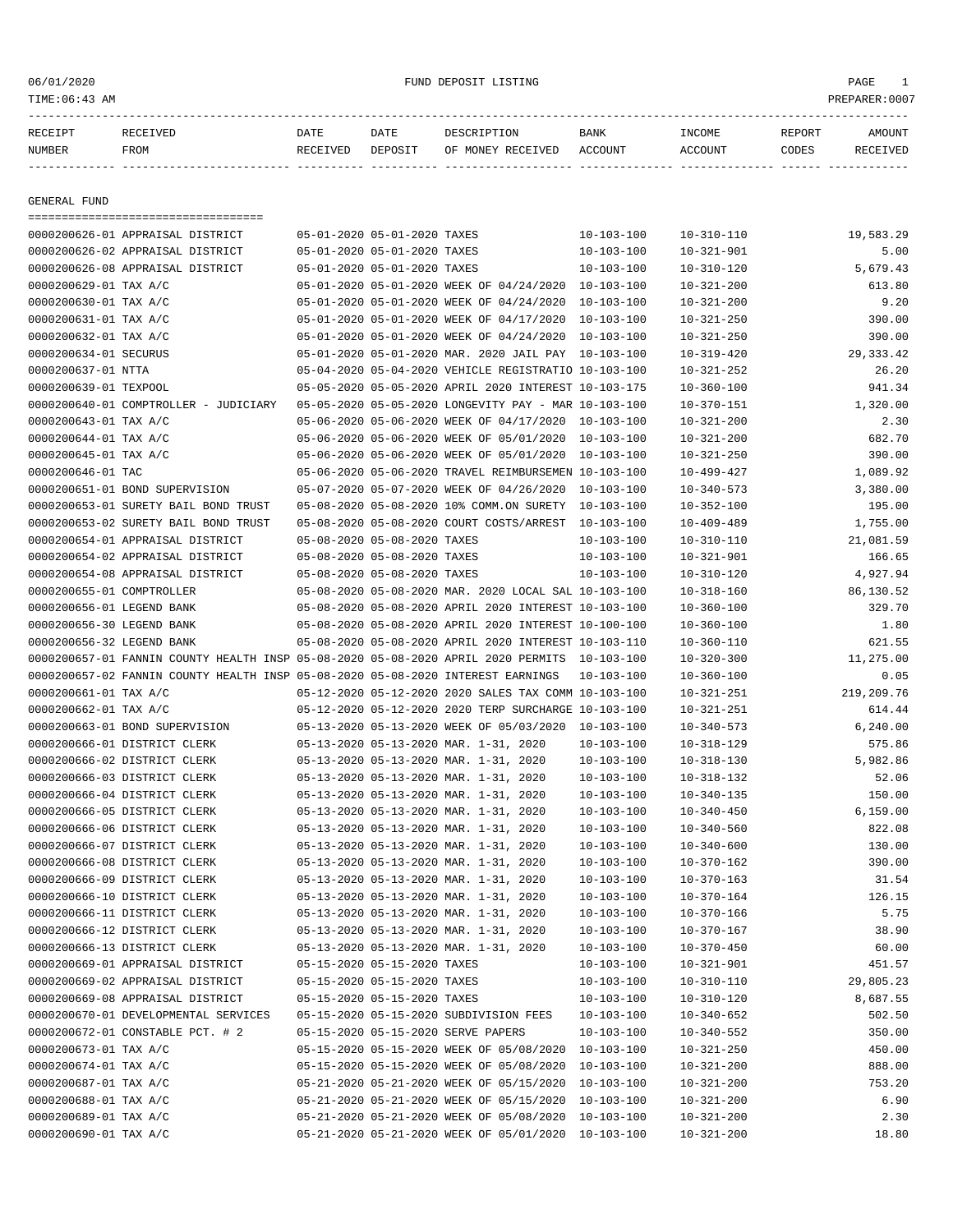### 06/01/2020 FUND DEPOSIT LISTING PAGE 2

| RECEIPT | <b>RECEIVED</b> | DATE     | DATE    | DESCRIPTION       | BANK    | <b>INCOME</b> | REPORT | <b>AMOUNT</b> |
|---------|-----------------|----------|---------|-------------------|---------|---------------|--------|---------------|
| NUMBER  | FROM            | RECEIVED | DEPOSIT | OF MONEY RECEIVED | ACCOUNT | ACCOUNT       | CODES  | RECEIVEL      |
|         |                 |          |         |                   |         |               |        |               |

GENERAL FUND

| ===================================== |                             |                             |                                                      |                  |                  |            |
|---------------------------------------|-----------------------------|-----------------------------|------------------------------------------------------|------------------|------------------|------------|
| 0000200691-01 TAX A/C                 |                             |                             | 05-21-2020 05-21-2020 WEEK OF 05/15/2020 10-103-100  |                  | $10 - 321 - 250$ | 455.00     |
| 0000200692-01 APPRAISAL DISTRICT      | 05-22-2020 05-22-2020 TAXES |                             |                                                      | $10 - 103 - 100$ | $10 - 310 - 110$ | 26, 119.35 |
| 0000200692-07 APPRAISAL DISTRICT      |                             | 05-22-2020 05-22-2020 TAXES |                                                      | $10 - 103 - 100$ | $10 - 310 - 120$ | 2,217.75   |
| 0000200693-01 HEALTH & HUMAN SERVICES |                             |                             | 05-22-2020 05-22-2020 UTILITIES REIMBURSE 10-103-100 |                  | $10 - 370 - 147$ | 1,102.85   |
| 0000200695-01 DISTRICT CLERK          |                             |                             | 05-22-2020 05-22-2020 APRIL 1-30, 2020               | $10 - 103 - 100$ | $10 - 318 - 129$ | 72.97      |
| 0000200695-02 DISTRICT CLERK          |                             |                             | 05-22-2020 05-22-2020 APRIL 1-30, 2020               | $10 - 103 - 100$ | $10 - 318 - 130$ | 5,276.25   |
| 0000200695-03 DISTRICT CLERK          |                             |                             | 05-22-2020 05-22-2020 APRIL 1-30, 2020               | $10 - 103 - 100$ | $10 - 318 - 132$ | 0.16       |
| 0000200695-04 DISTRICT CLERK          |                             |                             | 05-22-2020 05-22-2020 APRIL 1-30, 2020               | $10 - 103 - 100$ | $10 - 340 - 135$ | 195.36     |
| 0000200695-05 DISTRICT CLERK          |                             |                             | 05-22-2020 05-22-2020 APRIL 1-30, 2020               | $10 - 103 - 100$ | $10 - 340 - 450$ | 6,329.14   |
| 0000200695-06 DISTRICT CLERK          |                             |                             | 05-22-2020 05-22-2020 APRIL 1-30, 2020               | $10 - 103 - 100$ | $10 - 340 - 560$ | 590.53     |
| 0000200695-07 DISTRICT CLERK          |                             |                             | 05-22-2020 05-22-2020 APRIL 1-30, 2020               | $10 - 103 - 100$ | $10 - 340 - 600$ | 110.12     |
| 0000200695-08 DISTRICT CLERK          |                             |                             | 05-22-2020 05-22-2020 APRIL 1-30, 2020               | $10 - 103 - 100$ | $10 - 370 - 162$ | 330.36     |
| 0000200695-09 DISTRICT CLERK          |                             |                             | 05-22-2020 05-22-2020 APRIL 1-30, 2020               | $10 - 103 - 100$ | $10 - 370 - 163$ | 33.18      |
| 0000200695-10 DISTRICT CLERK          |                             |                             | 05-22-2020 05-22-2020 APRIL 1-30, 2020               | $10 - 103 - 100$ | $10 - 370 - 164$ | 132.72     |
| 0000200695-11 DISTRICT CLERK          |                             |                             | 05-22-2020 05-22-2020 APRIL 1-30, 2020               | $10 - 103 - 100$ | $10 - 370 - 166$ | 7.61       |
| 0000200695-12 DISTRICT CLERK          |                             |                             | 05-22-2020 05-22-2020 APRIL 1-30, 2020               | $10 - 103 - 100$ | $10 - 370 - 167$ | 46.41      |
| 0000200696-01 AMERICAN TOWER          |                             |                             | 05-22-2020 05-22-2020 JUNE 2020 TOWER REN 10-103-100 |                  | $10 - 370 - 115$ | 1,064.61   |
| 0000200697-01 TAC                     |                             |                             | 05-26-2020 05-26-2020 TRAVEL REIMBURSEMEN 10-103-100 |                  | $10 - 495 - 427$ | 220.00     |
| 0000200698-01 BOND SUPERVISION        |                             |                             | 05-27-2020 05-27-2020 WEEK OF 05/10/2020             | $10 - 103 - 100$ | $10 - 340 - 573$ | 2,145.00   |
| 0000200699-01 BOND SUPERVISION        |                             |                             | 05-27-2020 05-27-2020 WEEK OF 05/17/2020             | $10 - 103 - 100$ | $10 - 340 - 573$ | 1,420.00   |
| 0000200703-01 TAX A/C                 |                             |                             | 05-29-2020 05-29-2020 WEEK OF 05/22/2020             | $10 - 103 - 100$ | $10 - 321 - 200$ | 940.60     |
| 0000200704-01 TAX A/C                 |                             |                             | 05-29-2020 05-29-2020 WEEK OF 05/22/2020             | $10 - 103 - 100$ | $10 - 321 - 250$ | 630.00     |
| 0000200706-01 APPRAISAL DISTRICT      | 05-29-2020 05-29-2020 TAXES |                             |                                                      | $10 - 103 - 100$ | $10 - 310 - 110$ | 41,590.55  |
| 0000200706-02 APPRAISAL DISTRICT      | 05-29-2020 05-29-2020 TAXES |                             |                                                      | $10 - 103 - 100$ | $10 - 321 - 901$ | 18.33      |
| 0000200706-08 APPRAISAL DISTRICT      | 05-29-2020 05-29-2020 TAXES |                             |                                                      | $10 - 103 - 100$ | $10 - 310 - 120$ | 6,065.69   |
| 0000200707-01 COMPTROLLER - JUDICIARY |                             |                             | 05-29-2020 05-29-2020 STATE JUROR REIMB.F 10-103-100 |                  | $10 - 370 - 139$ | 748.00     |

FUND TOTAL 570,688.39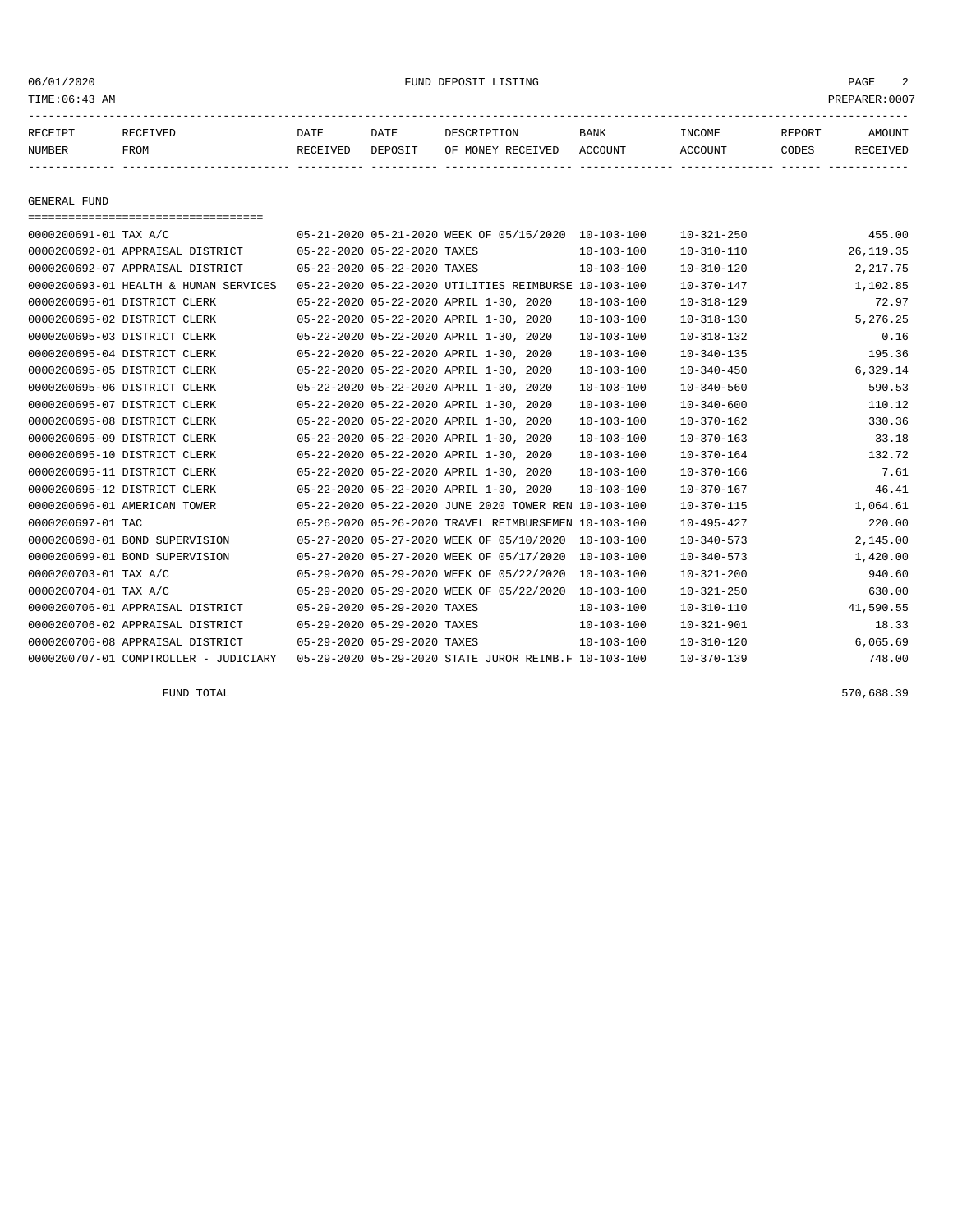TIME:06:43 AM PREPARER:0007

| RECEIPT | RECEIVED    | DATE     | DATE    | DESCRIPTION       | BANK    | INCOME         | REPORT | AMOUNT   |
|---------|-------------|----------|---------|-------------------|---------|----------------|--------|----------|
| NUMBER  | <b>FROM</b> | RECEIVED | DEPOSIT | OF MONEY RECEIVED | ACCOUNT | <b>ACCOUNT</b> | CODES  | RECEIVED |
|         |             |          |         |                   |         |                |        |          |

COURTHOUSE SECURITY

| 0000200656-02 LEGEND BANK    | 05-08-2020 05-08-2020 APRIL 2020 INTEREST 11-103-100 |                  | $11 - 360 - 100$ | 11.67  |
|------------------------------|------------------------------------------------------|------------------|------------------|--------|
| 0000200666-14 DISTRICT CLERK | 05-13-2020 05-13-2020 MAR. 1-31, 2020                | $11 - 103 - 100$ | $11 - 340 - 650$ | 245.12 |
| 0000200695-13 DISTRICT CLERK | 05-22-2020 05-22-2020 APRIL 1-30, 2020               | $11 - 103 - 100$ | $11 - 340 - 650$ | 214.86 |

FUND TOTAL 471.65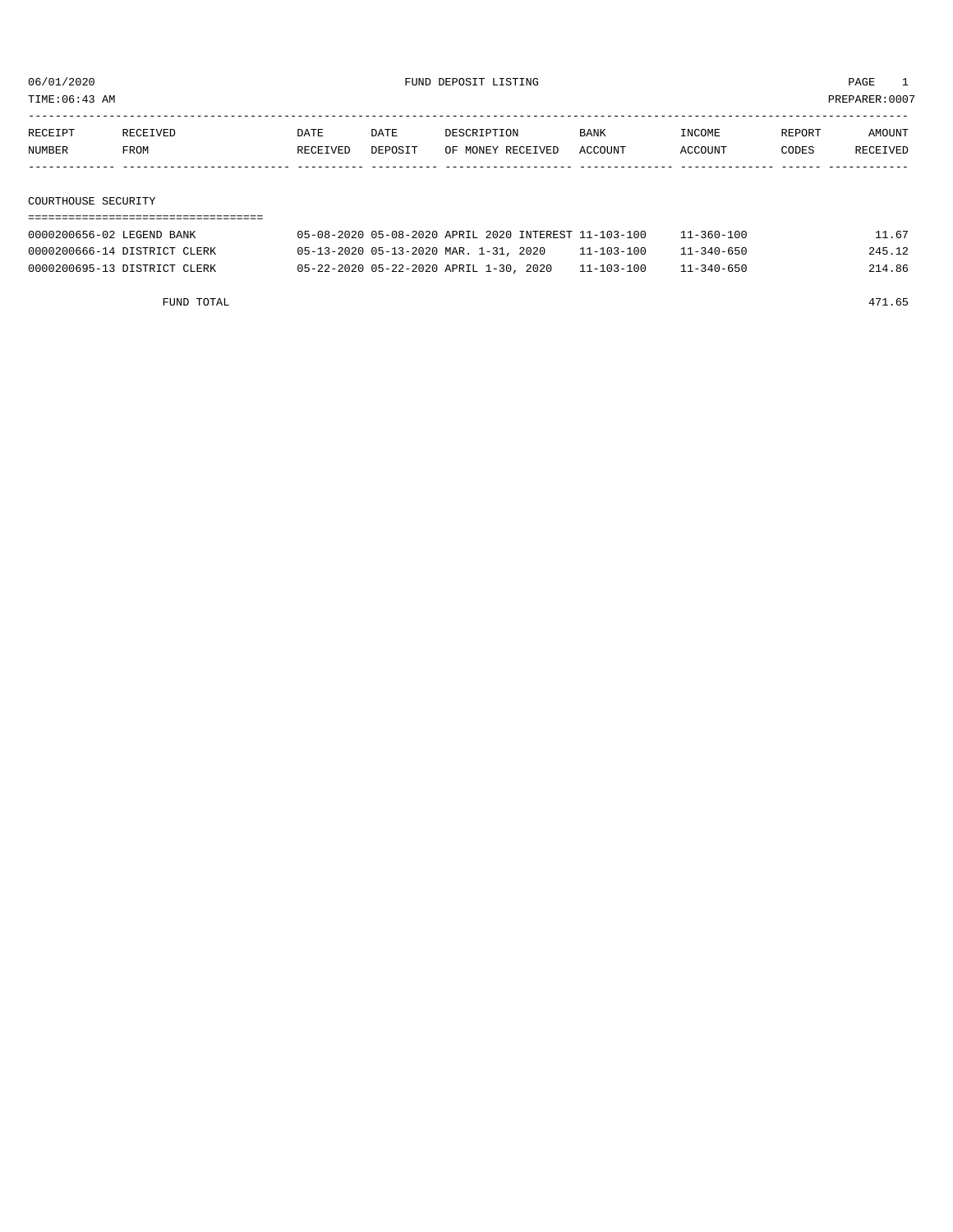----------------------------------------------------------------------------------------------------------------------------------- RECEIPT RECEIVED DATE DATE DESCRIPTION BANK INCOME REPORT AMOUNT NUMBER FROM RECEIVED DEPOSIT OF MONEY RECEIVED ACCOUNT ACCOUNT CODES RECEIVED ------------- ------------------------- ---------- ---------- ------------------- -------------- -------------- ------ ------------

CO.CLK.VITAL STAT.FEE

===================================

| 0000200656-03 LEGEND BANK | 05-08-2020 05-08-2020 APRIL 2020 INTEREST 12-103-100 |  | $12 - 360 - 100$ |  |
|---------------------------|------------------------------------------------------|--|------------------|--|
|                           |                                                      |  |                  |  |

FUND TOTAL  $0.35$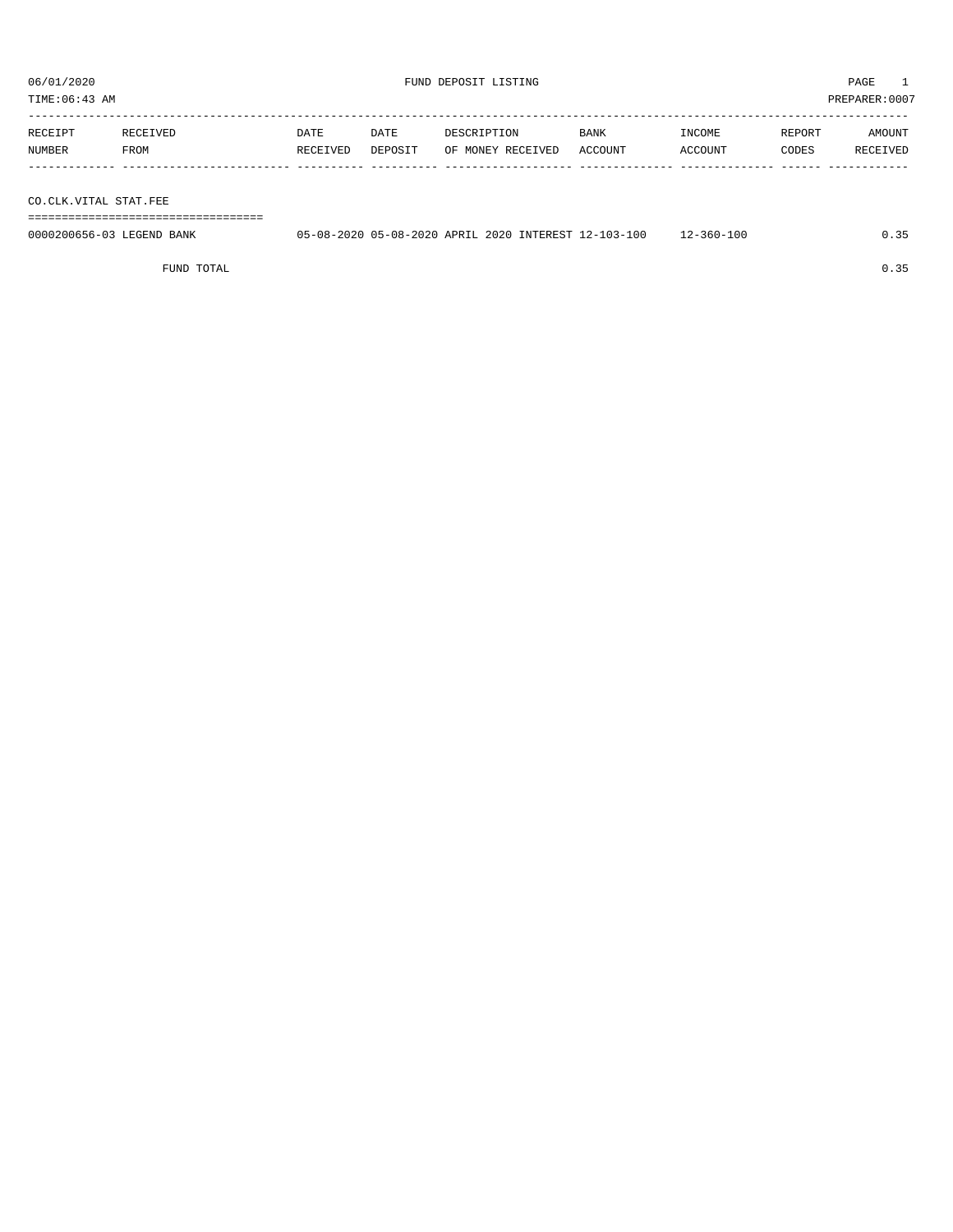### 06/01/2020 FUND DEPOSIT LISTING PAGE 1

| RECEIPT               | RECEIVED | DATE     | DATE    | DESCRIPTION       | <b>BANK</b> | INCOME  | REPORT | <b>AMOUNT</b> |
|-----------------------|----------|----------|---------|-------------------|-------------|---------|--------|---------------|
| NUMBER                | FROM     | RECEIVED | DEPOSIT | OF MONEY RECEIVED | ACCOUNT     | ACCOUNT | CODES  | RECEIVED      |
|                       |          |          |         |                   |             |         |        |               |
|                       |          |          |         |                   |             |         |        |               |
| BAIL BONDS TRUST FUND |          |          |         |                   |             |         |        |               |

| 0000200658-01 CARPENTER'S BAIL BONDS   | 05-11-2020 05-11-2020 BOND FEES |  | $13 - 103 - 113$ | $13 - 345 - 113$ | 15.00  |
|----------------------------------------|---------------------------------|--|------------------|------------------|--------|
| 0000200659-01 DOC'S BAIL BONDS         | 05-11-2020 05-11-2020 BOND FEES |  | $13 - 103 - 113$ | $13 - 345 - 113$ | 60.00  |
| 0000200660-01 FANNIN COUNTY BAIL BONDS | 05-11-2020 05-11-2020 BOND FEES |  | $13 - 103 - 113$ | $13 - 345 - 113$ | 75.00  |
| 0000200676-01 DOC'S BAIL BONDS         | 05-18-2020 05-18-2020 BOND FEES |  | $13 - 103 - 113$ | $13 - 345 - 113$ | 120.00 |
| 0000200677-01 CARPENTER'S BAIL BONDS   | 05-18-2020 05-18-2020 BOND FEES |  | $13 - 103 - 113$ | $13 - 345 - 113$ | 75.00  |
| 0000200678-01 FANNIN COUNTY BAIL BONDS | 05-18-2020 05-18-2020 BOND FEES |  | $13 - 103 - 113$ | $13 - 345 - 113$ | 180.00 |
| 0000200708-01 CARPENTER'S BAIL BONDS   | 05-29-2020 05-29-2020 BOND FEES |  | $13 - 103 - 113$ | $13 - 345 - 113$ | 45.00  |
| 0000200709-01 DOC'S BAIL BONDS         | 05-29-2020 05-29-2020 BOND FEES |  | $13 - 103 - 113$ | $13 - 345 - 113$ | 75.00  |
| 0000200710-01 FANNIN COUNTY BAIL BONDS | 05-29-2020 05-29-2020 BOND FEES |  | $13 - 103 - 113$ | $13 - 345 - 113$ | 150.00 |

FUND TOTAL 795.00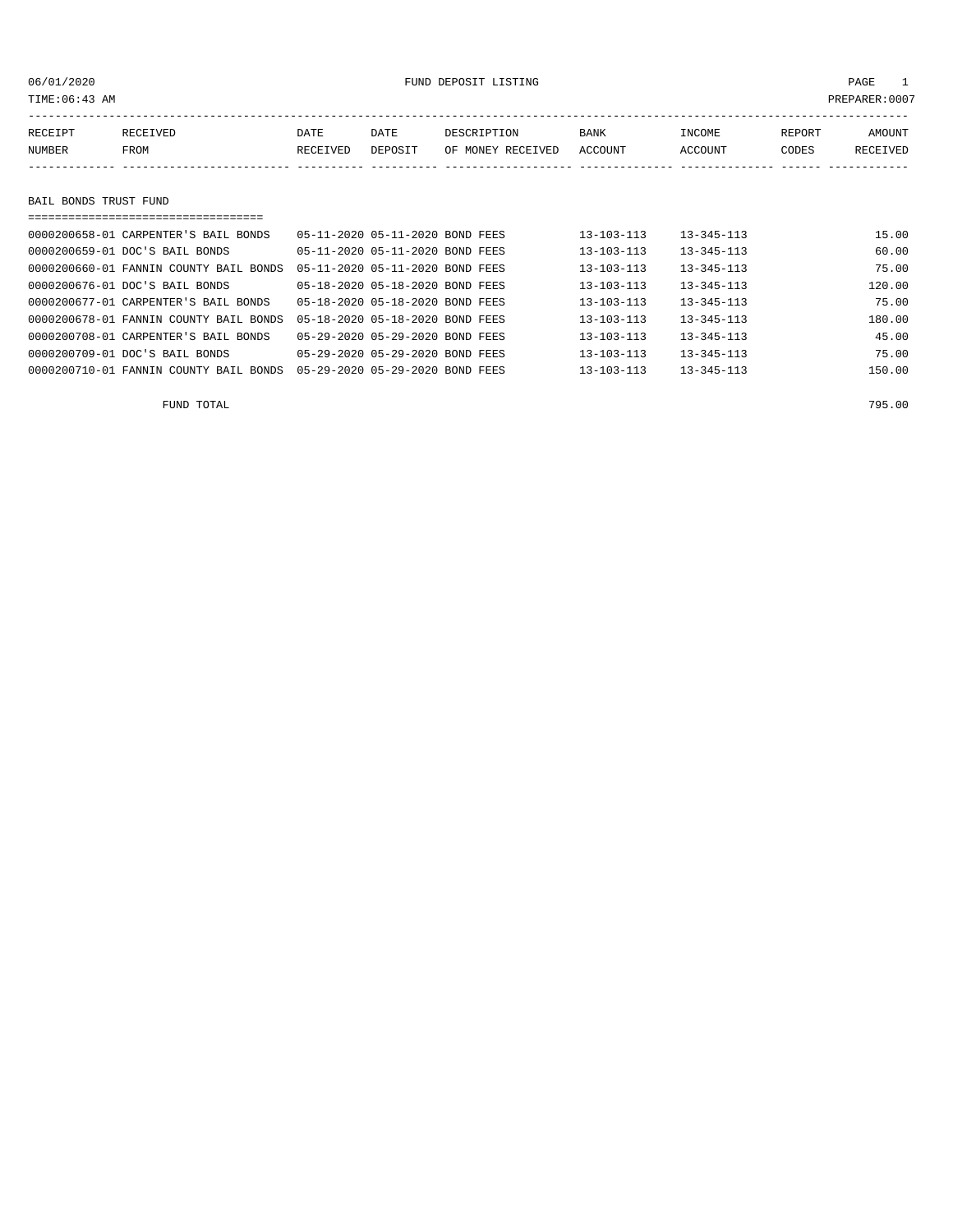TIME:06:43 AM PREPARER:0007

| RECEIPT | <b>RECEIVED</b> | DATE     | DATE    | DESCRIPTION       | <b>BANK</b> | INCOME  | REPORT | AMOUNT   |
|---------|-----------------|----------|---------|-------------------|-------------|---------|--------|----------|
| NUMBER  | FROM            | RECEIVED | DEPOSIT | OF MONEY RECEIVED | ACCOUNT     | ACCOUNT | CODES  | RECEIVED |
|         |                 |          |         |                   |             |         |        |          |

CO.CLERK RECORD MNGMT.

| ================================= |                                                      |                  |        |
|-----------------------------------|------------------------------------------------------|------------------|--------|
| 0000200656-04 LEGEND BANK         | 05-08-2020 05-08-2020 APRIL 2020 INTEREST 18-103-100 | $18 - 360 - 100$ | 3.46   |
| 0000200679-01 DATA PRESERVATION   | 05-20-2020 05-20-2020 SUBSCRIPTION/IMAGES 18-103-100 | $18 - 370 - 131$ | 697.00 |

FUND TOTAL 700.46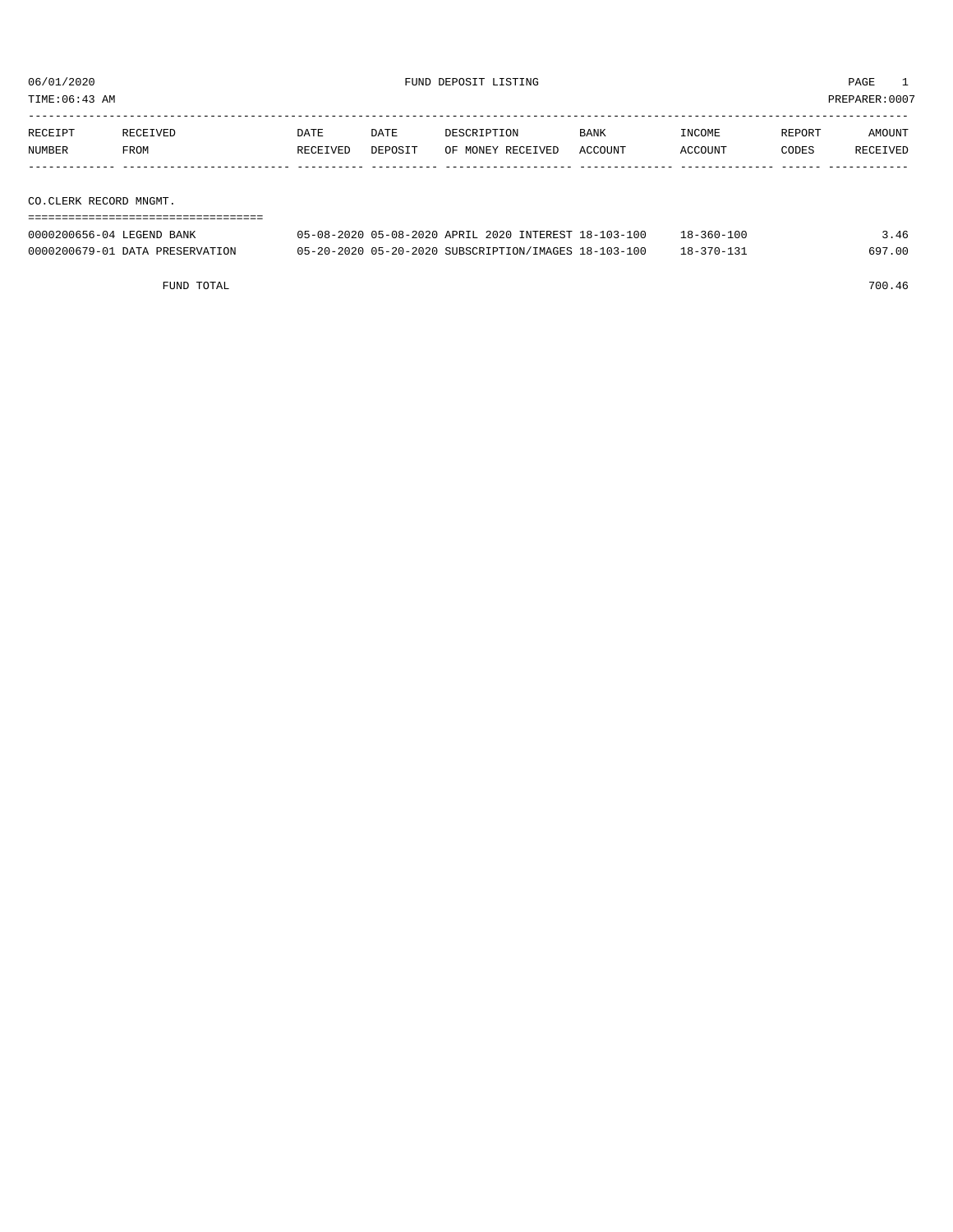06/01/2020 FUND DEPOSIT LISTING PAGE 1

| RECEIPT | <b>RECEIVED</b> | DATE     | DATE    | DESCRIPTION       | <b>BANK</b> | INCOME         | REPORT | AMOUNT          |
|---------|-----------------|----------|---------|-------------------|-------------|----------------|--------|-----------------|
| NUMBER  | FROM            | RECEIVED | DEPOSIT | OF MONEY RECEIVED | ACCOUNT     | <b>ACCOUNT</b> | CODES  | <b>RECEIVED</b> |
|         |                 |          |         |                   |             |                |        |                 |

DIST.CLK.RECORDS MNGMT.

| 0000200656-05 LEGEND BANK    | 05-08-2020 05-08-2020 APRIL 2020 INTEREST 19-103-100 |  |            | $19 - 360 - 100$ | 0.64   |
|------------------------------|------------------------------------------------------|--|------------|------------------|--------|
| 0000200666-15 DISTRICT CLERK | 05-13-2020 05-13-2020 MAR. 1-31, 2020                |  | 19-103-100 | $19 - 370 - 136$ | 333.59 |
| 0000200695-14 DISTRICT CLERK | 05-22-2020 05-22-2020 APRIL 1-30, 2020               |  | 19-103-100 | 19-370-136       | 190.48 |
|                              |                                                      |  |            |                  |        |

FUND TOTAL  $524.71$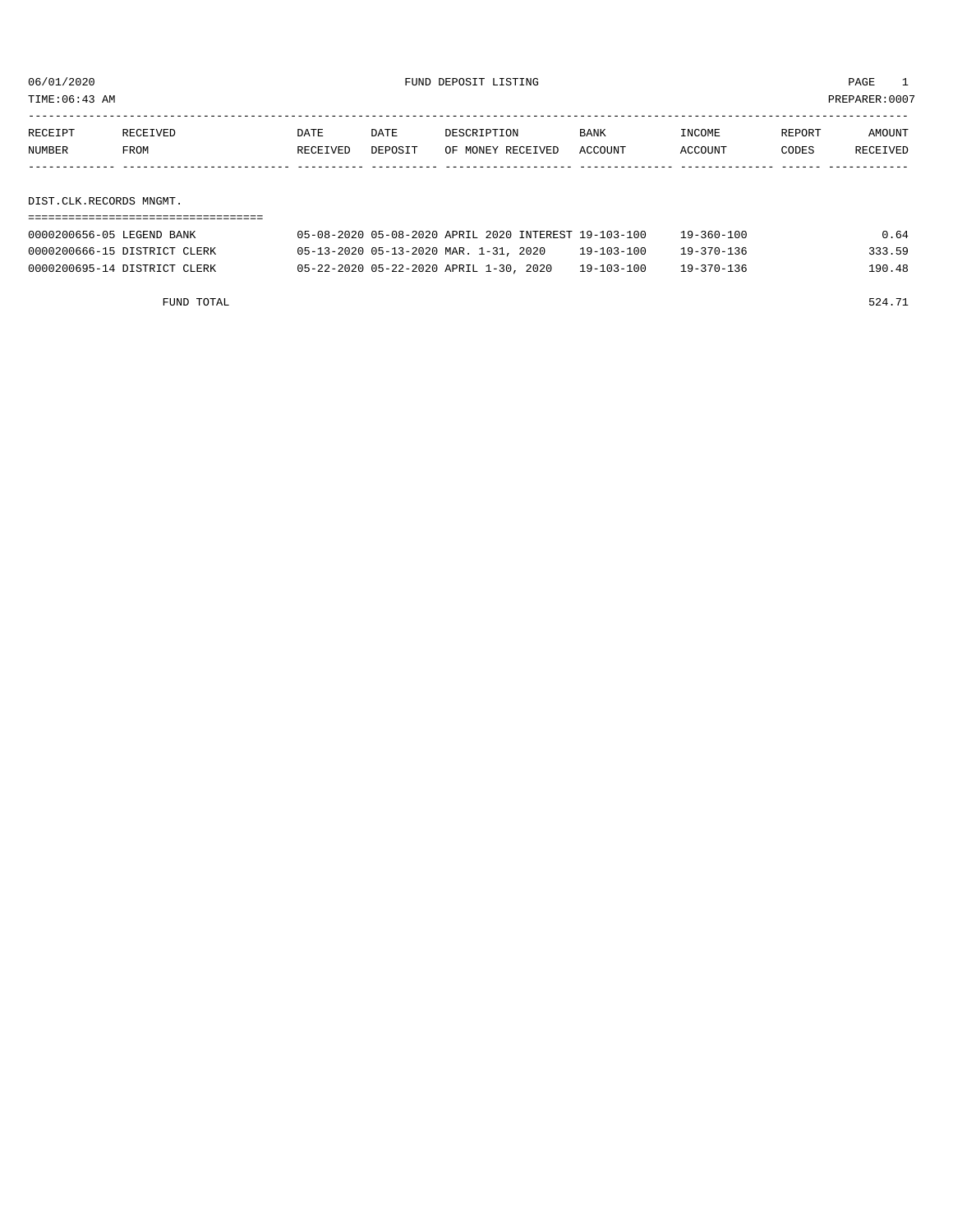06/01/2020 FUND DEPOSIT LISTING PAGE 1

| RECEIPT | RECEIVED | DATE     | DATE    | DESCRIPTION               | <b>BANK</b> | INCOME  | REPORT | AMOUNT   |
|---------|----------|----------|---------|---------------------------|-------------|---------|--------|----------|
| NUMBER  | FROM     | RECEIVED | DEPOSIT | OF MONEY RECEIVED ACCOUNT |             | ACCOUNT | CODES  | RECEIVED |
|         |          |          |         |                           |             |         |        |          |

COUNTY OFFICES REC.MNGMT.

| 0000200656-06 LEGEND BANK    | 05-08-2020 05-08-2020 APRIL 2020 INTEREST 20-103-100 |                  | 20-360-100       | 5.80   |
|------------------------------|------------------------------------------------------|------------------|------------------|--------|
| 0000200666-16 DISTRICT CLERK | 05-13-2020 05-13-2020 MAR. 1-31, 2020                | $20 - 103 - 100$ | $20 - 370 - 135$ | 364.93 |
| 0000200695-15 DISTRICT CLERK | 05-22-2020 05-22-2020 APRIL 1-30, 2020               | $20 - 103 - 100$ | $20 - 370 - 135$ | 436.78 |

FUND TOTAL 807.51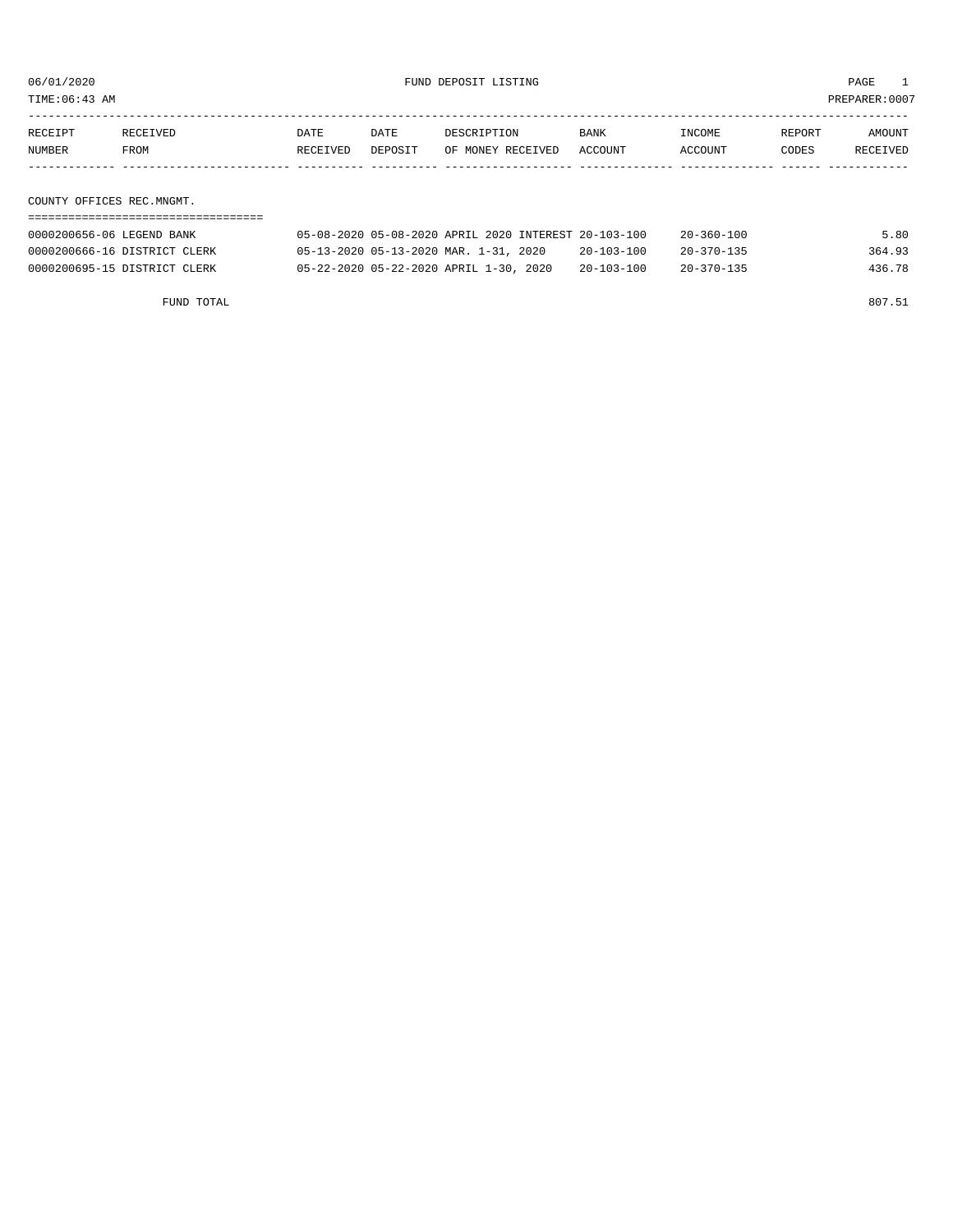06/01/2020 PAGE 1 PAGE 1

| RECEIPT | <b>RECEIVED</b> | DATE     | DATE    | DESCRIPTION       | BANK    | <b>INCOME</b> | REPORT | <b>AMOUNT</b>   |
|---------|-----------------|----------|---------|-------------------|---------|---------------|--------|-----------------|
| NUMBER  | FROM            | RECEIVED | DEPOSIT | OF MONEY RECEIVED | ACCOUNT | ACCOUNT       | CODES  | <b>RECEIVED</b> |
|         |                 |          |         |                   |         |               |        |                 |

FANNIN CO. R & B #1 FUND

| ====================================== |                             |                                                      |                  |                  |          |
|----------------------------------------|-----------------------------|------------------------------------------------------|------------------|------------------|----------|
| 0000200626-04 APPRAISAL DISTRICT       | 05-01-2020 05-01-2020 TAXES |                                                      | $21 - 103 - 100$ | $21 - 310 - 110$ | 1,239.04 |
| 0000200626-10 APPRAISAL DISTRICT       | 05-01-2020 05-01-2020 TAXES |                                                      | $21 - 103 - 100$ | $21 - 310 - 120$ | 359.34   |
| 0000200629-02 TAX A/C                  |                             | 05-01-2020 05-01-2020 WEEK OF 04/24/2020             | $21 - 103 - 100$ | $21 - 321 - 300$ | 658.28   |
| 0000200630-02 TAX A/C                  |                             | 05-01-2020 05-01-2020 WEEK OF 04/24/2020             | $21 - 103 - 100$ | $21 - 321 - 300$ | 8.15     |
| 0000200639-02 TEXPOOL                  |                             | 05-05-2020 05-05-2020 APRIL 2020 INTEREST 21-103-175 |                  | $21 - 360 - 100$ | 6.83     |
| 0000200641-01 COMPTROLLER              |                             | 05-06-2020 05-06-2020 2020 GROSS WEIGHT A 21-103-100 |                  | $21 - 370 - 125$ | 9,831.10 |
| 0000200643-02 TAX A/C                  |                             | 05-06-2020 05-06-2020 WEEK OF 04/17/2020             | $21 - 103 - 100$ | $21 - 321 - 300$ | 2.04     |
| 0000200644-02 TAX A/C                  |                             | 05-06-2020 05-06-2020 WEEK OF 05/01/2020             | $21 - 103 - 100$ | $21 - 321 - 300$ | 760.18   |
| 0000200654-04 APPRAISAL DISTRICT       | 05-08-2020 05-08-2020 TAXES |                                                      | $21 - 103 - 100$ | $21 - 310 - 110$ | 1,333.84 |
| 0000200654-10 APPRAISAL DISTRICT       | 05-08-2020 05-08-2020 TAXES |                                                      | $21 - 103 - 100$ | $21 - 310 - 120$ | 311.79   |
| 0000200655-02 COMPTROLLER              |                             | 05-08-2020 05-08-2020 MAR. 2020 LOCAL SAL 21-103-100 |                  | $21 - 318 - 160$ | 4,950.96 |
| 0000200656-07 LEGEND BANK              |                             | 05-08-2020 05-08-2020 APRIL 2020 INTEREST 21-103-100 |                  | $21 - 360 - 100$ | 42.87    |
| 0000200666-19 DISTRICT CLERK           |                             | 05-13-2020 05-13-2020 MAR. 1-31, 2020                | $21 - 103 - 100$ | $21 - 350 - 450$ | 669.13   |
| 0000200669-04 APPRAISAL DISTRICT       | 05-15-2020 05-15-2020 TAXES |                                                      | $21 - 103 - 100$ | $21 - 310 - 110$ | 1,885.79 |
| 0000200669-10 APPRAISAL DISTRICT       | 05-15-2020 05-15-2020 TAXES |                                                      | $21 - 103 - 100$ | $21 - 310 - 120$ | 549.66   |
| 0000200674-02 TAX A/C                  |                             | 05-15-2020 05-15-2020 WEEK OF 05/08/2020             | $21 - 103 - 100$ | $21 - 321 - 300$ | 1,039.38 |
| 0000200687-02 TAX A/C                  |                             | 05-21-2020 05-21-2020 WEEK OF 05/15/2020             | $21 - 103 - 100$ | $21 - 321 - 300$ | 913.02   |
| 0000200688-02 TAX A/C                  |                             | 05-21-2020 05-21-2020 WEEK OF 05/15/2020             | $21 - 103 - 100$ | $21 - 321 - 300$ | 6.12     |
| 0000200689-02 TAX A/C                  |                             | 05-21-2020 05-21-2020 WEEK OF 05/08/2020             | $21 - 103 - 100$ | $21 - 321 - 300$ | 2.04     |
| 0000200690-02 TAX A/C                  |                             | 05-21-2020 05-21-2020 WEEK OF 05/01/2020             | $21 - 103 - 100$ | $21 - 321 - 300$ | 12.23    |
| 0000200692-03 APPRAISAL DISTRICT       | 05-22-2020 05-22-2020 TAXES |                                                      | $21 - 103 - 100$ | $21 - 310 - 110$ | 1,652.58 |
| 0000200692-09 APPRAISAL DISTRICT       | 05-22-2020 05-22-2020 TAXES |                                                      | $21 - 103 - 100$ | $21 - 310 - 120$ | 140.32   |
| 0000200695-18 DISTRICT CLERK           |                             | 05-22-2020 05-22-2020 APRIL 1-30, 2020               | $21 - 103 - 100$ | $21 - 350 - 450$ | 352.36   |
| 0000200703-02 TAX A/C                  |                             | 05-29-2020 05-29-2020 WEEK OF 05/22/2020             | $21 - 103 - 100$ | $21 - 321 - 300$ | 1,019.00 |
| 0000200706-04 APPRAISAL DISTRICT       | 05-29-2020 05-29-2020 TAXES |                                                      | $21 - 103 - 100$ | $21 - 310 - 110$ | 2,631.45 |
| 0000200706-10 APPRAISAL DISTRICT       | 05-29-2020 05-29-2020 TAXES |                                                      | $21 - 103 - 100$ | $21 - 310 - 120$ | 383.78   |

FUND TOTAL 30,761.28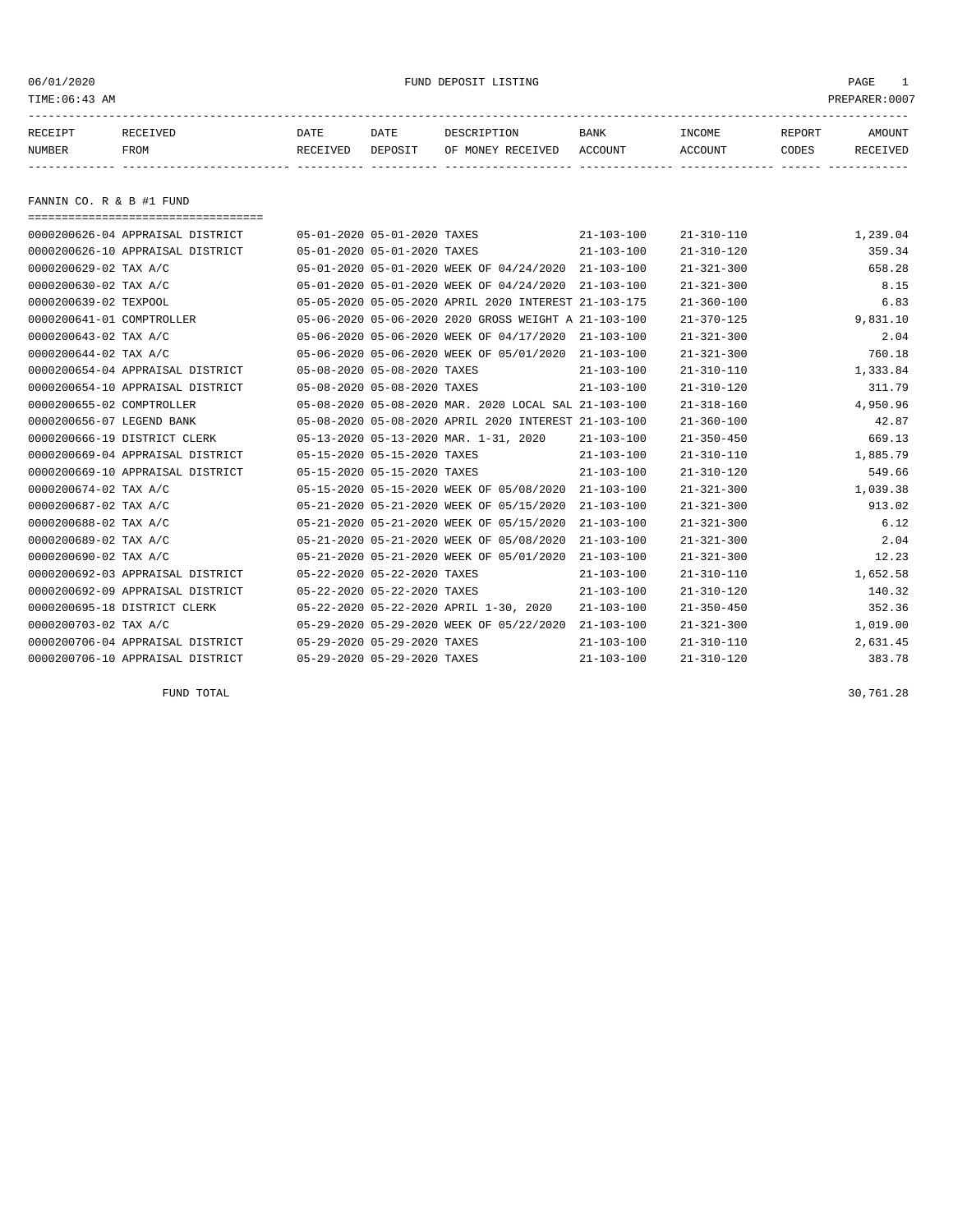### 06/01/2020 FUND DEPOSIT LISTING PAGE 1

| RECEIPT | RECEIVED | DATE     | DATE    | DESCRIPTION       | <b>BANK</b> | <b>INCOME</b> | REPORT | AMOUNT          |
|---------|----------|----------|---------|-------------------|-------------|---------------|--------|-----------------|
| NUMBER  | FROM     | RECEIVED | DEPOSIT | OF MONEY RECEIVED | ACCOUNT     | ACCOUNT       | CODES  | <b>RECEIVED</b> |
|         |          |          |         |                   |             |               |        |                 |

FANNIN CO. R & B #2 FUND

| ------------------------------------- |                                                      |                  |                  |           |
|---------------------------------------|------------------------------------------------------|------------------|------------------|-----------|
| 0000200626-05 APPRAISAL DISTRICT      | 05-01-2020 05-01-2020 TAXES                          | $22 - 103 - 100$ | 22-310-110       | 1,443.32  |
| 0000200626-11 APPRAISAL DISTRICT      | 05-01-2020 05-01-2020 TAXES                          | $22 - 103 - 100$ | $22 - 310 - 120$ | 418.58    |
| 0000200627-01 CHILO TANGUA            | 05-01-2020 05-01-2020 CULVERT                        | $22 - 103 - 100$ | $22 - 370 - 145$ | 205.00    |
| 0000200628-01 LARRY MARTINSON         | 05-01-2020 05-01-2020 CULVERT                        | $22 - 103 - 100$ | $22 - 370 - 145$ | 279.90    |
| 0000200629-03 TAX A/C                 | 05-01-2020 05-01-2020 WEEK OF 04/24/2020 22-103-100  |                  | $22 - 321 - 300$ | 766.80    |
| 0000200630-03 TAX A/C                 | 05-01-2020 05-01-2020 WEEK OF 04/24/2020             | 22-103-100       | $22 - 321 - 300$ | 9.50      |
| 0000200639-03 TEXPOOL                 | 05-05-2020 05-05-2020 APRIL 2020 INTEREST 22-103-175 |                  | $22 - 360 - 100$ | 97.95     |
| 0000200641-02 COMPTROLLER             | 05-06-2020 05-06-2020 2020 GROSS WEIGHT A 22-103-100 |                  | $22 - 370 - 125$ | 11,451.93 |
| 0000200643-03 TAX A/C                 | 05-06-2020 05-06-2020 WEEK OF 04/17/2020 22-103-100  |                  | $22 - 321 - 300$ | 2.37      |
| 0000200644-03 TAX A/C                 | 05-06-2020 05-06-2020 WEEK OF 05/01/2020 22-103-100  |                  | $22 - 321 - 300$ | 885.50    |
| 0000200654-05 APPRAISAL DISTRICT      | 05-08-2020 05-08-2020 TAXES                          | $22 - 103 - 100$ | $22 - 310 - 110$ | 1,553.75  |
| 0000200654-11 APPRAISAL DISTRICT      | 05-08-2020 05-08-2020 TAXES                          | $22 - 103 - 100$ | $22 - 310 - 120$ | 363.20    |
| 0000200655-03 COMPTROLLER             | 05-08-2020 05-08-2020 MAR. 2020 LOCAL SAL 22-103-100 |                  | $22 - 318 - 160$ | 5,767.21  |
| 0000200656-08 LEGEND BANK             | 05-08-2020 05-08-2020 APRIL 2020 INTEREST 22-103-100 |                  | $22 - 360 - 100$ | 50.15     |
| 0000200666-20 DISTRICT CLERK          | 05-13-2020 05-13-2020 MAR. 1-31, 2020                | $22 - 103 - 100$ | $22 - 350 - 450$ | 779.45    |
| 0000200669-05 APPRAISAL DISTRICT      | 05-15-2020 05-15-2020 TAXES                          | $22 - 103 - 100$ | $22 - 310 - 110$ | 2,196.69  |
| 0000200669-11 APPRAISAL DISTRICT      | 05-15-2020 05-15-2020 TAXES                          | $22 - 103 - 100$ | $22 - 310 - 120$ | 640.29    |
| 0000200671-01 FRED CHAMPION           | 05-15-2020 05-15-2020 CULVERT                        | $22 - 103 - 100$ | $22 - 370 - 145$ | 224.10    |
| 0000200674-03 TAX A/C                 | 05-15-2020 05-15-2020 WEEK OF 05/08/2020             | 22-103-100       | $22 - 321 - 300$ | 1,210.74  |
| 0000200687-03 TAX A/C                 | 05-21-2020 05-21-2020 WEEK OF 05/15/2020             | $22 - 103 - 100$ | $22 - 321 - 300$ | 1,063.55  |
| 0000200688-03 TAX A/C                 | 05-21-2020 05-21-2020 WEEK OF 05/15/2020             | $22 - 103 - 100$ | $22 - 321 - 300$ | 7.12      |
| 0000200689-03 TAX A/C                 | 05-21-2020 05-21-2020 WEEK OF 05/08/2020             | $22 - 103 - 100$ | $22 - 321 - 300$ | 2.37      |
| 0000200690-03 TAX A/C                 | 05-21-2020 05-21-2020 WEEK OF 05/01/2020             | $22 - 103 - 100$ | $22 - 321 - 300$ | 14.24     |
| 0000200692-04 APPRAISAL DISTRICT      | 05-22-2020 05-22-2020 TAXES                          | $22 - 103 - 100$ | 22-310-110       | 1,925.04  |
| 0000200692-10 APPRAISAL DISTRICT      | 05-22-2020 05-22-2020 TAXES                          | $22 - 103 - 100$ | $22 - 310 - 120$ | 163.45    |
| 0000200695-19 DISTRICT CLERK          | 05-22-2020 05-22-2020 APRIL 1-30, 2020               | $22 - 103 - 100$ | $22 - 350 - 450$ | 410.45    |
| 0000200700-01 WILLIAM A. WORLEY       | 05-28-2020 05-28-2020 CULVERT                        | $22 - 103 - 100$ | $22 - 370 - 145$ | 279.90    |
| 0000200701-01 SYEVE A. WOOD           | 05-28-2020 05-28-2020 CULVERT                        | $22 - 103 - 100$ | $22 - 370 - 145$ | 334.80    |
| 0000200703-03 TAX A/C                 | 05-29-2020 05-29-2020 WEEK OF 05/22/2020 22-103-100  |                  | $22 - 321 - 300$ | 1,187.00  |
| 0000200705-01 CLIFF HENRY             | 05-29-2020 05-29-2020 CULVERT                        | 22-103-100       | $22 - 370 - 145$ | 334.80    |
| 0000200706-05 APPRAISAL DISTRICT      | 05-29-2020 05-29-2020 TAXES                          | $22 - 103 - 100$ | $22 - 310 - 110$ | 3,065.29  |
| 0000200706-11 APPRAISAL DISTRICT      | 05-29-2020 05-29-2020 TAXES                          | $22 - 103 - 100$ | $22 - 310 - 120$ | 447.05    |

FUND TOTAL 37,581.49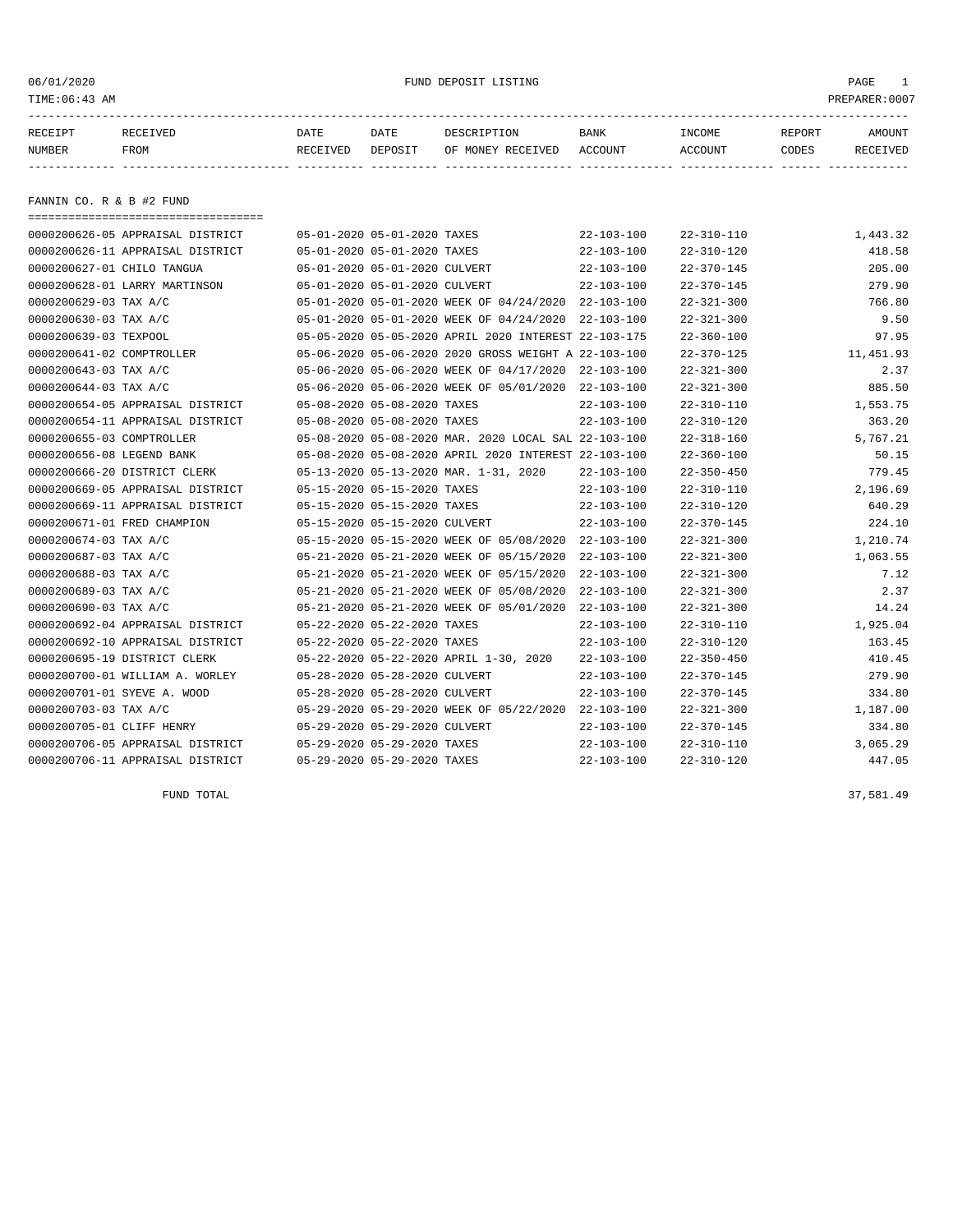#### 06/01/2020 FUND DEPOSIT LISTING PAGE 1

| RECEIPT | RECEIVED | DATE     | DATE    | DESCRIPTION               | BANK | INCOME  | REPORT | <b>AMOUNT</b> |
|---------|----------|----------|---------|---------------------------|------|---------|--------|---------------|
| NUMBER  | FROM     | RECEIVED | DEPOSIT | OF MONEY RECEIVED ACCOUNT |      | ACCOUNT | CODES  | RECEIVED      |
|         |          |          |         |                           |      |         |        |               |

FANNIN CO. R & B #3 FUND

| =====================================                                                        |                             |                                |                                                      |                  |                  |           |
|----------------------------------------------------------------------------------------------|-----------------------------|--------------------------------|------------------------------------------------------|------------------|------------------|-----------|
| 0000200626-06 APPRAISAL DISTRICT                                                             |                             | 05-01-2020 05-01-2020 TAXES    |                                                      | $23 - 103 - 100$ | $23 - 310 - 110$ | 2,164.98  |
| 0000200626-12 APPRAISAL DISTRICT                                                             |                             | 05-01-2020 05-01-2020 TAXES    |                                                      | $23 - 103 - 100$ | $23 - 310 - 120$ | 627.88    |
| 0000200629-04 TAX A/C                                                                        |                             |                                | 05-01-2020 05-01-2020 WEEK OF 04/24/2020 23-103-100  |                  | $23 - 321 - 300$ | 1,150.20  |
| 0000200630-04 TAX A/C                                                                        |                             |                                | 05-01-2020 05-01-2020 WEEK OF 04/24/2020 23-103-100  |                  | $23 - 321 - 300$ | 14.24     |
| 0000200635-01 VICTOR JUAREZ                                                                  |                             | 05-04-2020 05-04-2020 CULVERT  |                                                      | $23 - 103 - 100$ | $23 - 370 - 145$ | 430.00    |
| 0000200639-04 TEXPOOL                                                                        |                             |                                | 05-05-2020 05-05-2020 APRIL 2020 INTEREST 23-103-175 |                  | $23 - 360 - 100$ | 232.18    |
| 0000200641-03 COMPTROLLER                                                                    |                             |                                | 05-06-2020 05-06-2020 2020 GROSS WEIGHT A 23-103-100 |                  | $23 - 370 - 125$ | 17,177.90 |
| 0000200643-04 TAX A/C                                                                        |                             |                                | 05-06-2020 05-06-2020 WEEK OF 04/17/2020 23-103-100  |                  | $23 - 321 - 300$ | 3.56      |
| 0000200644-04 TAX A/C                                                                        |                             |                                | 05-06-2020 05-06-2020 WEEK OF 05/01/2020 23-103-100  |                  | $23 - 321 - 300$ | 1,328.25  |
| 0000200652-01 CITY OF HONEY GROVE                                                            |                             | 05-08-2020 05-08-2020 FUEL     |                                                      | $23 - 103 - 100$ | $23 - 370 - 145$ | 70.20     |
| 0000200654-06 APPRAISAL DISTRICT                                                             |                             | 05-08-2020 05-08-2020 TAXES    |                                                      | $23 - 103 - 100$ | $23 - 310 - 110$ | 2,330.62  |
| 0000200654-12 APPRAISAL DISTRICT                                                             |                             | 05-08-2020 05-08-2020 TAXES    |                                                      | $23 - 103 - 100$ | $23 - 310 - 120$ | 544.80    |
| 0000200655-04 COMPTROLLER                                                                    |                             |                                | 05-08-2020 05-08-2020 MAR. 2020 LOCAL SAL 23-103-100 |                  | $23 - 318 - 160$ | 8,650.82  |
| 0000200656-09 LEGEND BANK                                                                    |                             |                                | 05-08-2020 05-08-2020 APRIL 2020 INTEREST 23-103-100 |                  | $23 - 360 - 100$ | 59.65     |
| 0000200664-01 CITY OF HONEY GROVE                                                            |                             |                                | 05-13-2020 05-13-2020 3 CULVERTS                     | $23 - 103 - 100$ | $23 - 370 - 145$ | 2,955.60  |
| 0000200666-21 DISTRICT CLERK                                                                 |                             |                                | 05-13-2020 05-13-2020 MAR. 1-31, 2020                | 23-103-100       | $23 - 350 - 450$ | 1,169.18  |
| 0000200667-01 KAREN R. AYCOCK                                                                |                             | 05-13-2020 05-13-2020 CULVERT  |                                                      | 23-103-100       | $23 - 370 - 145$ | 422.00    |
| 0000200669-06 APPRAISAL DISTRICT                                                             | 05-15-2020 05-15-2020 TAXES |                                |                                                      | 23-103-100       | $23 - 310 - 110$ | 3,295.03  |
| 0000200669-12 APPRAISAL DISTRICT                                                             | 05-15-2020 05-15-2020 TAXES |                                |                                                      | 23-103-100       | $23 - 310 - 120$ | 960.43    |
| 0000200674-04 TAX A/C                                                                        |                             |                                | 05-15-2020 05-15-2020 WEEK OF 05/08/2020 23-103-100  |                  | $23 - 321 - 300$ | 1,816.11  |
| 0000200683-01 PARIS IRON & METAL CO., I 05-20-2020 05-20-2020 SALE OF SCRAP METAL 23-103-100 |                             |                                |                                                      |                  | $23 - 370 - 130$ | 409.50    |
| 0000200685-01 PARIS IRON & METAL CO., I 05-21-2020 05-21-2020 SALE OF SCRAP METAL 23-103-100 |                             |                                |                                                      |                  | $23 - 370 - 130$ | 638.05    |
| 0000200686-01 CITY OF HONEY GROVE                                                            |                             | 05-21-2020 05-21-2020 CULVERTS |                                                      | $23 - 103 - 100$ | $23 - 370 - 145$ | 788.00    |
| 0000200687-04 TAX A/C                                                                        |                             |                                | 05-21-2020 05-21-2020 WEEK OF 05/15/2020 23-103-100  |                  | $23 - 321 - 300$ | 1,595.33  |
| 0000200688-04 TAX A/C                                                                        |                             |                                | 05-21-2020 05-21-2020 WEEK OF 05/15/2020 23-103-100  |                  | $23 - 321 - 300$ | 10.68     |
| 0000200689-04 TAX A/C                                                                        |                             |                                | 05-21-2020 05-21-2020 WEEK OF 05/08/2020 23-103-100  |                  | $23 - 321 - 300$ | 3.56      |
| 0000200690-04 TAX A/C                                                                        |                             |                                | 05-21-2020 05-21-2020 WEEK OF 05/01/2020 23-103-100  |                  | $23 - 321 - 300$ | 21.37     |
| 0000200692-05 APPRAISAL DISTRICT                                                             |                             | 05-22-2020 05-22-2020 TAXES    |                                                      | $23 - 103 - 100$ | $23 - 310 - 110$ | 2,887.55  |
| 0000200692-11 APPRAISAL DISTRICT                                                             |                             | 05-22-2020 05-22-2020 TAXES    |                                                      | $23 - 103 - 100$ | $23 - 310 - 120$ | 245.18    |
| 0000200695-20 DISTRICT CLERK                                                                 |                             |                                | 05-22-2020 05-22-2020 APRIL 1-30, 2020               | 23-103-100       | $23 - 350 - 450$ | 615.67    |
| 0000200703-04 TAX A/C                                                                        |                             |                                | 05-29-2020 05-29-2020 WEEK OF 05/22/2020 23-103-100  |                  | $23 - 321 - 300$ | 1,780.50  |
| 0000200706-06 APPRAISAL DISTRICT                                                             |                             | 05-29-2020 05-29-2020 TAXES    |                                                      | $23 - 103 - 100$ | $23 - 310 - 110$ | 4,597.93  |
| 0000200706-12 APPRAISAL DISTRICT                                                             |                             | 05-29-2020 05-29-2020 TAXES    |                                                      | $23 - 103 - 100$ | $23 - 310 - 120$ | 670.58    |
|                                                                                              |                             |                                |                                                      |                  |                  |           |

FUND TOTAL  $59,667.53$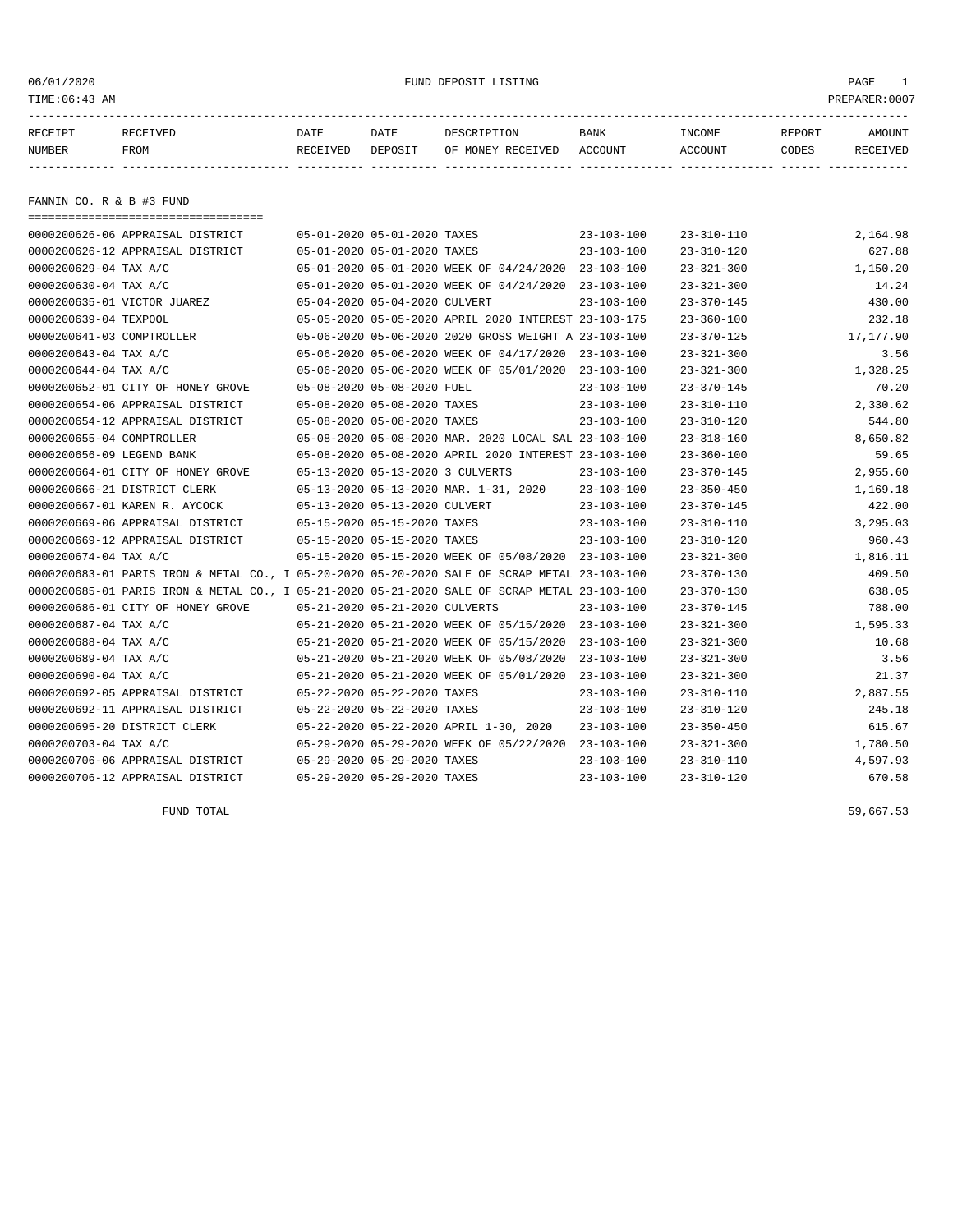### 06/01/2020 FUND DEPOSIT LISTING PAGE 1

| RECEIPT | RECEIVED | DATE     | DATE    | DESCRIPTION          | <b>BANK</b>    | INCOME  | REPORT       | AMOUNT   |
|---------|----------|----------|---------|----------------------|----------------|---------|--------------|----------|
| NUMBER  | FROM     | RECEIVED | DEPOSIT | RECEIVED<br>OF MONEY | <b>ACCOUNT</b> | ACCOUNT | <b>TODES</b> | RECEIVED |
|         |          |          |         |                      |                |         |              |          |

FANNIN CO. R & B #4 FUND

|                           | ====================================== |                             |                             |                                                      |                  |                  |          |
|---------------------------|----------------------------------------|-----------------------------|-----------------------------|------------------------------------------------------|------------------|------------------|----------|
|                           | 0000200626-07 APPRAISAL DISTRICT       | 05-01-2020 05-01-2020 TAXES |                             |                                                      | $24 - 103 - 100$ | $24 - 310 - 110$ | 1,232.36 |
|                           | 0000200626-13 APPRAISAL DISTRICT       | 05-01-2020 05-01-2020 TAXES |                             |                                                      | $24 - 103 - 100$ | $24 - 310 - 120$ | 357.40   |
| 0000200629-05 TAX A/C     |                                        |                             |                             | 05-01-2020 05-01-2020 WEEK OF 04/24/2020 24-103-100  |                  | $24 - 321 - 300$ | 654.72   |
| 0000200630-05 TAX A/C     |                                        |                             |                             | 05-01-2020 05-01-2020 WEEK OF 04/24/2020             | $24 - 103 - 100$ | $24 - 321 - 300$ | 8.11     |
|                           | 0000200633-01 TOWN OF WINDOM           |                             |                             | 05-01-2020 05-01-2020 CULVERT & ROCK                 | $24 - 103 - 100$ | $24 - 370 - 145$ | 382.80   |
|                           | 0000200636-01 69 METAL RECYCLERS       |                             |                             | 05-04-2020 05-04-2020 SALE OF SCRAP IRON             | 24-103-100       | $24 - 370 - 138$ | 122.50   |
| 0000200639-05 TEXPOOL     |                                        |                             |                             | 05-05-2020 05-05-2020 APRIL 2020 INTEREST 24-103-175 |                  | $24 - 360 - 100$ | 41.05    |
| 0000200641-04 COMPTROLLER |                                        |                             |                             | 05-06-2020 05-06-2020 2020 GROSS WEIGHT A 24-103-100 |                  | $24 - 370 - 125$ | 9,778.05 |
| 0000200643-05 TAX A/C     |                                        |                             |                             | 05-06-2020 05-06-2020 WEEK OF 04/17/2020             | 24-103-100       | $24 - 321 - 300$ | 2.03     |
| 0000200644-05 TAX A/C     |                                        |                             |                             | 05-06-2020 05-06-2020 WEEK OF 05/01/2020 24-103-100  |                  | $24 - 321 - 300$ | 756.07   |
|                           | 0000200654-07 APPRAISAL DISTRICT       |                             | 05-08-2020 05-08-2020 TAXES |                                                      | $24 - 103 - 100$ | $24 - 310 - 110$ | 1,326.64 |
|                           | 0000200654-13 APPRAISAL DISTRICT       | 05-08-2020 05-08-2020 TAXES |                             |                                                      | $24 - 103 - 100$ | $24 - 310 - 120$ | 310.11   |
| 0000200655-05 COMPTROLLER |                                        |                             |                             | 05-08-2020 05-08-2020 MAR. 2020 LOCAL SAL 24-103-100 |                  | $24 - 318 - 160$ | 4,924.24 |
| 0000200656-10 LEGEND BANK |                                        |                             |                             | 05-08-2020 05-08-2020 APRIL 2020 INTEREST 24-103-100 |                  | $24 - 360 - 100$ | 43.93    |
|                           | 0000200666-22 DISTRICT CLERK           |                             |                             | 05-13-2020 05-13-2020 MAR. 1-31, 2020                | $24 - 103 - 100$ | $24 - 350 - 450$ | 665.52   |
|                           | 0000200669-07 APPRAISAL DISTRICT       | 05-15-2020 05-15-2020 TAXES |                             |                                                      | $24 - 103 - 100$ | $24 - 310 - 110$ | 1,875.61 |
|                           | 0000200669-13 APPRAISAL DISTRICT       | 05-15-2020 05-15-2020 TAXES |                             |                                                      | $24 - 103 - 100$ | $24 - 310 - 120$ | 546.70   |
| 0000200674-05 TAX A/C     |                                        |                             |                             | 05-15-2020 05-15-2020 WEEK OF 05/08/2020             | 24-103-100       | $24 - 321 - 300$ | 1,033.77 |
| 0000200687-05 TAX A/C     |                                        |                             |                             | 05-21-2020 05-21-2020 WEEK OF 05/15/2020             | 24-103-100       | $24 - 321 - 300$ | 908.10   |
| 0000200688-05 TAX A/C     |                                        |                             |                             | 05-21-2020 05-21-2020 WEEK OF 05/15/2020             | $24 - 103 - 100$ | $24 - 321 - 300$ | 6.08     |
| 0000200689-05 TAX A/C     |                                        |                             |                             | 05-21-2020 05-21-2020 WEEK OF 05/08/2020             | $24 - 103 - 100$ | $24 - 321 - 300$ | 2.03     |
| 0000200690-05 TAX A/C     |                                        |                             |                             | 05-21-2020 05-21-2020 WEEK OF 05/01/2020             | 24-103-100       | $24 - 321 - 300$ | 12.16    |
|                           | 0000200692-06 APPRAISAL DISTRICT       |                             | 05-22-2020 05-22-2020 TAXES |                                                      | $24 - 103 - 100$ | $24 - 310 - 110$ | 1,643.66 |
|                           | 0000200692-12 APPRAISAL DISTRICT       | 05-22-2020 05-22-2020 TAXES |                             |                                                      | $24 - 103 - 100$ | $24 - 310 - 120$ | 139.56   |
|                           | 0000200695-21 DISTRICT CLERK           |                             |                             | 05-22-2020 05-22-2020 APRIL 1-30, 2020               | $24 - 103 - 100$ | $24 - 350 - 450$ | 350.46   |
|                           | 0000200702-01 69 METAL RECYCLERS       |                             |                             | 05-28-2020 05-28-2020 SALE OF SCRAP METAL 24-103-100 |                  | $24 - 370 - 146$ | 207.36   |
| 0000200703-05 TAX A/C     |                                        |                             |                             | 05-29-2020 05-29-2020 WEEK OF 05/22/2020             | 24-103-100       | $24 - 321 - 300$ | 1,013.50 |
|                           | 0000200706-07 APPRAISAL DISTRICT       |                             | 05-29-2020 05-29-2020 TAXES |                                                      | $24 - 103 - 100$ | $24 - 310 - 110$ | 2,617.24 |
|                           | 0000200706-13 APPRAISAL DISTRICT       | 05-29-2020 05-29-2020 TAXES |                             |                                                      | $24 - 103 - 100$ | $24 - 310 - 120$ | 381.71   |

FUND TOTAL  $31,343.47$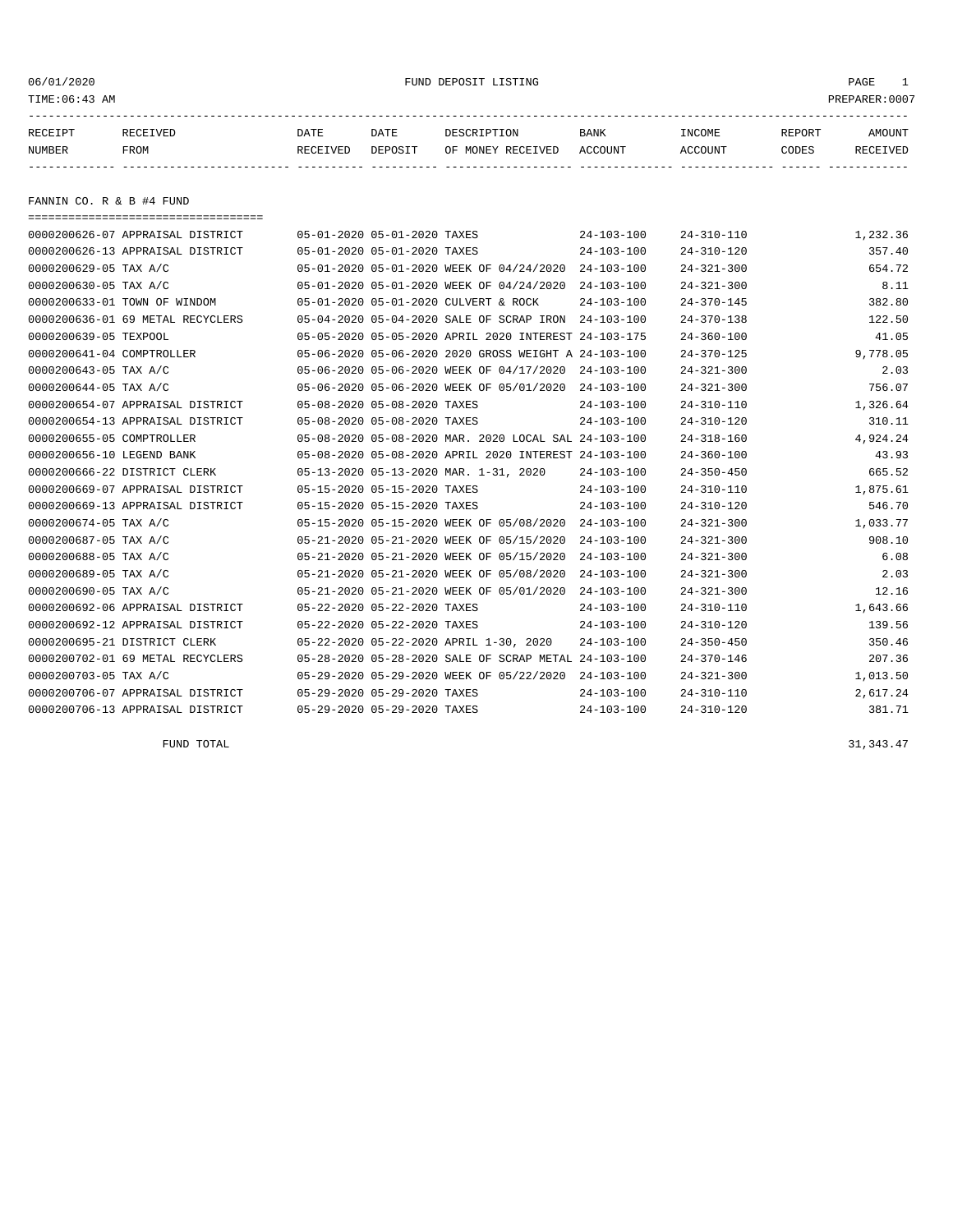| RECEIPT | RECEIVED | DATE     | DATE    | DESCRIPTION       | BANK    | INCOME  | REPORT | AMOUNT   |
|---------|----------|----------|---------|-------------------|---------|---------|--------|----------|
| NUMBER  | FROM     | RECEIVED | DEPOSIT | OF MONEY RECEIVED | ACCOUNT | ACCOUNT | CODES  | RECEIVED |
|         |          |          |         |                   |         |         |        |          |
|         |          |          |         |                   |         |         |        |          |

J.P.#1 JUST.CT.TECHNOLOGY

===================================

| 0000200656-3<br>BANK<br>. BIGEBIN D | 05-08-2020<br>" -08–2ບ.<br>າ∩າ∩<br>$\sim$ $\sim$ | 2020<br>A DR TT. | INTEREST | ነ በ 3 – 1<br>$\sim$<br>$2h -$ | 10 C<br>360-<br>$26 -$ |  |
|-------------------------------------|--------------------------------------------------|------------------|----------|-------------------------------|------------------------|--|
|                                     |                                                  |                  |          |                               |                        |  |

FUND TOTAL 4.92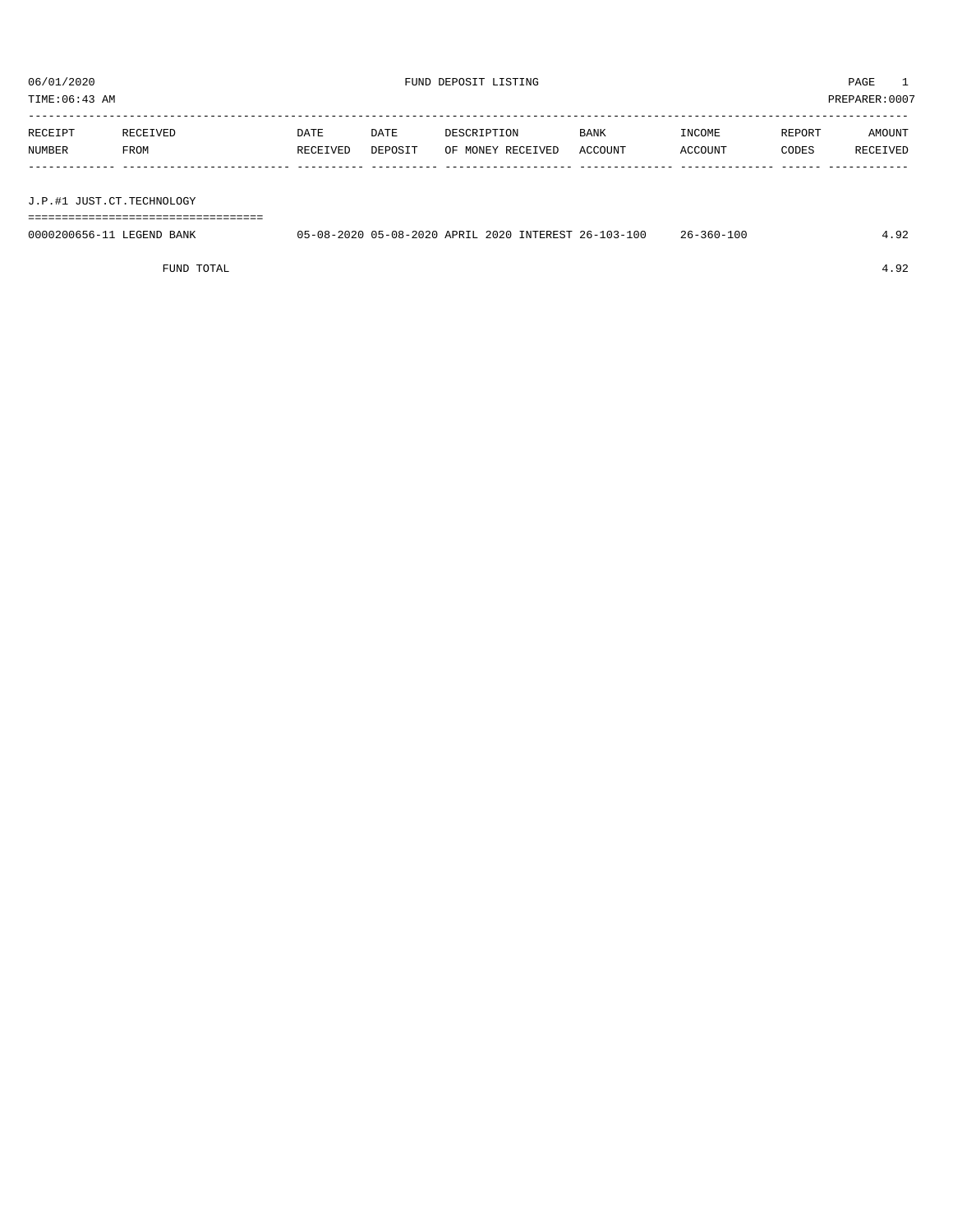TIME:06:43 AM PREPARER:0007

| RECEIPT | RECEIVED | DATE     | DATE    | DESCRIPTION       | <b>BANK</b> | INCOME  | REPORT | AMOUNT   |
|---------|----------|----------|---------|-------------------|-------------|---------|--------|----------|
| NUMBER  | FROM     | RECEIVED | DEPOSIT | OF MONEY RECEIVED | ACCOUNT     | ACCOUNT | CODES  | RECEIVED |
|         |          |          |         |                   |             |         |        |          |
|         |          |          |         |                   |             |         |        |          |

J.P.#2 JUST.CT.TECHNOLOGY

===================================

| 0000200656-12 LEGEND BANK | 05-08-2020 05-08-2020 APRIL 2020 INTEREST 27-103-100 |  | $27 - 360 - 100$ | 0.93 |
|---------------------------|------------------------------------------------------|--|------------------|------|
|                           |                                                      |  |                  |      |

FUND TOTAL  $0.93$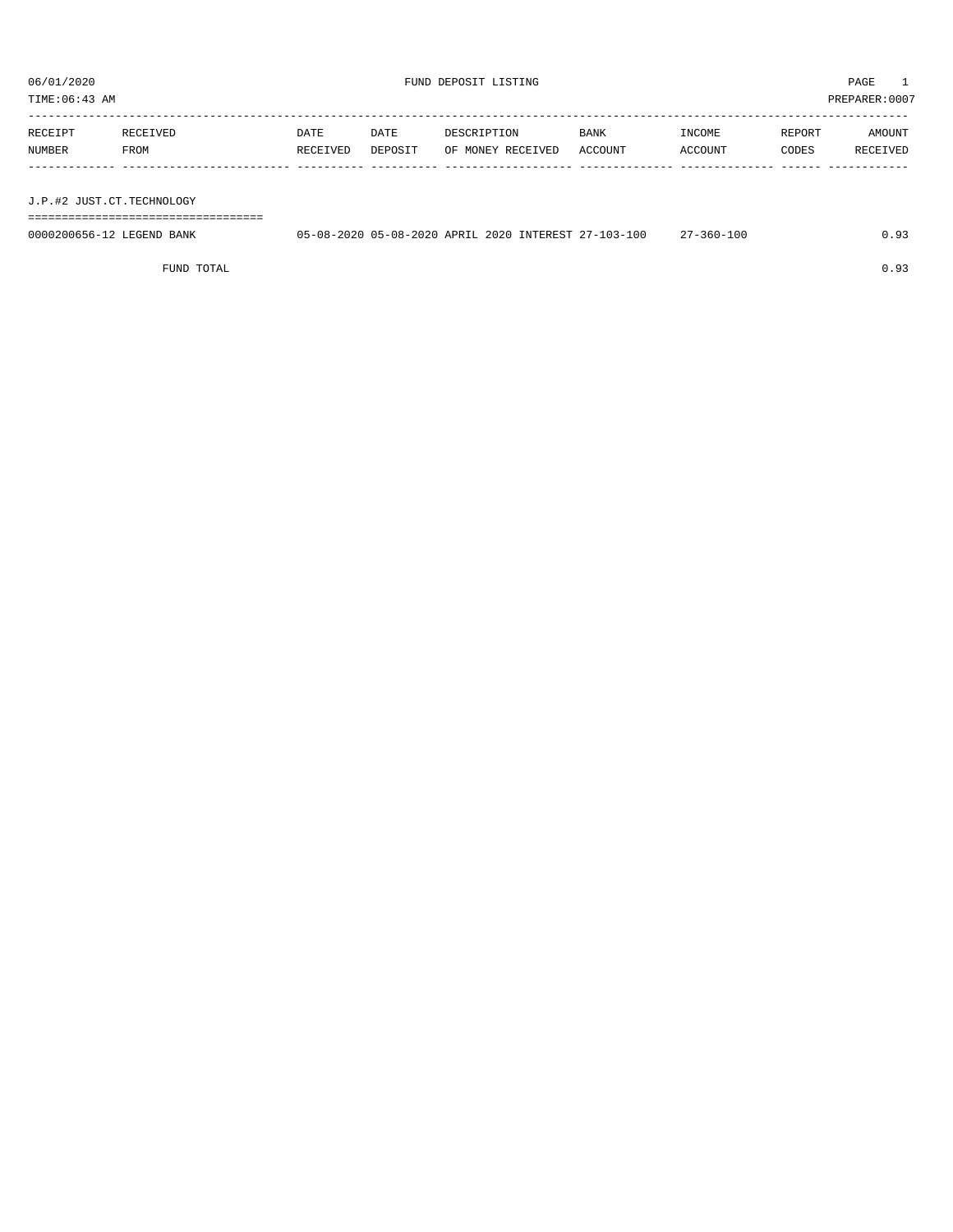| RECEIPT | RECEIVED | <b>DATE</b> | DATE    | DESCRIPTION               | <b>BANK</b> | INCOME  | REPORT | AMOUNT   |
|---------|----------|-------------|---------|---------------------------|-------------|---------|--------|----------|
| NUMBER  | FROM     | RECEIVED    | DEPOSIT | OF MONEY RECEIVED ACCOUNT |             | ACCOUNT | CODES  | RECEIVED |
|         |          |             |         |                           |             |         |        |          |
|         |          |             |         |                           |             |         |        |          |

J.P.#3 JUST.CT.TECHNOLOGY

===================================

| 0000200656-13 LEGEND BANK | 05-08-2020 05-08-2020 APRIL 2020 INTEREST 28-103-100 |  | $28 - 360 - 100$ | .58 |
|---------------------------|------------------------------------------------------|--|------------------|-----|
|                           |                                                      |  |                  |     |

FUND TOTAL  $0.58$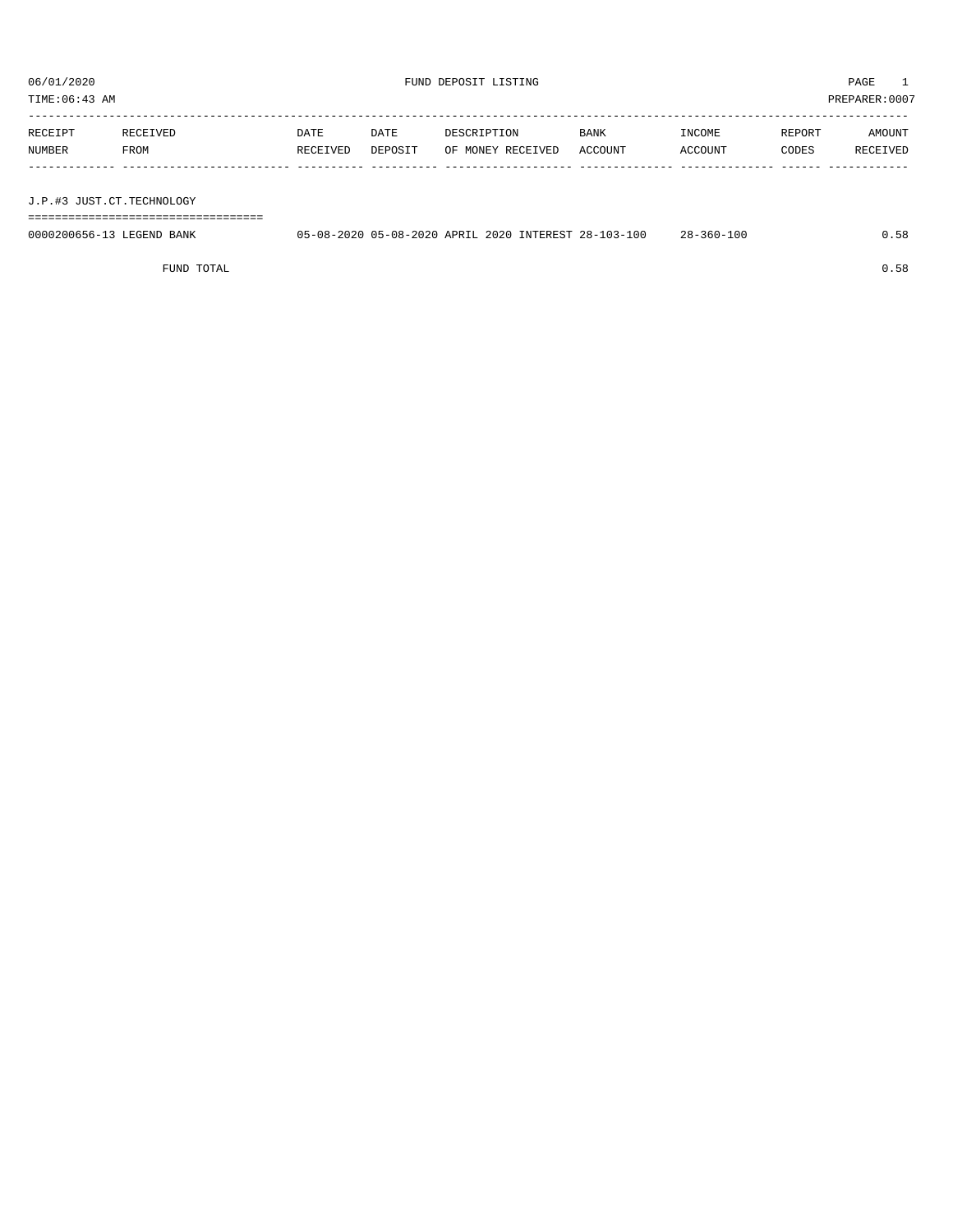06/01/2020 FUND DEPOSIT LISTING PAGE 1

| RECEIPT | RECEIVED    | DATE     | DATE    | DESCRIPTION               | BANK | INCOME  | REPORT | AMOUNT   |
|---------|-------------|----------|---------|---------------------------|------|---------|--------|----------|
| NUMBER  | <b>FROM</b> | RECEIVED | DEPOSIT | OF MONEY RECEIVED ACCOUNT |      | ACCOUNT | CODES  | RECEIVED |
|         |             |          |         |                           |      |         |        |          |

DISTRICT CT.RECORDS ARCHIVE

| 0000200656-14 LEGEND BANK    | 05-08-2020 05-08-2020 APRIL 2020 INTEREST 34-103-100 |                  | $34 - 360 - 100$ | 3.40   |
|------------------------------|------------------------------------------------------|------------------|------------------|--------|
| 0000200666-17 DISTRICT CLERK | 05-13-2020 05-13-2020 MAR. 1-31, 2020                | $34 - 103 - 100$ | $34 - 370 - 450$ | 382.73 |
| 0000200695-16 DISTRICT CLERK | 05-22-2020 05-22-2020 APRIL 1-30, 2020               | $34 - 103 - 100$ | $34 - 370 - 450$ | 290.25 |

FUND TOTAL 676.38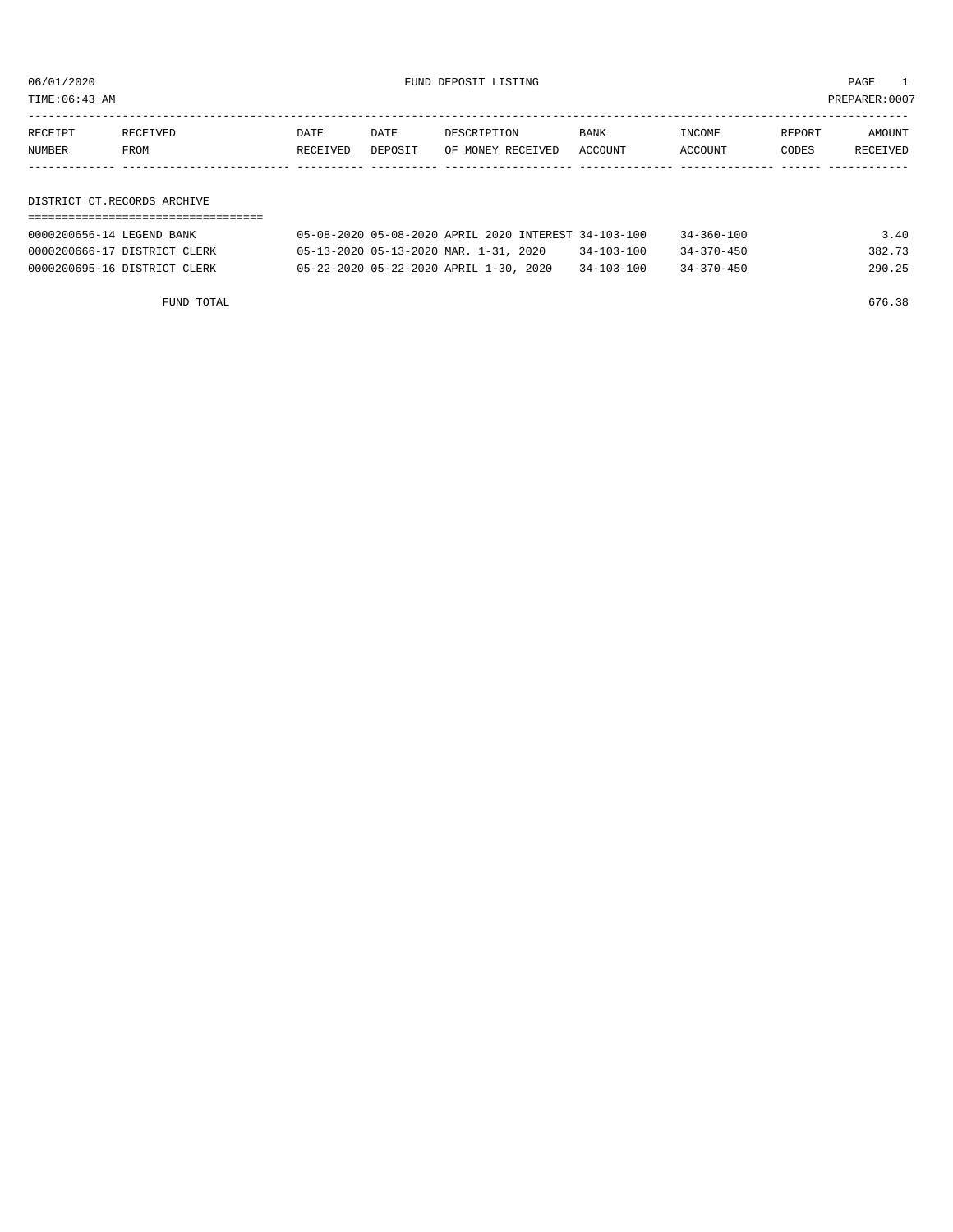TIME:06:43 AM PREPARER:0007

| RECEIPT | RECEIVED | DATE     | DATE    | DESCRIPTION       | <b>BANK</b>    | <b>INCOME</b> | REPORT | AMOUNT          |
|---------|----------|----------|---------|-------------------|----------------|---------------|--------|-----------------|
| NUMBER  | FROM     | RECEIVED | DEPOSIT | OF MONEY RECEIVED | <b>ACCOUNT</b> | CCOUNT        | CODES  | <b>RECEIVED</b> |
|         |          |          |         |                   |                |               |        |                 |

#### LAW LIBRARY FUND

| 0000200656-15 LEGEND BANK    |                                        | 05-08-2020 05-08-2020 APRIL 2020 INTEREST 35-103-100 |                  | 35-360-100       | 17.94  |
|------------------------------|----------------------------------------|------------------------------------------------------|------------------|------------------|--------|
| 0000200666-18 DISTRICT CLERK | 05-13-2020 05-13-2020 MAR. 1-31, 2020  |                                                      | $35 - 103 - 100$ | $35 - 340 - 450$ | 910.00 |
| 0000200695-17 DISTRICT CLERK | 05-22-2020 05-22-2020 APRIL 1-30, 2020 |                                                      | $35 - 103 - 100$ | $35 - 340 - 450$ | 770.82 |

FUND TOTAL 1,698.76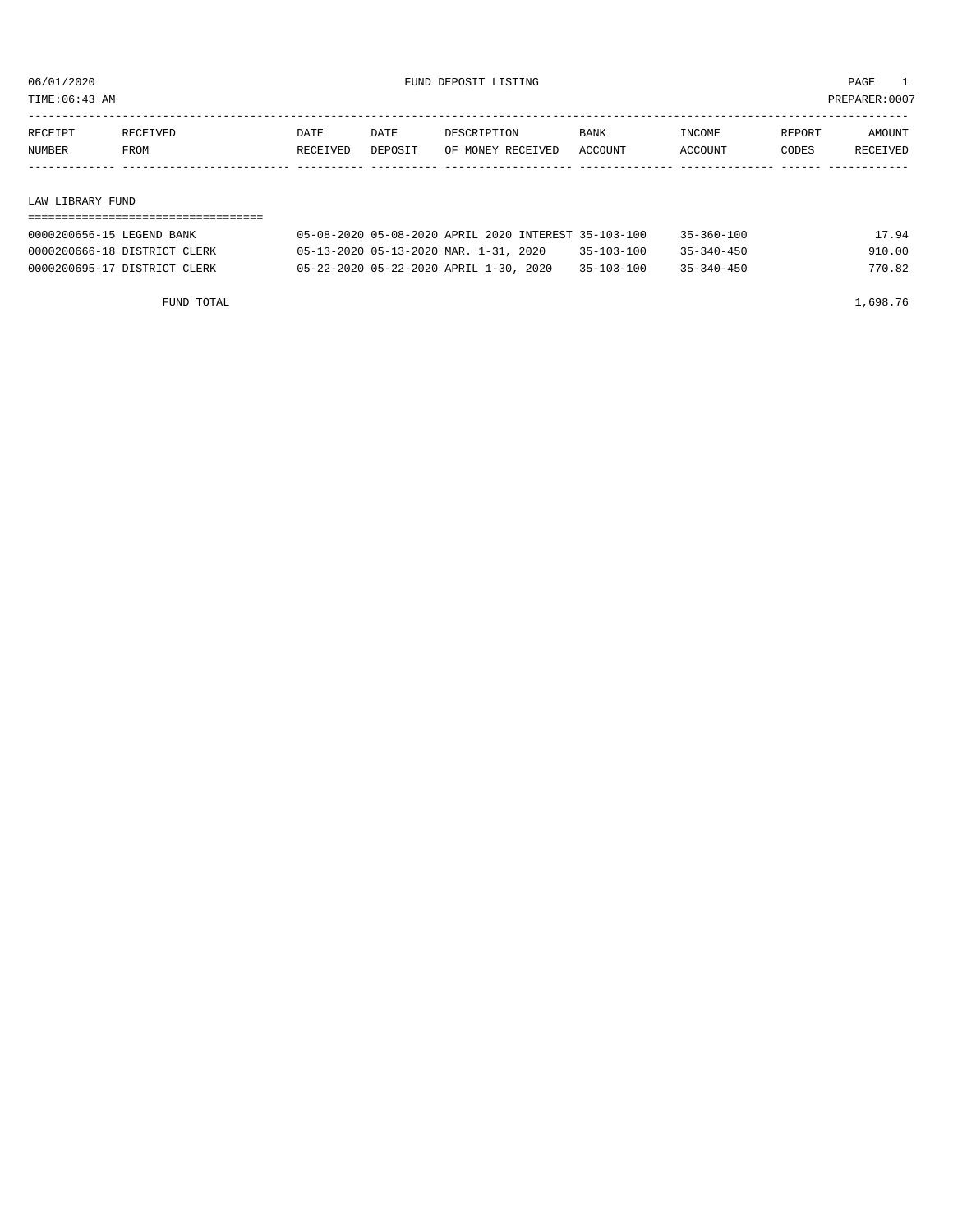TIME:06:43 AM PREPARER:0007

| RECEIPT | RECEIVED | DATE     | DATE    | DESCRIPTION       | <b>BANK</b> | <b>INCOME</b> | <b>REPORT</b> | <b>AMOUNT</b>   |
|---------|----------|----------|---------|-------------------|-------------|---------------|---------------|-----------------|
| NUMBER  | FROM     | RECEIVED | DEPOSIT | OF MONEY RECEIVED | ACCOUNT     | ACCOUNT       | CODES         | <b>RECEIVED</b> |
|         |          |          |         |                   |             |               |               |                 |

#### D.A. FEE ACCOUNT FUND

| =================================== |                                   |                                                      |                  |                  |          |
|-------------------------------------|-----------------------------------|------------------------------------------------------|------------------|------------------|----------|
| 0000200656-23 LEGEND BANK           |                                   | 05-08-2020 05-08-2020 APRIL 2020 INTEREST 36-103-136 |                  | $36 - 360 - 100$ | 0.10     |
| 0000200656-24 LEGEND BANK           |                                   | 05-08-2020 05-08-2020 APRIL 2020 INTEREST 36-103-236 |                  | $36 - 360 - 236$ | 0.03     |
| 0000200665-01 FANNIN COUNTY CSCD    | 05-13-2020 05-13-2020 BLOOD DRAWS |                                                      | $36 - 103 - 136$ | $36 - 370 - 130$ | 56.10    |
| 0000200682-01 BONHAM POLICE DEPT.   |                                   | 05-20-2020 05-20-2020 CAUSE # CV-20-4457             | $36 - 103 - 136$ | $36 - 352 - 200$ | 1,221.21 |
| 0000200684-01 COUNTY CLERK          | 05-21-2020 05-21-2020 BLOOD DRAW  |                                                      | $36 - 103 - 136$ | $36 - 370 - 130$ | 5.00     |
| 0000200694-01 COUNTY CLERK          | 05-22-2020 05-22-2020 BLOOD DRAW  |                                                      | $36 - 103 - 136$ | 36-370-130       | 5.00     |
|                                     |                                   |                                                      |                  |                  |          |

FUND TOTAL  $1,287.44$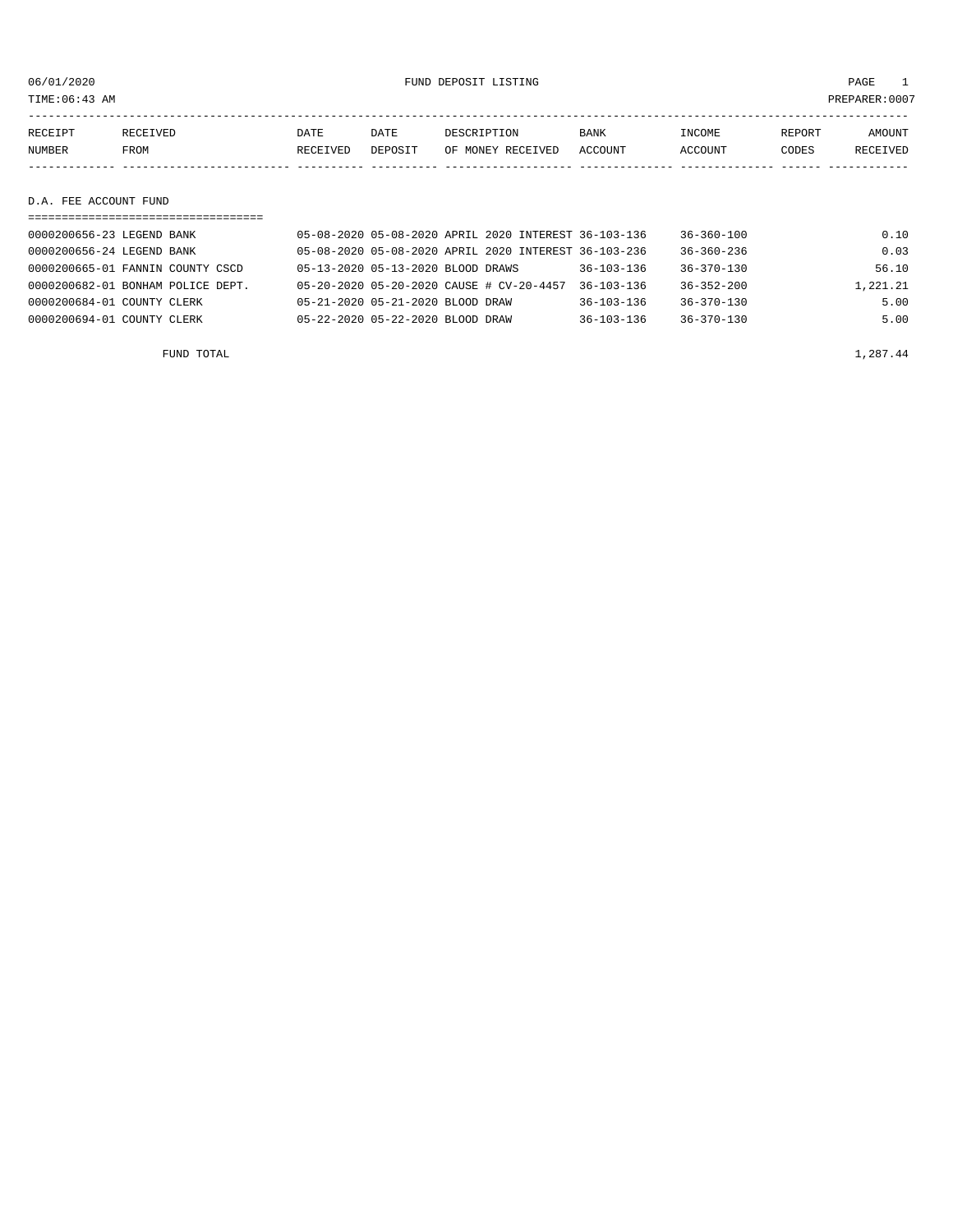TIME:06:43 AM PREPARER:0007

| RECEIPT | RECEIVED | DATE     | DATE    | DESCRIPTION       | <b>BANK</b> | INCOME  | REPORT | AMOUNT   |
|---------|----------|----------|---------|-------------------|-------------|---------|--------|----------|
| NUMBER  | FROM     | RECEIVED | DEPOSIT | OF MONEY RECEIVED | ACCOUNT     | ACCOUNT | CODES  | RECEIVED |
|         |          |          |         |                   |             |         |        |          |
|         |          |          |         |                   |             |         |        |          |

CONTRABAND SEIZURE

| 0000200656-25 LEGEND BANK                                                    | 05-08-2020 05-08-2020 APRIL 2020 INTEREST 37-103-137 |            | $37 - 360 - 100$ | 0.45     |
|------------------------------------------------------------------------------|------------------------------------------------------|------------|------------------|----------|
| 0000200675-01 FANNIN COUNTY SHERIFF'S  05-15-2020 05-15-2020 CASE # 20-00424 |                                                      | 37-103-137 | $37 - 207 - 099$ | 4,683.21 |

FUND TOTAL 4,683.66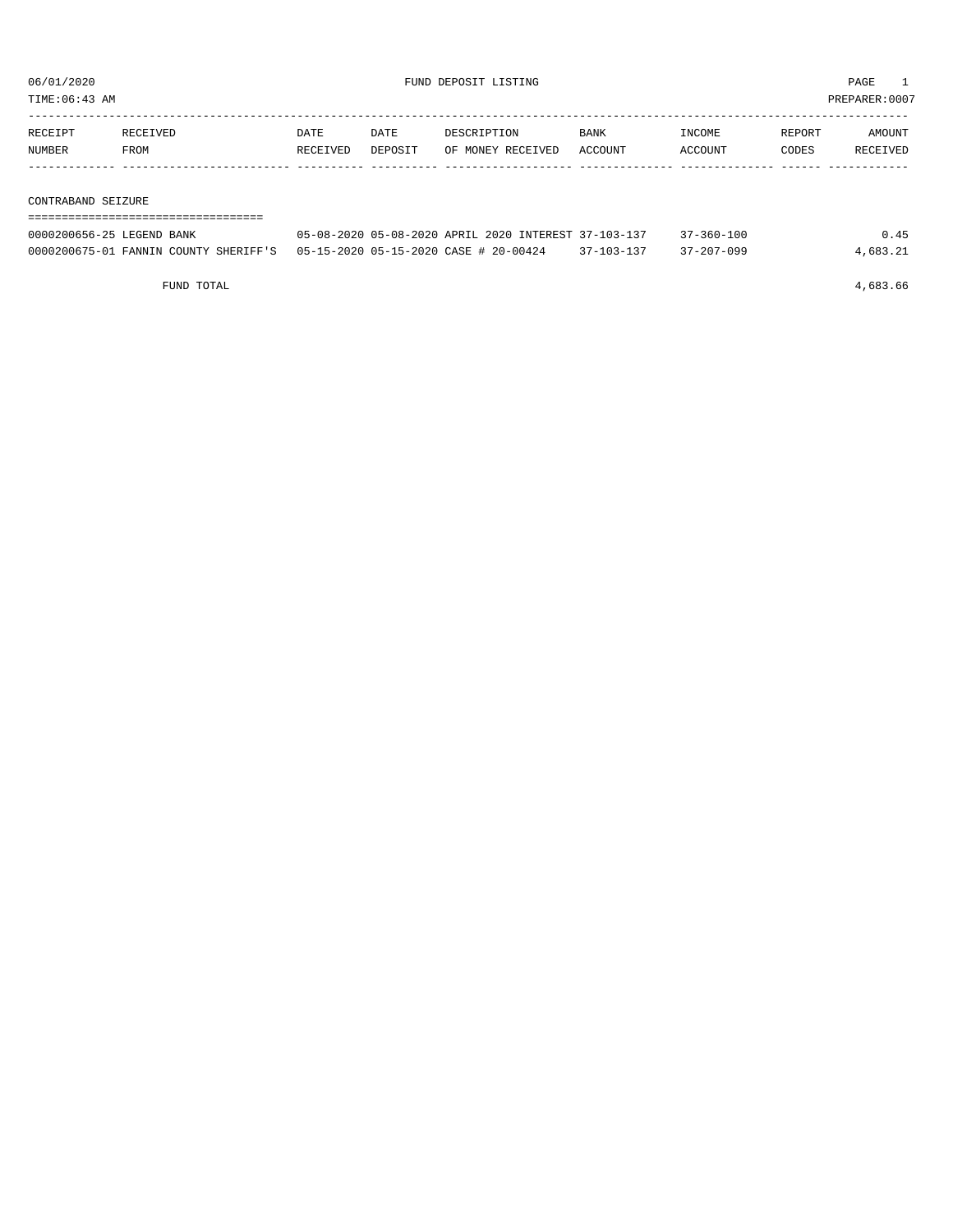TIME:06:43 AM PREPARER:0007

| RECEIPT | RECEIVED | DATE     | DATE    | DESCRIPTION       | BANK    | INCOME  | REPORT | AMOUNT   |
|---------|----------|----------|---------|-------------------|---------|---------|--------|----------|
| NUMBER  | FROM     | RECEIVED | DEPOSIT | OF MONEY RECEIVED | ACCOUNT | ACCOUNT | CODES  | RECEIVED |
|         |          |          |         |                   |         |         |        |          |
|         |          |          |         |                   |         |         |        |          |

IHC CO-OP GIN

===================================

| 0000200639-06 TEXPOOL     | 05-05-2020 05-05-2020 APRIL 2020 INTEREST 38-103-175 | $38 - 360 - 100$ | 7.18 |
|---------------------------|------------------------------------------------------|------------------|------|
| 0000200656-16 LEGEND BANK | 05-08-2020 05-08-2020 APRIL 2020 INTEREST 38-103-100 | $38 - 360 - 100$ | 0.05 |

FUND TOTAL  $7.23$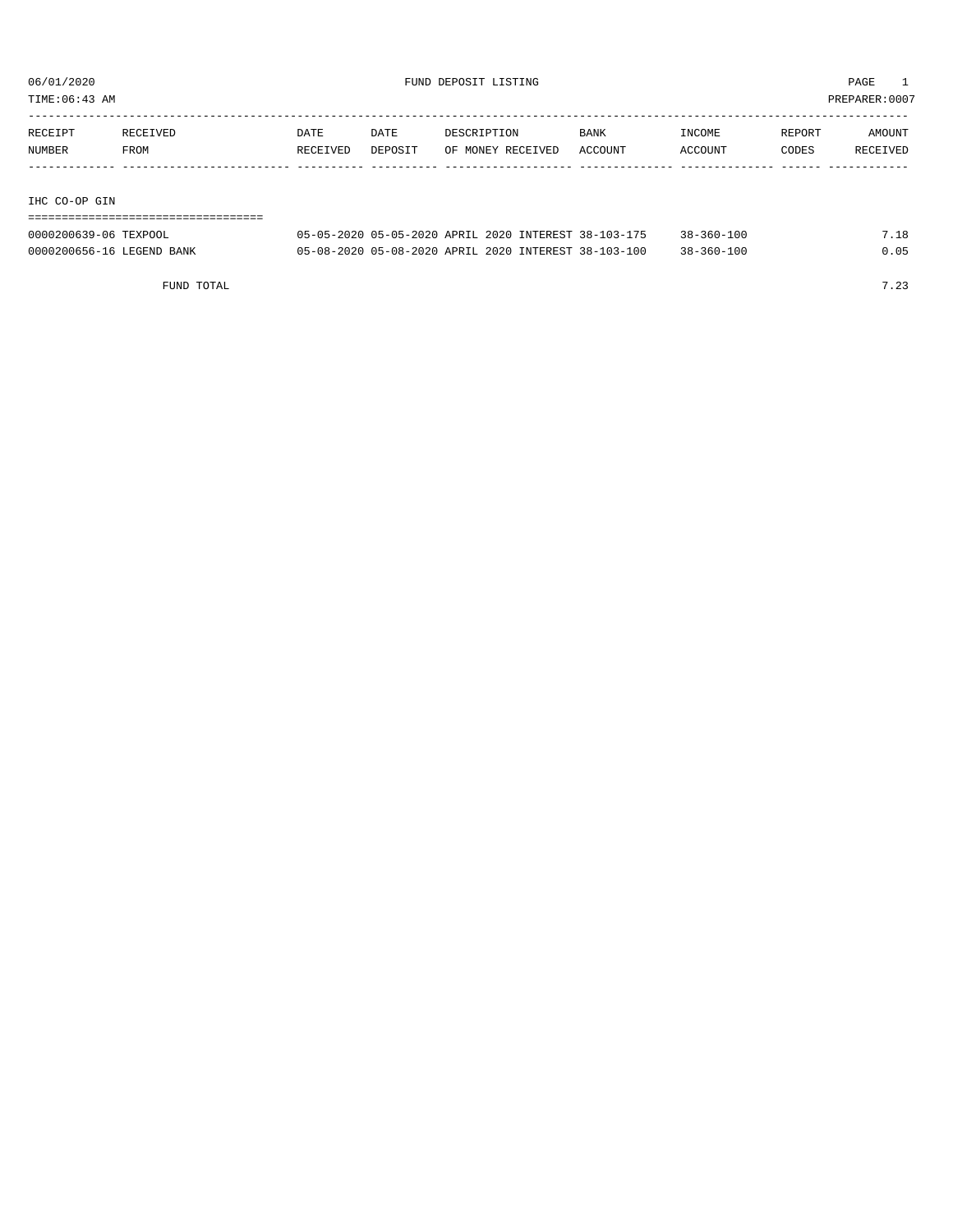TIME:06:43 AM PREPARER:0007

| RECEIPT | RECEIVED    | DATE     | DATE    | DESCRIPTION       | <b>BANK</b> | INCOME  | REPORT | AMOUNT   |
|---------|-------------|----------|---------|-------------------|-------------|---------|--------|----------|
| NUMBER  | <b>FROM</b> | RECEIVED | DEPOSIT | OF MONEY RECEIVED | ACCOUNT     | ACCOUNT | CODES  | RECEIVED |
|         |             |          |         |                   |             |         |        |          |

IHC B.R. COOPER

| -------------------------------------<br>------------------------------------- |  |  |  |  |  |  |  |  |  |  |  |  |  |  |  |  |  |
|--------------------------------------------------------------------------------|--|--|--|--|--|--|--|--|--|--|--|--|--|--|--|--|--|

| 0000200639-07 TEXPOOL     | 05-05-2020 05-05-2020 APRIL 2020 INTEREST 39-103-175 | $39 - 360 - 100$ | 2.41 |
|---------------------------|------------------------------------------------------|------------------|------|
| 0000200656-17 LEGEND BANK | 05-08-2020 05-08-2020 APRIL 2020 INTEREST 39-103-100 | $39 - 360 - 100$ | 0.64 |

FUND TOTAL 3.05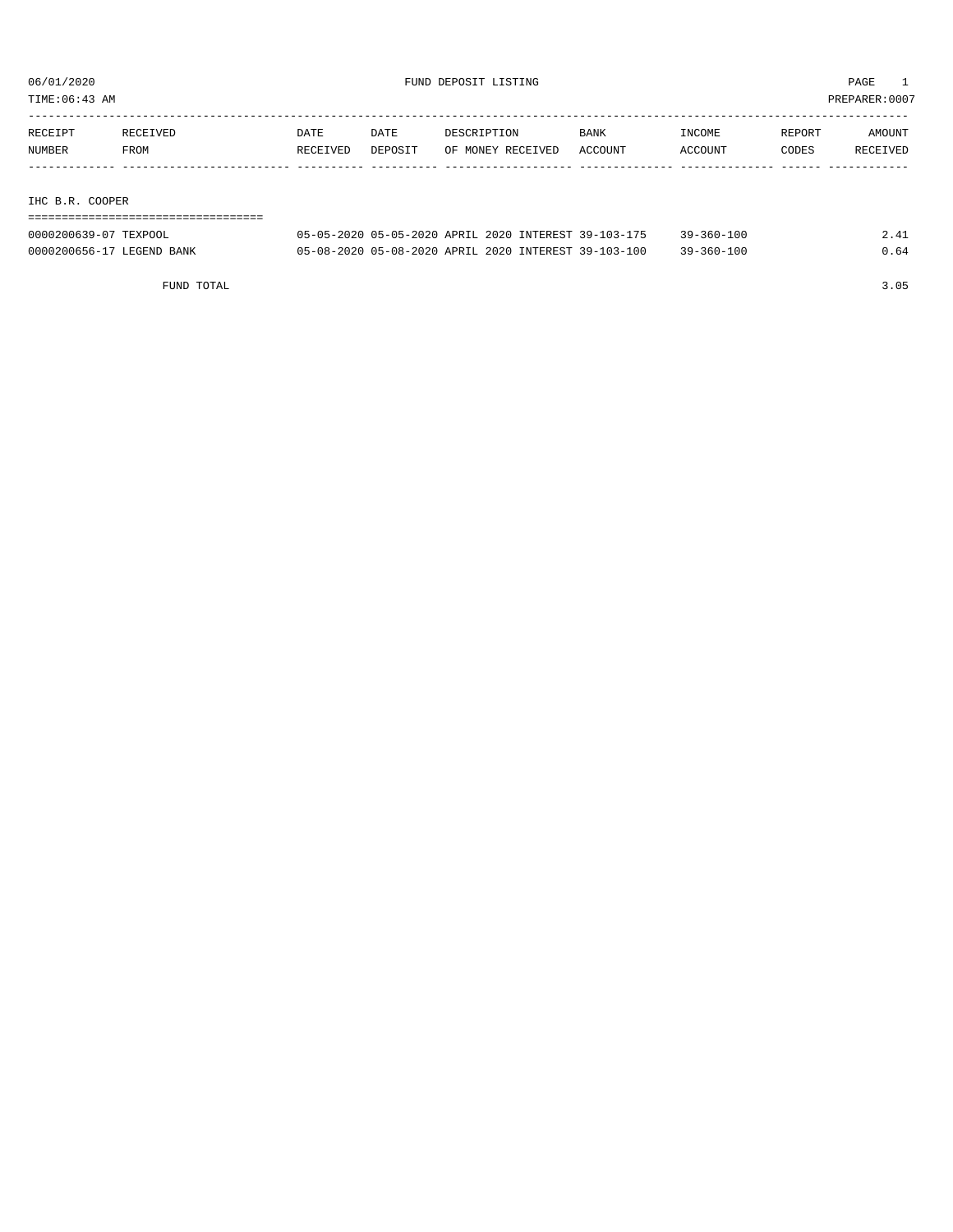TIME:06:43 AM PREPARER:0007

| RECEIPT | RECEIVED    | DATE     | DATE    | DESCRIPTION       | <b>BANK</b> | INCOME  | REPORT | AMOUNT   |
|---------|-------------|----------|---------|-------------------|-------------|---------|--------|----------|
| NUMBER  | <b>FROM</b> | RECEIVED | DEPOSIT | OF MONEY RECEIVED | ACCOUNT     | ACCOUNT | CODES  | RECEIVED |
|         |             |          |         |                   |             |         |        |          |
|         |             |          |         |                   |             |         |        |          |

CO.CLK.COURT RECORDS PRESERVATION

===================================

| 0000200656-18 LEGEND<br>BANK | 05-08-2020 05-08-2020 APRIL 2020 INTEREST 52-103-100 |  | 52-360-100 | $\pm 0.46$<br>$\sim$ $\sim$ $\sim$ |
|------------------------------|------------------------------------------------------|--|------------|------------------------------------|
|                              |                                                      |  |            |                                    |

FUND TOTAL  $1.46$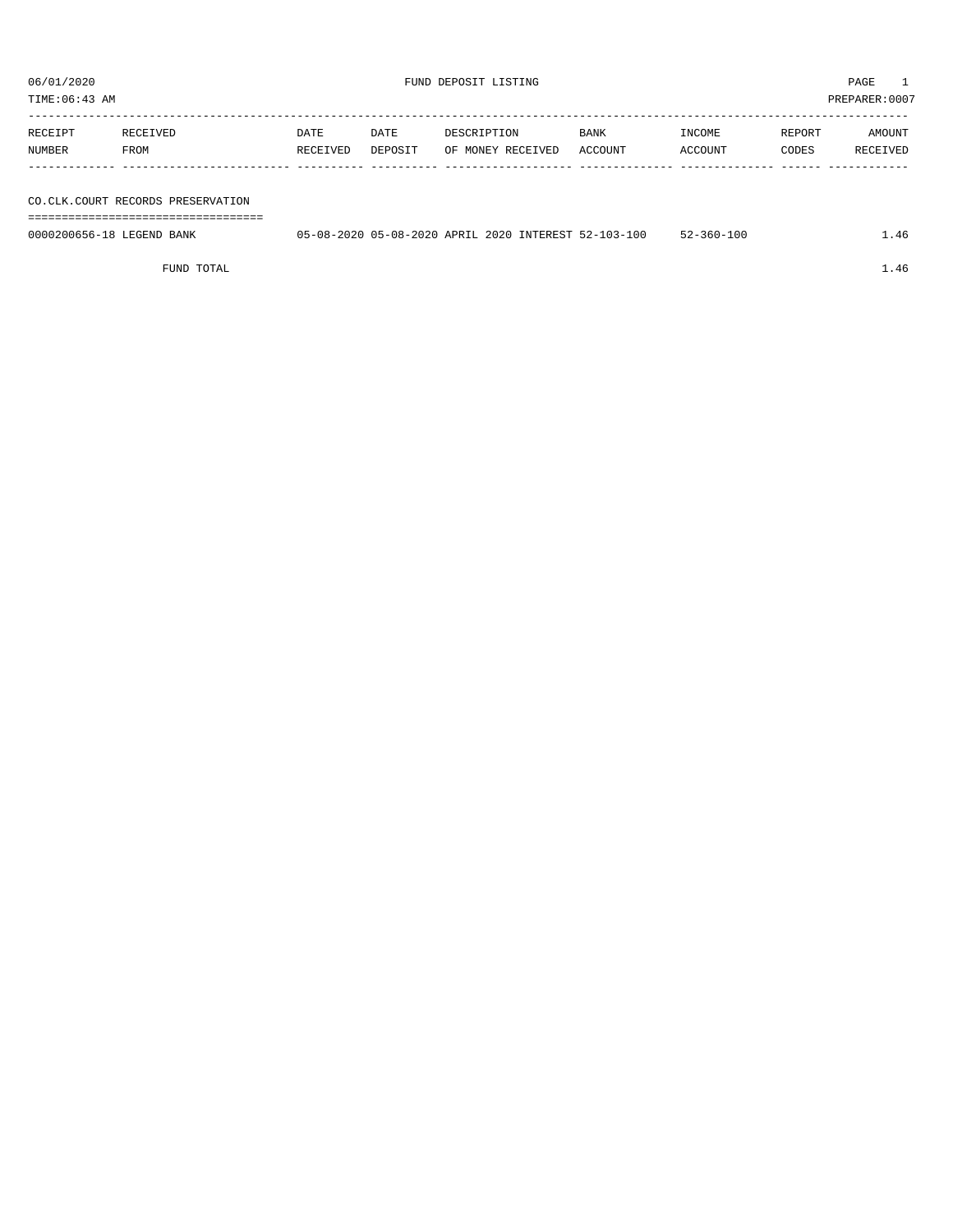TIME:06:43 AM PREPARER:0007

| RECEIPT | RECEIVED    | DATE     | DATE    | DESCRIPTION       | <b>BANK</b> | INCOME         | REPORT | AMOUNT   |
|---------|-------------|----------|---------|-------------------|-------------|----------------|--------|----------|
| NUMBER  | <b>FROM</b> | RECEIVED | DEPOSIT | OF MONEY RECEIVED | ACCOUNT     | <b>ACCOUNT</b> | CODES  | RECEIVED |
|         |             |          |         |                   |             |                |        |          |

#### F.C. LAW ENFORCEMENT EDUCATION

===================================

| 0000200656-26 LEGEND BANK | 05-08-2020 05-08-2020 APRIL 2020 1 |  | J INTEREST 55-103-155 | -360-100 |  |
|---------------------------|------------------------------------|--|-----------------------|----------|--|
|                           |                                    |  |                       |          |  |

FUND TOTAL  $0.01$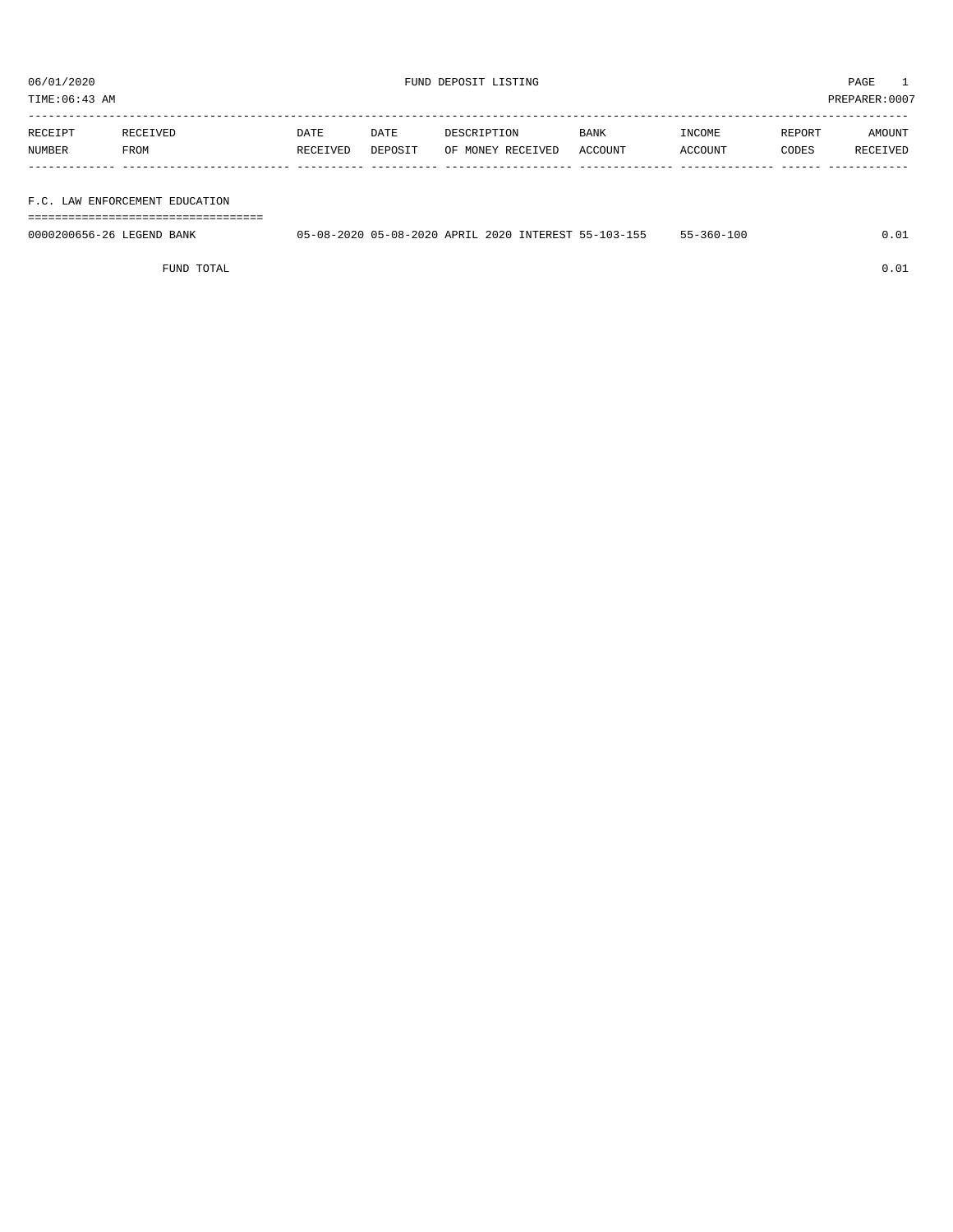06/01/2020 FUND DEPOSIT LISTING PAGE 1

| RECEIPT | RECEIVED | DATE     | DATE    | DESCRIPTION       | <b>BANK</b> | INCOME  | REPORT | AMOUNT          |
|---------|----------|----------|---------|-------------------|-------------|---------|--------|-----------------|
| NUMBER  | FROM     | RECEIVED | DEPOSIT | OF MONEY RECEIVED | ACCOUNT     | ACCOUNT | CODES  | <b>RECEIVED</b> |
|         |          |          |         |                   |             |         |        |                 |

F C SHERIFF FORFEITURE

| 0000200642-01 DEPARTMENT OF TREASURY  | 05-06-2020 05-06-2020 FEDERAL FORFEITURE             | $56 - 103 - 159$ | 56-355-560       | 1,480.98 |
|---------------------------------------|------------------------------------------------------|------------------|------------------|----------|
| 0000200642-02 DEPARTMENT OF TREASURY  | 05-06-2020 05-06-2020 FEDERAL FORFEITURE             | $56 - 103 - 159$ | $56 - 355 - 560$ | 2,512.62 |
| 0000200656-27 LEGEND BANK             | 05-08-2020 05-08-2020 APRIL 2020 INTEREST 56-103-156 |                  | $56 - 360 - 100$ | 0.31     |
| 0000200656-28 LEGEND BANK             | 05-08-2020 05-08-2020 APRIL 2020 INTEREST 56-103-159 |                  | $56 - 360 - 100$ | 0.01     |
| 0000200681-01 FANNIN COUNTY OPERATING | 05-20-2020 05-20-2020 OUT OF COUNTY TRAVE 56-103-156 |                  | $56 - 560 - 427$ | 68.00    |
|                                       |                                                      |                  |                  |          |

FUND TOTAL  $4,061.92$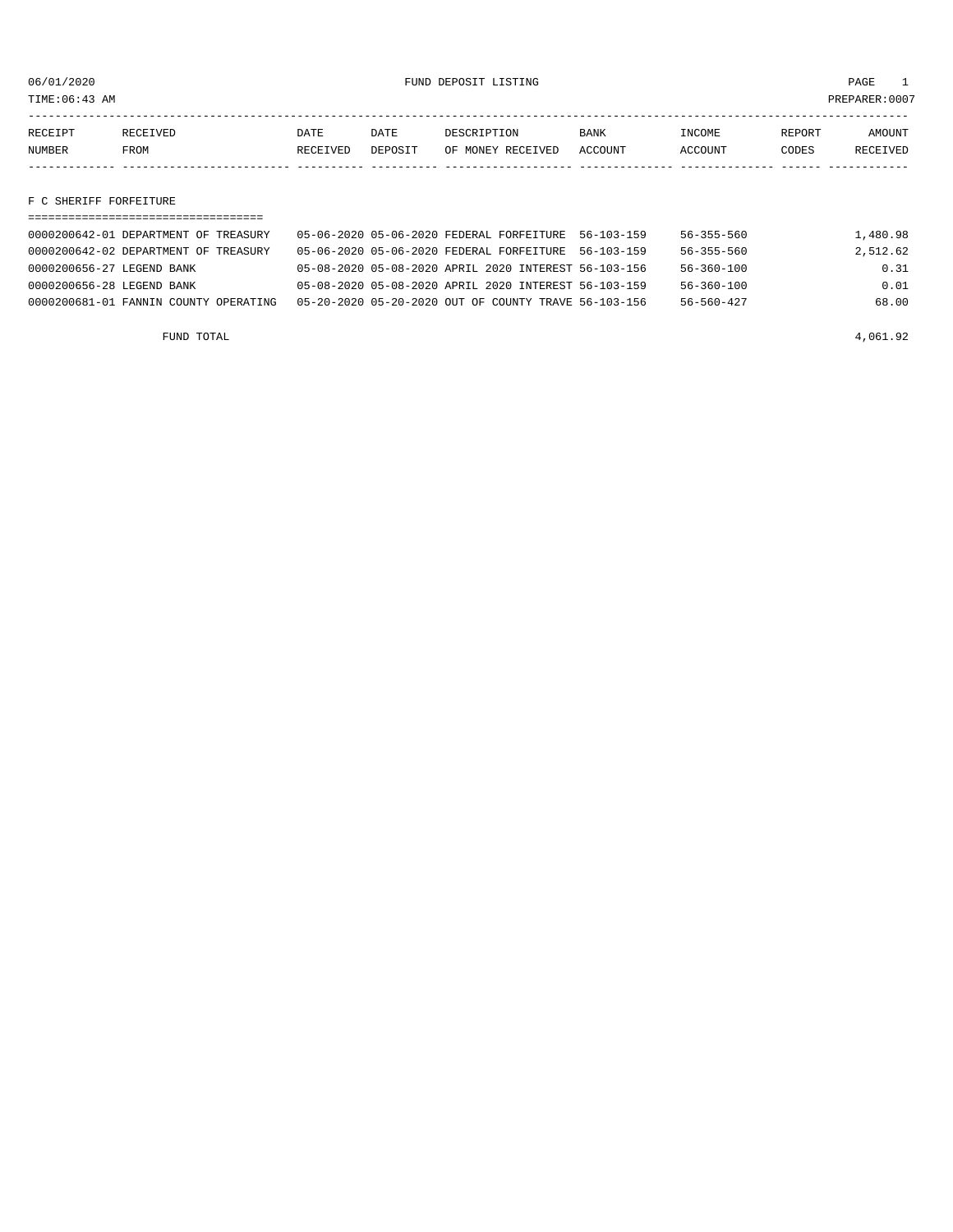06/01/2020 FUND DEPOSIT LISTING PAGE 1

| RECEIPT | <b>RECEIVED</b> | DATE            | DATE    | DESCRIPTION       | <b>BANK</b> | <b>TNCOME</b> | REPORT | AMOUNT          |
|---------|-----------------|-----------------|---------|-------------------|-------------|---------------|--------|-----------------|
| NUMBER  | FROM            | <b>RECEIVED</b> | DEPOSIT | OF MONEY RECEIVED | ACCOUNT     | ACCOUNT       | CODES  | <b>RECEIVED</b> |
|         |                 |                 |         |                   |             |               |        |                 |

SPECIALTY COURT PROGRAM

| 0000200656-19 LEGEND BANK    | 05-08-2020 05-08-2020 APRIL 2020 INTEREST 59-103-100 |  |                  | $59 - 360 - 100$ | 2.81   |
|------------------------------|------------------------------------------------------|--|------------------|------------------|--------|
| 0000200666-25 DISTRICT CLERK | 05-13-2020 05-13-2020 MAR. 1-31, 2020                |  | $59 - 103 - 100$ | $59 - 370 - 425$ | 146.82 |
| 0000200666-26 DISTRICT CLERK | 05-13-2020 05-13-2020 MAR. 1-31, 2020                |  | $59 - 103 - 100$ | $59 - 370 - 426$ | 122.82 |
| 0000200695-24 DISTRICT CLERK | 05-22-2020 05-22-2020 APRIL 1-30, 2020               |  | $59 - 103 - 100$ | $59 - 370 - 425$ | 134.07 |
| 0000200695-25 DISTRICT CLERK | 05-22-2020 05-22-2020 APRIL 1-30, 2020               |  | $59 - 103 - 100$ | $59 - 370 - 426$ | 43.55  |
|                              |                                                      |  |                  |                  |        |

FUND TOTAL 450.07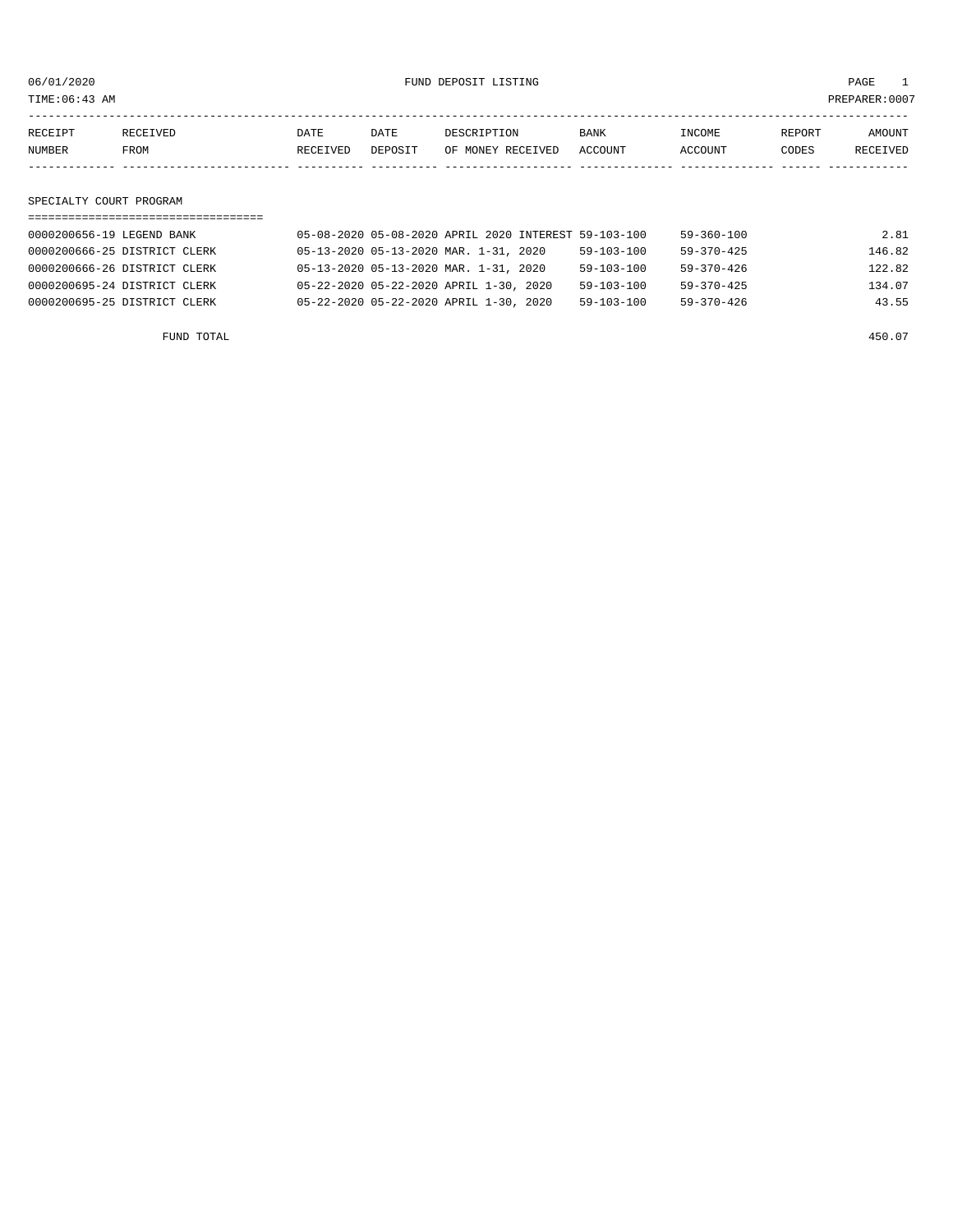06/01/2020 PAGE 1

| TIME: 06:43 AM |                                  |          |                             |                   |                  |                  |        | PREPARER:0007 |
|----------------|----------------------------------|----------|-----------------------------|-------------------|------------------|------------------|--------|---------------|
| RECEIPT        | RECEIVED                         | DATE     | DATE                        | DESCRIPTION       | BANK             | INCOME           | REPORT | AMOUNT        |
| NUMBER         | FROM                             | RECEIVED | DEPOSIT                     | OF MONEY RECEIVED | ACCOUNT          | ACCOUNT          | CODES  | RECEIVED      |
|                |                                  |          |                             |                   |                  |                  |        |               |
| SINKING FUND   |                                  |          |                             |                   |                  |                  |        |               |
|                |                                  |          |                             |                   |                  |                  |        |               |
|                | 0000200626-03 APPRAISAL DISTRICT |          | 05-01-2020 05-01-2020 TAXES |                   | 60-103-100       | $60 - 310 - 110$ |        | 2,001.36      |
|                | 0000200626-09 APPRAISAL DISTRICT |          | 05-01-2020 05-01-2020 TAXES |                   | $60 - 103 - 100$ | $60 - 310 - 120$ |        | 271.43        |
|                | 0000200654-03 APPRAISAL DISTRICT |          | 05-08-2020 05-08-2020 TAXES |                   | $60 - 103 - 100$ | $60 - 310 - 110$ |        | 2,072.76      |
|                | 0000200654-09 APPRAISAL DISTRICT |          | 05-08-2020 05-08-2020 TAXES |                   | $60 - 103 - 100$ | $60 - 310 - 120$ |        | 216.62        |
|                | 0000200669-03 APPRAISAL DISTRICT |          | 05-15-2020 05-15-2020 TAXES |                   | $60 - 103 - 100$ | $60 - 310 - 110$ |        | 3,032.11      |
|                | 0000200669-09 APPRAISAL DISTRICT |          | 05-15-2020 05-15-2020 TAXES |                   | $60 - 103 - 100$ | $60 - 310 - 120$ |        | 422.98        |
|                | 0000200692-02 APPRAISAL DISTRICT |          | 05-22-2020 05-22-2020 TAXES |                   | $60 - 103 - 100$ | $60 - 310 - 110$ |        | 2,566.77      |
|                | 0000200692-08 APPRAISAL DISTRICT |          | 05-22-2020 05-22-2020 TAXES |                   | $60 - 103 - 100$ | $60 - 310 - 120$ |        | 81.80         |
|                | 0000200706-03 APPRAISAL DISTRICT |          | 05-29-2020 05-29-2020 TAXES |                   | $60 - 103 - 100$ | $60 - 310 - 110$ |        | 4,081.43      |
|                | 0000200706-09 APPRAISAL DISTRICT |          | 05-29-2020 05-29-2020 TAXES |                   | $60 - 103 - 100$ | $60 - 310 - 120$ |        | 161.19        |

FUND TOTAL 14,908.45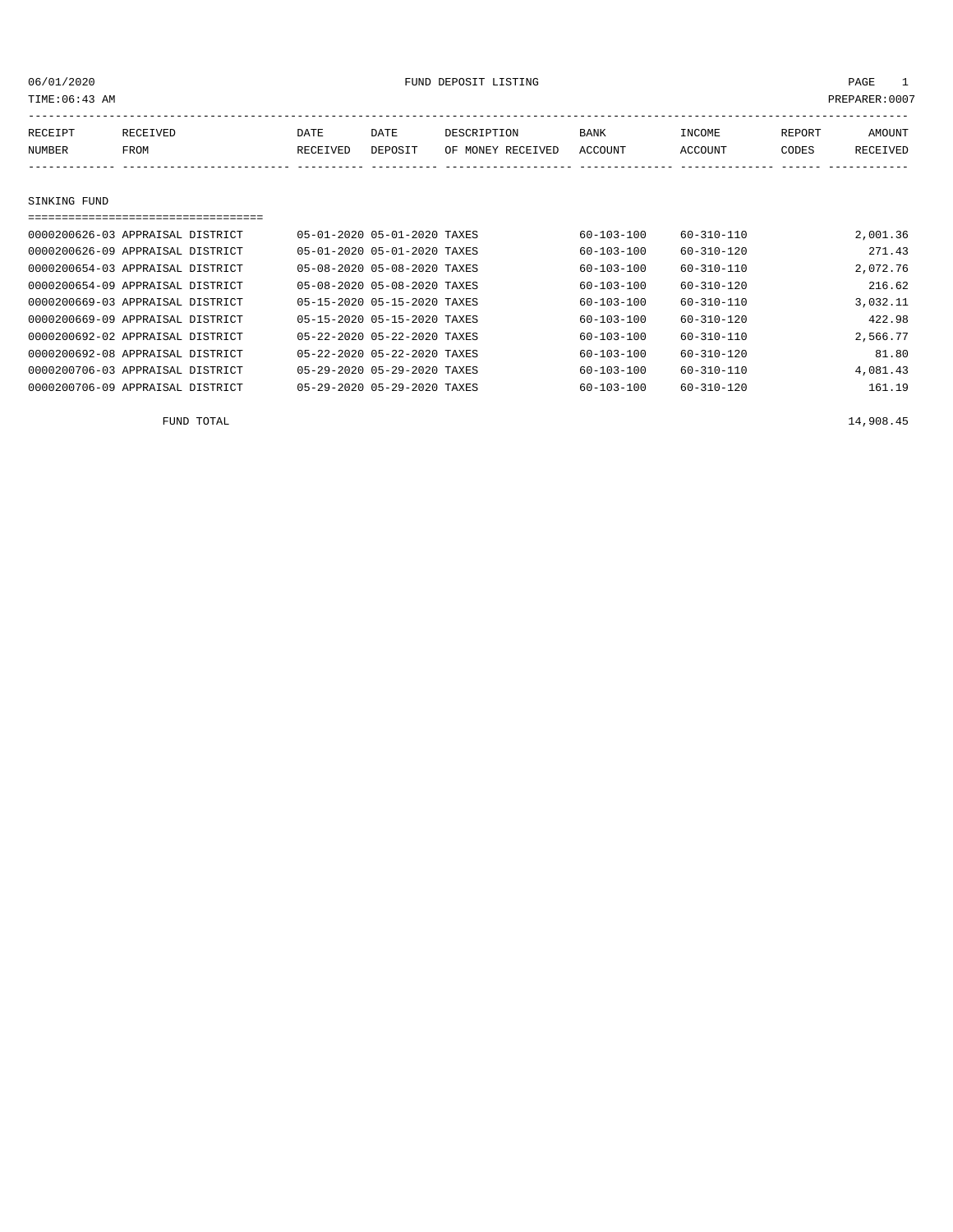TIME:06:43 AM PREPARER:0007

| RECEIPT                             | RECEIVED | DATE     | DATE    | DESCRIPTION       | BANK    | INCOME  | REPORT | AMOUNT   |  |
|-------------------------------------|----------|----------|---------|-------------------|---------|---------|--------|----------|--|
| NUMBER                              | FROM     | RECEIVED | DEPOSIT | OF MONEY RECEIVED | ACCOUNT | ACCOUNT | CODES  | RECEIVED |  |
|                                     |          |          |         |                   |         |         |        |          |  |
|                                     |          |          |         |                   |         |         |        |          |  |
| DIST.CLK.CO.&DIST.CT.TECH.-COMB.FUN |          |          |         |                   |         |         |        |          |  |
|                                     |          |          |         |                   |         |         |        |          |  |

| 0000200666-23 DISTRICT CLERK | 05-13-2020 05-13-2020 MAR. 1-31, 2020             | 61-103-100 | $61 - 370 - 440$ | 52.41 |
|------------------------------|---------------------------------------------------|------------|------------------|-------|
| 0000200695-22 DISTRICT CLERK | 05-22-2020 05-22-2020 APRIL 1-30, 2020 61-103-100 |            | 61-370-440       | 58.44 |

FUND TOTAL 110.85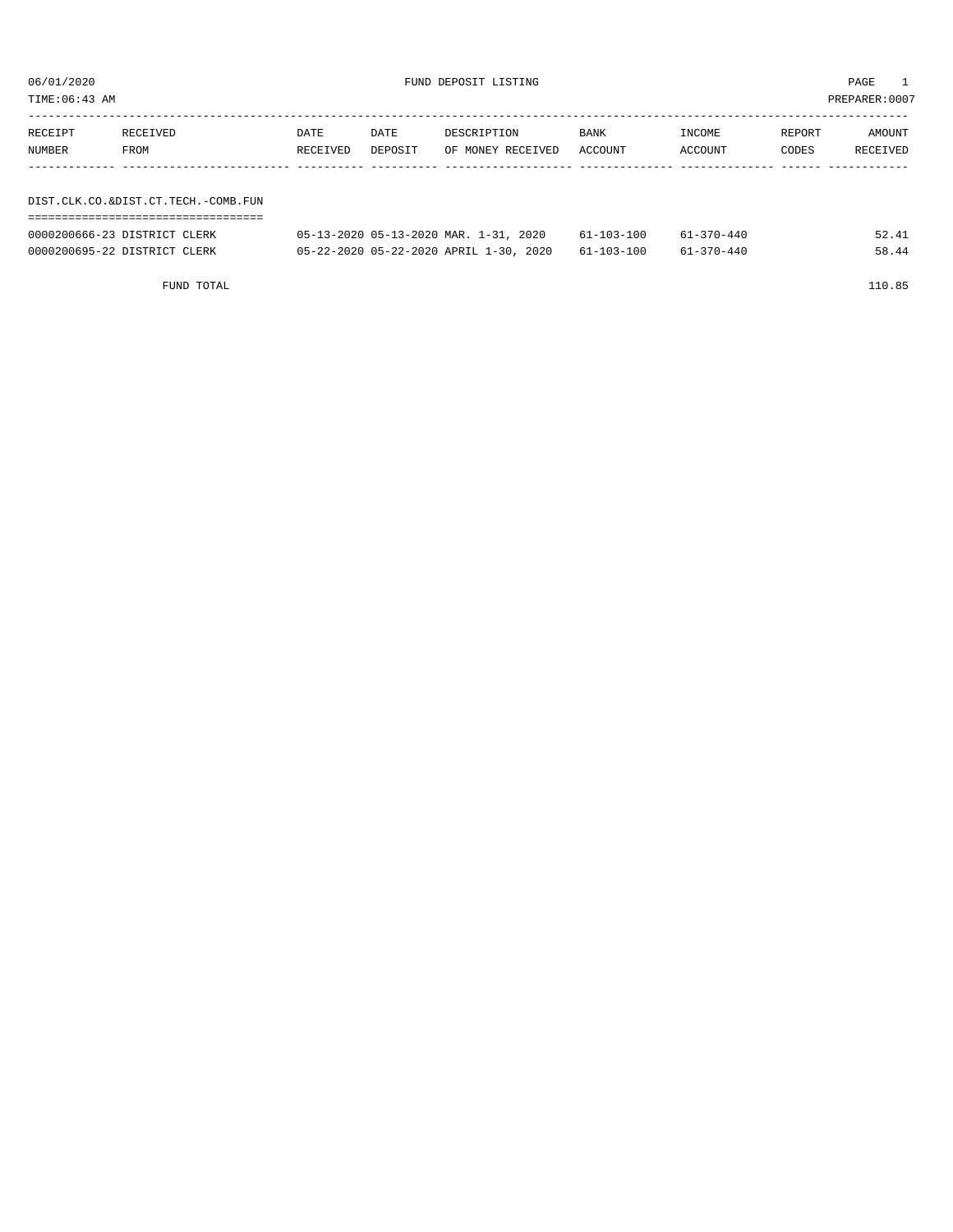06/01/2020 FUND DEPOSIT LISTING PAGE 1

| RECEIPT | RECEIVED | DATE     | DATE    | DESCRIPTION               | BANK | INCOME  | REPORT | AMOUNT   |
|---------|----------|----------|---------|---------------------------|------|---------|--------|----------|
| NUMBER  | FROM     | RECEIVED | DEPOSIT | OF MONEY RECEIVED ACCOUNT |      | ACCOUNT | CODES  | RECEIVED |
|         |          |          |         |                           |      |         |        |          |

#### DIST.CLK.COURT RECORDS PRESERVATION ===================================

| 0000200656-20 LEGEND BANK    |                                        |  |  | 05-08-2020 05-08-2020 APRIL 2020 INTEREST 62-103-100 | $62 - 360 - 100$ | 3.51   |
|------------------------------|----------------------------------------|--|--|------------------------------------------------------|------------------|--------|
| 0000200666-24 DISTRICT CLERK | 05-13-2020 05-13-2020 MAR. 1-31, 2020  |  |  | 62-103-100                                           | 62-370-133       | 262.85 |
| 0000200695-23 DISTRICT CLERK | 05-22-2020 05-22-2020 APRIL 1-30, 2020 |  |  | 62-103-100                                           | 62-370-133       | 220.23 |

FUND TOTAL 486.59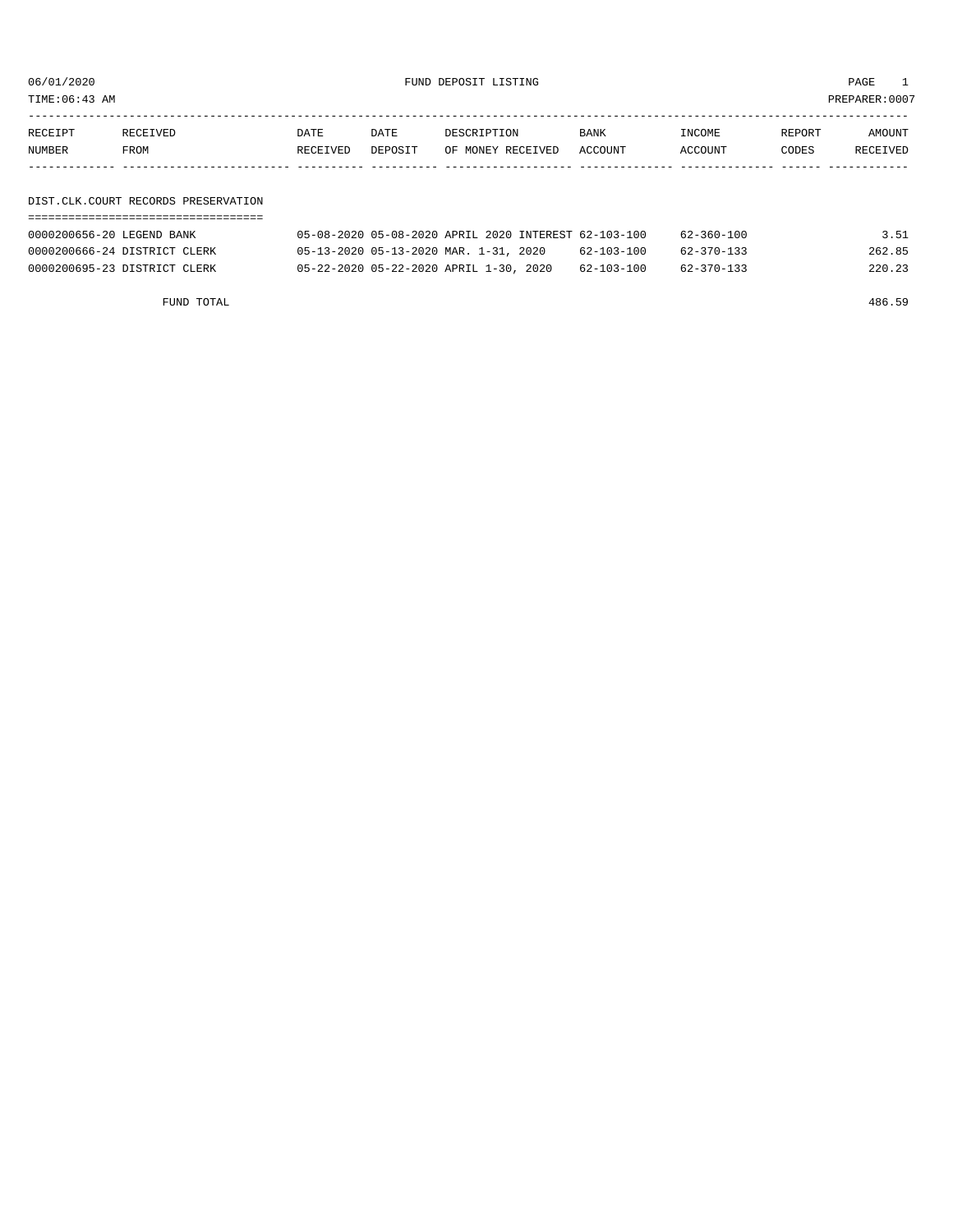TIME:06:43 AM PREPARER:0007

| RECEIPT | RECEIVED    | DATE     | DATE    | DESCRIPTION       | <b>BANK</b> | INCOME  | REPORT | AMOUNT   |
|---------|-------------|----------|---------|-------------------|-------------|---------|--------|----------|
| NUMBER  | <b>FROM</b> | RECEIVED | DEPOSIT | OF MONEY RECEIVED | ACCOUNT     | ACCOUNT | CODES  | RECEIVED |
|         |             |          |         |                   |             |         |        |          |
|         |             |          |         |                   |             |         |        |          |

2017 GO BONDS-CONSTRUCTION FUND

===================================

| 0000200656-31<br>BANK<br>. FIGERIND | $\cap$<br>$-08 - 20$<br>ിರ− | 2020<br>ADRT <sub>1</sub> | 2020<br><b>TMMMMMM</b><br>ERES. | $h -$<br>$-100$ | 36U-<br>bb<br>エロヒ | 00<br>89 |
|-------------------------------------|-----------------------------|---------------------------|---------------------------------|-----------------|-------------------|----------|
|                                     |                             |                           |                                 |                 |                   |          |

FUND TOTAL 89.00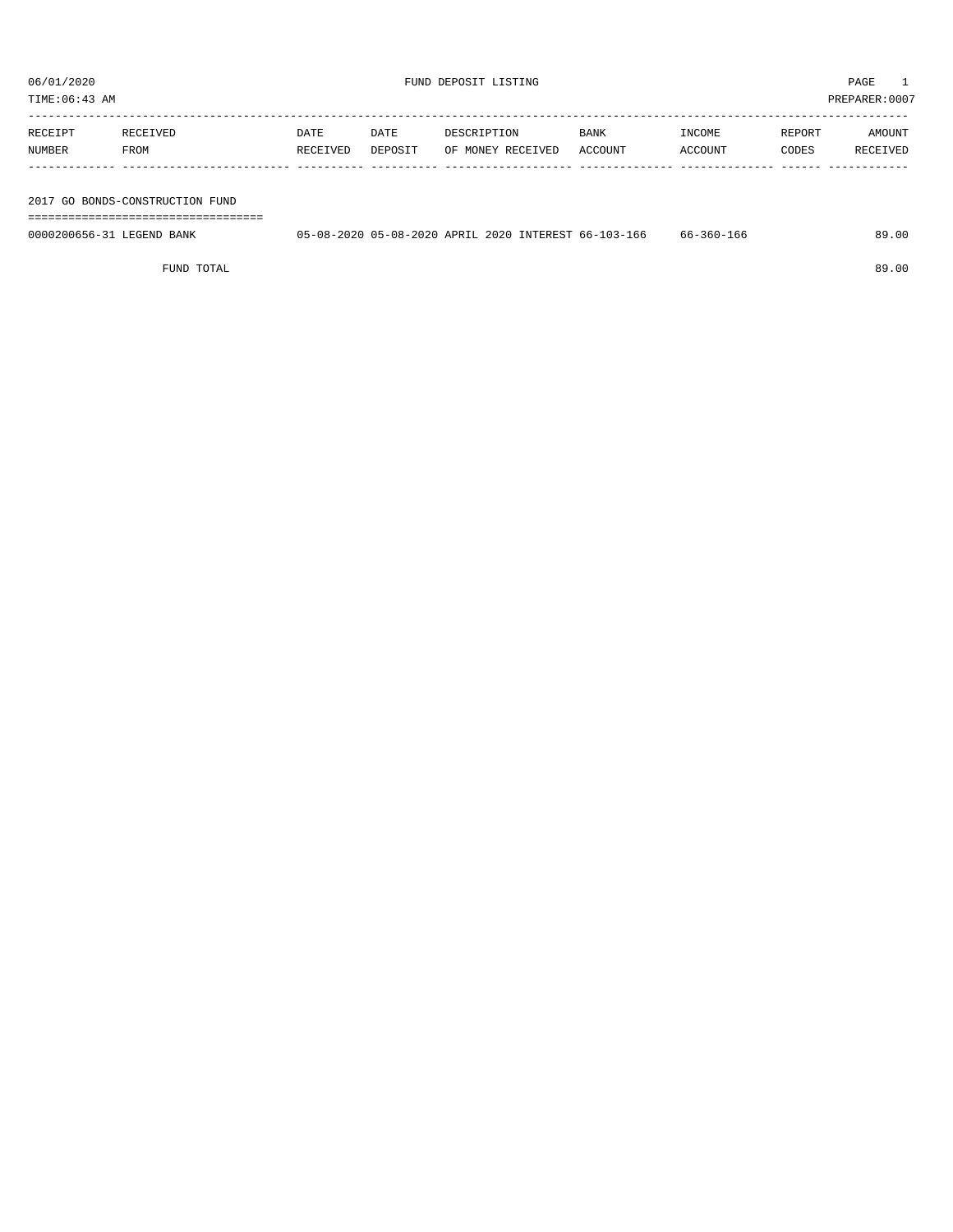| TIME:06:43 | 000       |
|------------|-----------|
| AM         | PREPARER. |
|            | ∵∪∪∪      |
|            |           |

| RECEIPT | RECEIVED | DATE     | DATE    | DESCRIPTION       | BANK    | INCOME  | REPORT | AMOUNT   |
|---------|----------|----------|---------|-------------------|---------|---------|--------|----------|
| NUMBER  | FROM     | RECEIVED | DEPOSIT | OF MONEY RECEIVED | ACCOUNT | ACCOUNT | CODES  | RECEIVED |
|         |          |          |         |                   |         |         |        |          |
|         |          |          |         |                   |         |         |        |          |

2018 GO BONDS-CONSTRUCTION FUND

===================================

| 0000200656-33 LEGEND BANK | 05-08-2020 05-08-2020 APRIL 2020 INTEREST 68-103-168 |  | 68-360-168 | 1,313.39 |
|---------------------------|------------------------------------------------------|--|------------|----------|
|                           |                                                      |  |            |          |

FUND TOTAL  $1,313.39$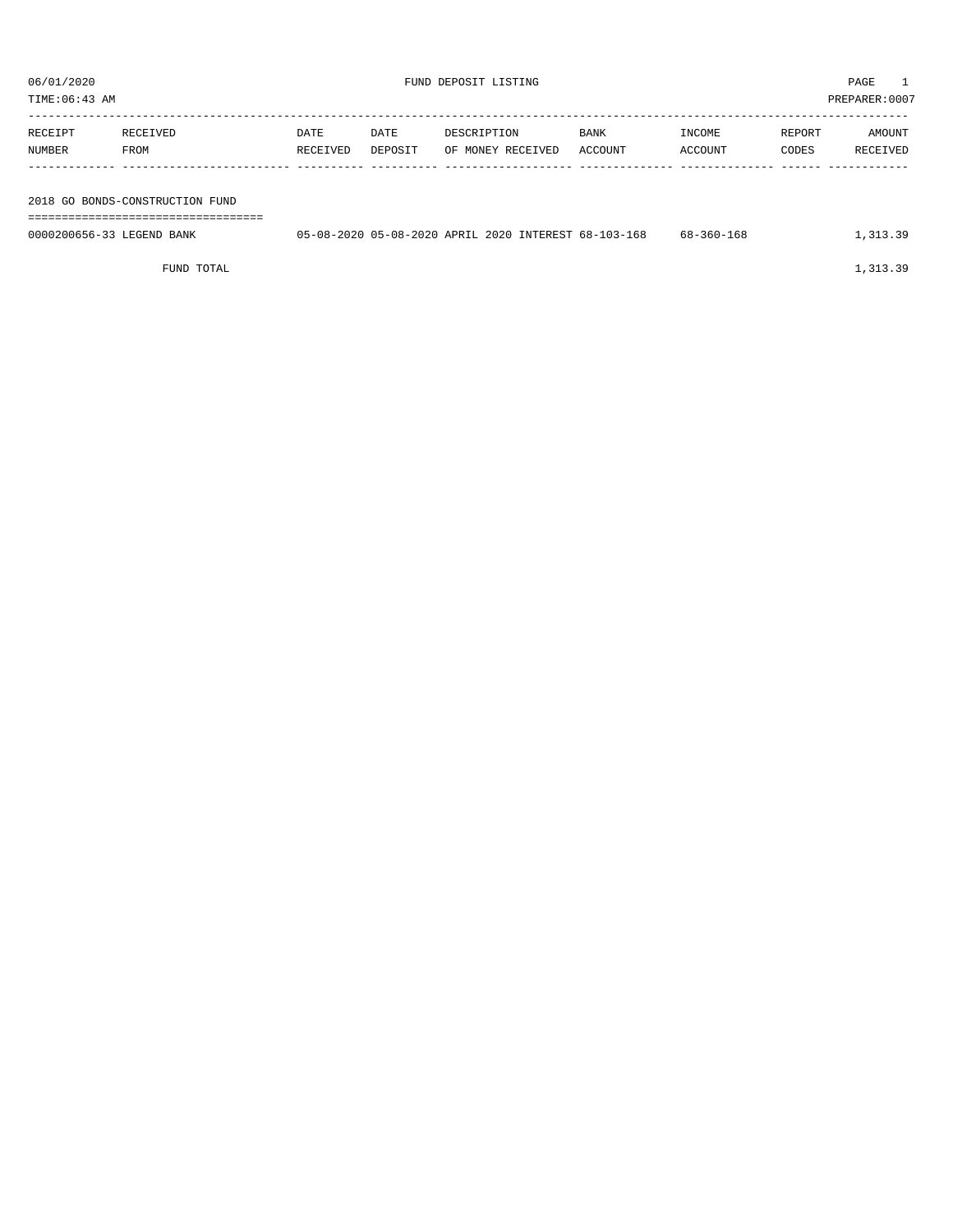TIME:06:43 AM PREPARER:0007

| RECEIPT | RECEIVED | <b>DATE</b> | DATE    | DESCRIPTION       | BANK    | INCOME  | REPORT | AMOUNT   |
|---------|----------|-------------|---------|-------------------|---------|---------|--------|----------|
| NUMBER  | FROM     | RECEIVED    | DEPOSIT | OF MONEY RECEIVED | ACCOUNT | ACCOUNT | CODES  | RECEIVED |
|         |          |             |         |                   |         |         |        |          |

2020 CO BONDS-CONSTRUCTION FUND

===================================

| 0000200656-34 LEGEND BANK |  |  | 05-08-2020 05-08-2020 APRIL 2020 INTEREST 69-103-120 | $69 - 360 - 169$ | 0.01 |
|---------------------------|--|--|------------------------------------------------------|------------------|------|
|                           |  |  |                                                      |                  |      |

FUND TOTAL  $0.01$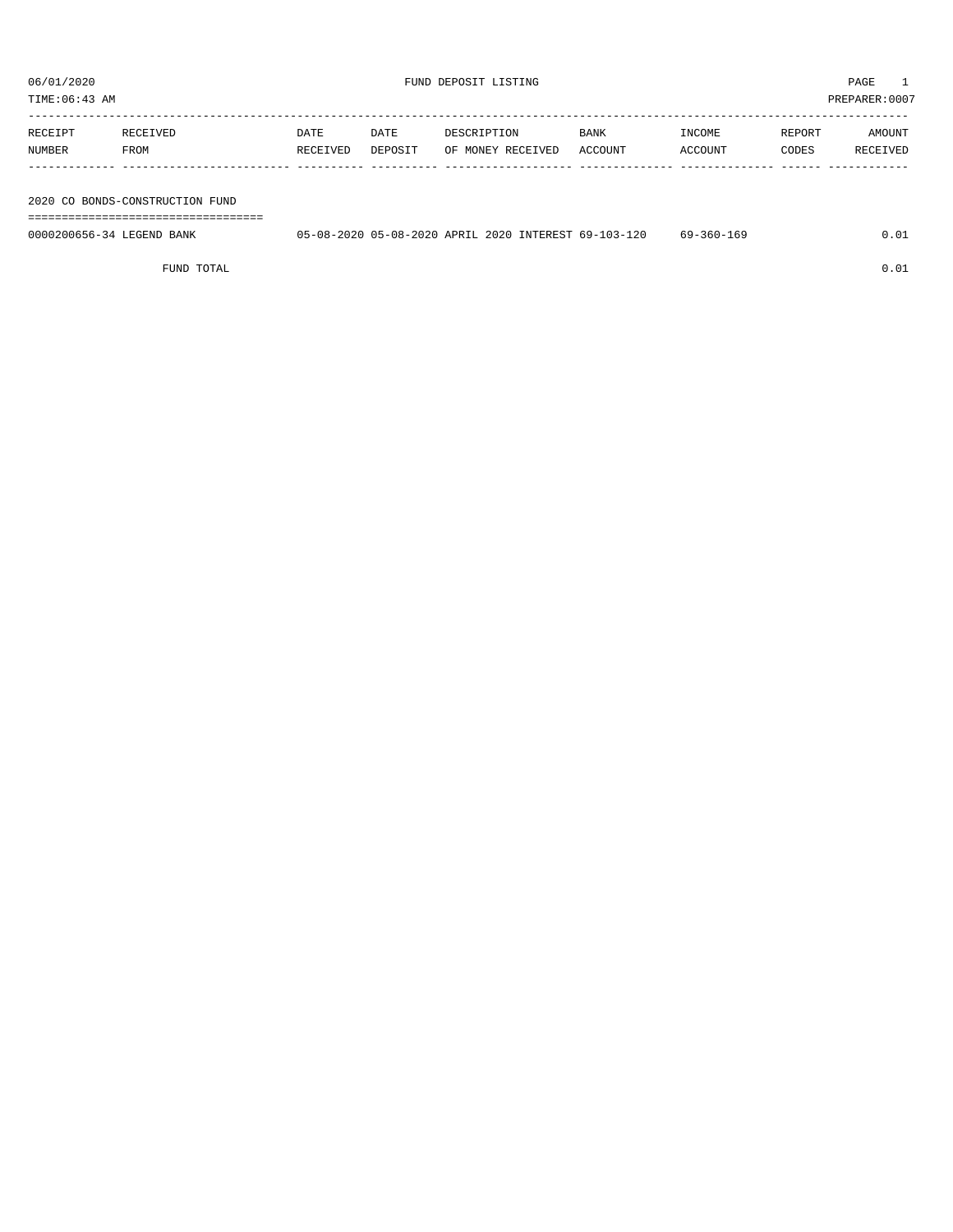TIME:06:43 AM PREPARER:0007

| RECEIPT           | RECEIVED | DATE     | DATE    | DESCRIPTION       | <b>BANK</b> | INCOME  | REPORT | AMOUNT   |  |  |  |  |
|-------------------|----------|----------|---------|-------------------|-------------|---------|--------|----------|--|--|--|--|
| NUMBER            | FROM     | RECEIVED | DEPOSIT | OF MONEY RECEIVED | ACCOUNT     | ACCOUNT | CODES  | RECEIVED |  |  |  |  |
|                   |          |          |         |                   |             |         |        |          |  |  |  |  |
|                   |          |          |         |                   |             |         |        |          |  |  |  |  |
| RIGHT OF WAY FUND |          |          |         |                   |             |         |        |          |  |  |  |  |
|                   |          |          |         |                   |             |         |        |          |  |  |  |  |

| 0000200639-08 TEXPOOL     | 05-05-2020 05-05-2020 APRIL 2020 INTEREST 70-103-175 |  | $70 - 360 - 100$ | 31.73 |
|---------------------------|------------------------------------------------------|--|------------------|-------|
| 0000200656-21 LEGEND BANK | 05-08-2020 05-08-2020 APRIL 2020 INTEREST 70-103-100 |  | 70-360-100       | .58   |

FUND TOTAL 33.31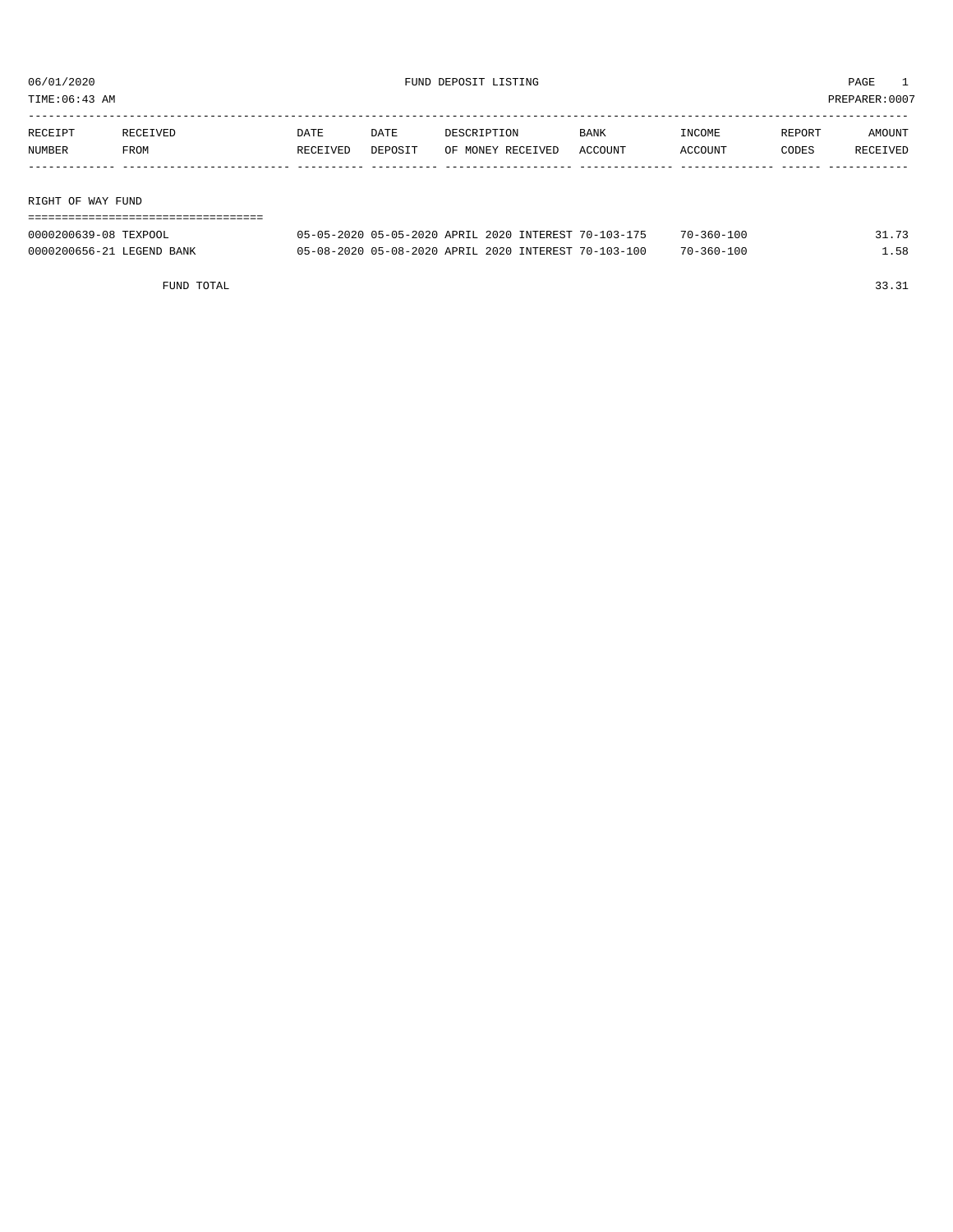TIME:06:43 AM PREPARER:0007

| RECEIPT       | RECEIVED | DATE     | DATE    | DESCRIPTION       | <b>BANK</b> | <b>INCOME</b> | <b>REPORT</b> | AMOUNT          |
|---------------|----------|----------|---------|-------------------|-------------|---------------|---------------|-----------------|
| <b>NUMBER</b> | FROM     | RECEIVED | DEPOSIT | OF MONEY RECEIVED | ACCOUNT     | ACCOUNT       | CODES         | <b>RECEIVED</b> |
|               |          |          |         |                   |             |               |               |                 |

#### JUVENILE PROBATION

| 0000200649-01 JUVENILE PROBATION | 05-07-2020 05-07-2020 PID-2295 DEFERRED              | 87-103-187 | $87 - 340 - 575$           | 40.00 |
|----------------------------------|------------------------------------------------------|------------|----------------------------|-------|
| 0000200650-01 JUVENILE PROBATION | 05-07-2020 05-07-2020 PID-2199 PROBATION 87-103-187  |            | $87 - 340 - 575$           | 60.00 |
| 0000200650-02 JUVENILE PROBATION | 05-07-2020 05-07-2020 PID-2199 JOINT REST 87-103-187 |            | $87 - 340 - 576$<br>220.00 |       |

FUND TOTAL 320.00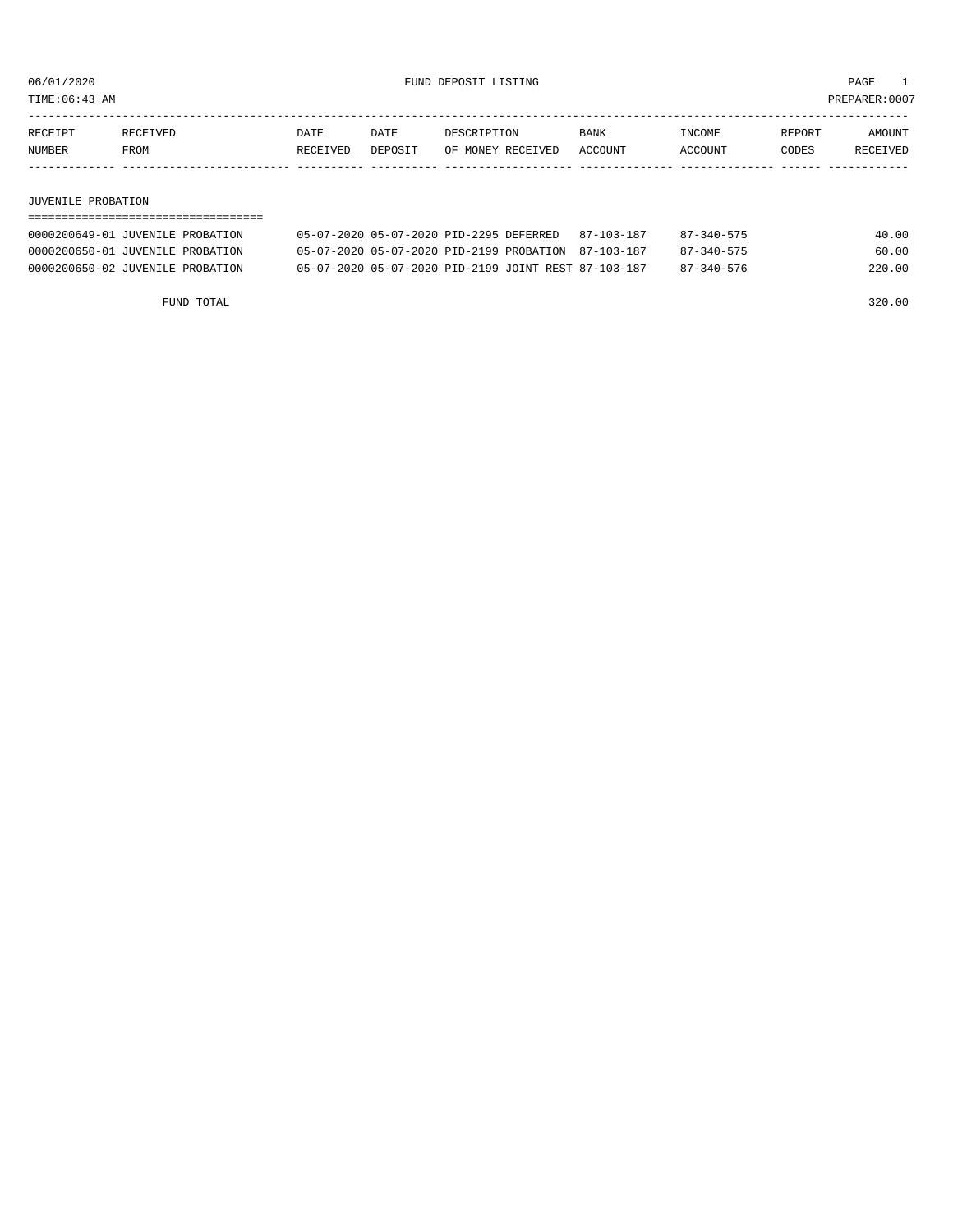06/01/2020 FUND DEPOSIT LISTING PAGE 1

| RECEIPT | <b>RECEIVED</b> | DATE            | DATE    | DESCRIPTION       | BANK    | <b>TNCOME</b> | REPORT | AMOUNT          |
|---------|-----------------|-----------------|---------|-------------------|---------|---------------|--------|-----------------|
| NUMBER  | FROM            | <b>RECEIVED</b> | DEPOSIT | OF MONEY RECEIVED | ACCOUNT | ACCOUNT       | CODES  | <b>RECEIVED</b> |
|         |                 |                 |         |                   |         |               |        |                 |

#### TEXAS JUVENILE JUSTICE DEPT.

| ;================================ |                                                      |                  |           |
|-----------------------------------|------------------------------------------------------|------------------|-----------|
| 0000200656-29 LEGEND BANK         | 05-08-2020 05-08-2020 APRIL 2020 INTEREST 89-103-992 | $89 - 360 - 189$ | 1.27      |
| 0000200680-01 T.J.J.D.            | 05-20-2020 05-20-2020 BASIC PROBATION SUP 89-103-993 | 89-330-915       | 10,827.00 |
| 0000200680-02 T.J.J.D.            | 05-20-2020 05-20-2020 COMMUNITY PROGRAMS 89-103-994  | $89 - 330 - 916$ | 6.667.00  |
| 0000200680-03 T.J.J.D.            | 05-20-2020 05-20-2020 PRE/POST ADJUDICATI 89-103-996 | 89-330-917       | 529.00    |
| 0000200680-04 T.J.J.D.            | 05-20-2020 05-20-2020 COMMITMENT DIVERSIO 89-103-997 | $89 - 330 - 918$ | 833.00    |
| 0000200680-05 T.J.J.D.            | 05-20-2020 05-20-2020 MENTAL HEALTH SERVI 89-103-998 | $89 - 330 - 919$ | 979.00    |
|                                   |                                                      |                  |           |

FUND TOTAL  $19,836.27$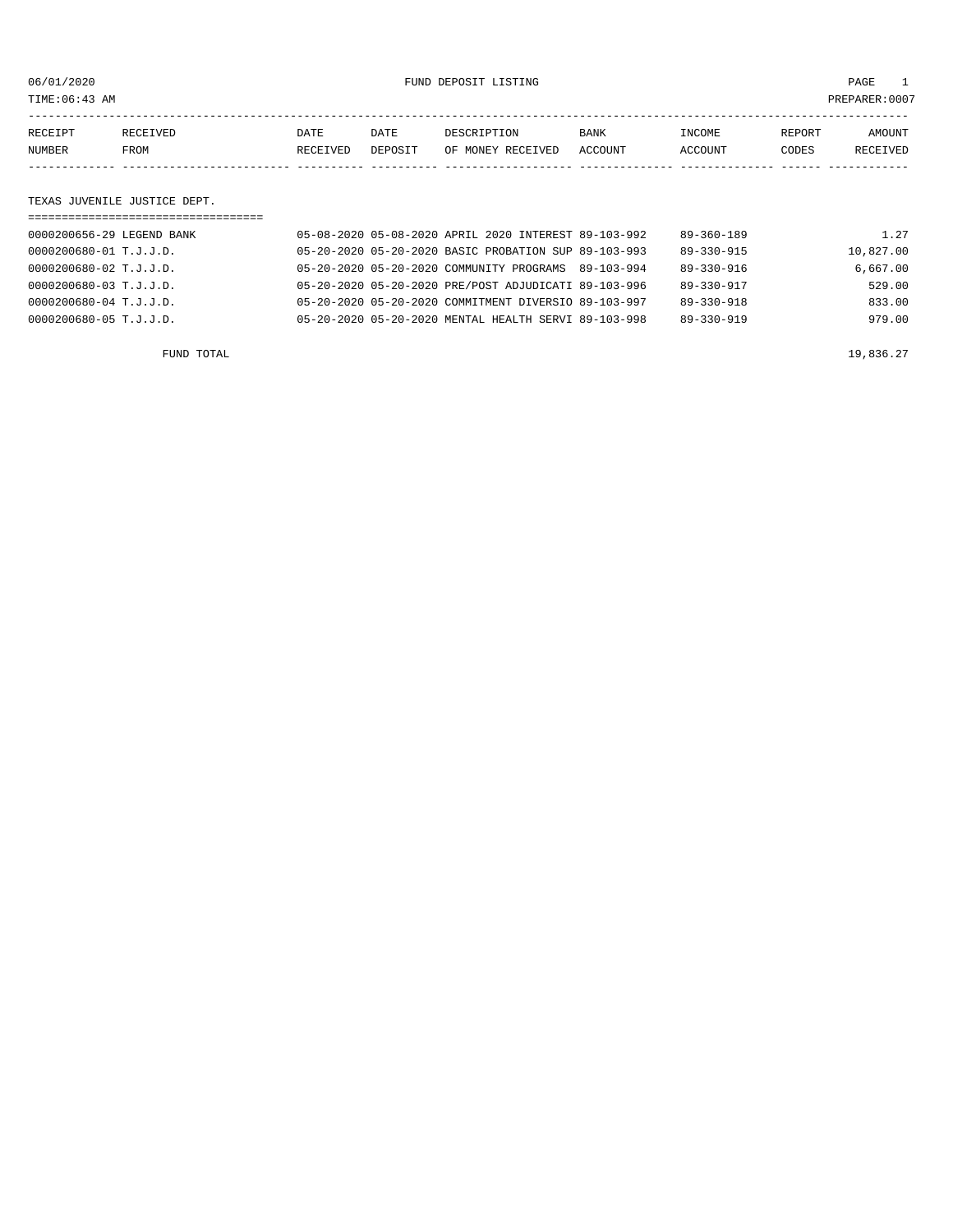TIME:06:43 AM PREPARER:0007

| RECEIPT | <b>RECEIVED</b> | DATE     | DATE    | DESCRIPTION       | <b>BANK</b> | <b>TNCOME</b> | REPORT | AMOUNT          |
|---------|-----------------|----------|---------|-------------------|-------------|---------------|--------|-----------------|
| NUMBER  | FROM            | RECEIVED | DEPOSIT | OF MONEY RECEIVED | ACCOUNT     | ACCOUNT       | CODES  | <b>RECEIVED</b> |
|         |                 |          |         |                   |             |               |        |                 |

#### STATZER FUND

| 0000200639-09 TEXPOOL     | 05-05-2020 05-05-2020 APRIL 2020 INTEREST 92-103-175 |  | $92 - 360 - 100$ | 15.50 |
|---------------------------|------------------------------------------------------|--|------------------|-------|
| 0000200656-22 LEGEND BANK | 05-08-2020 05-08-2020 APRIL 2020 INTEREST 92-103-100 |  | $92 - 360 - 100$ | 0.52  |

FUND TOTAL 16.02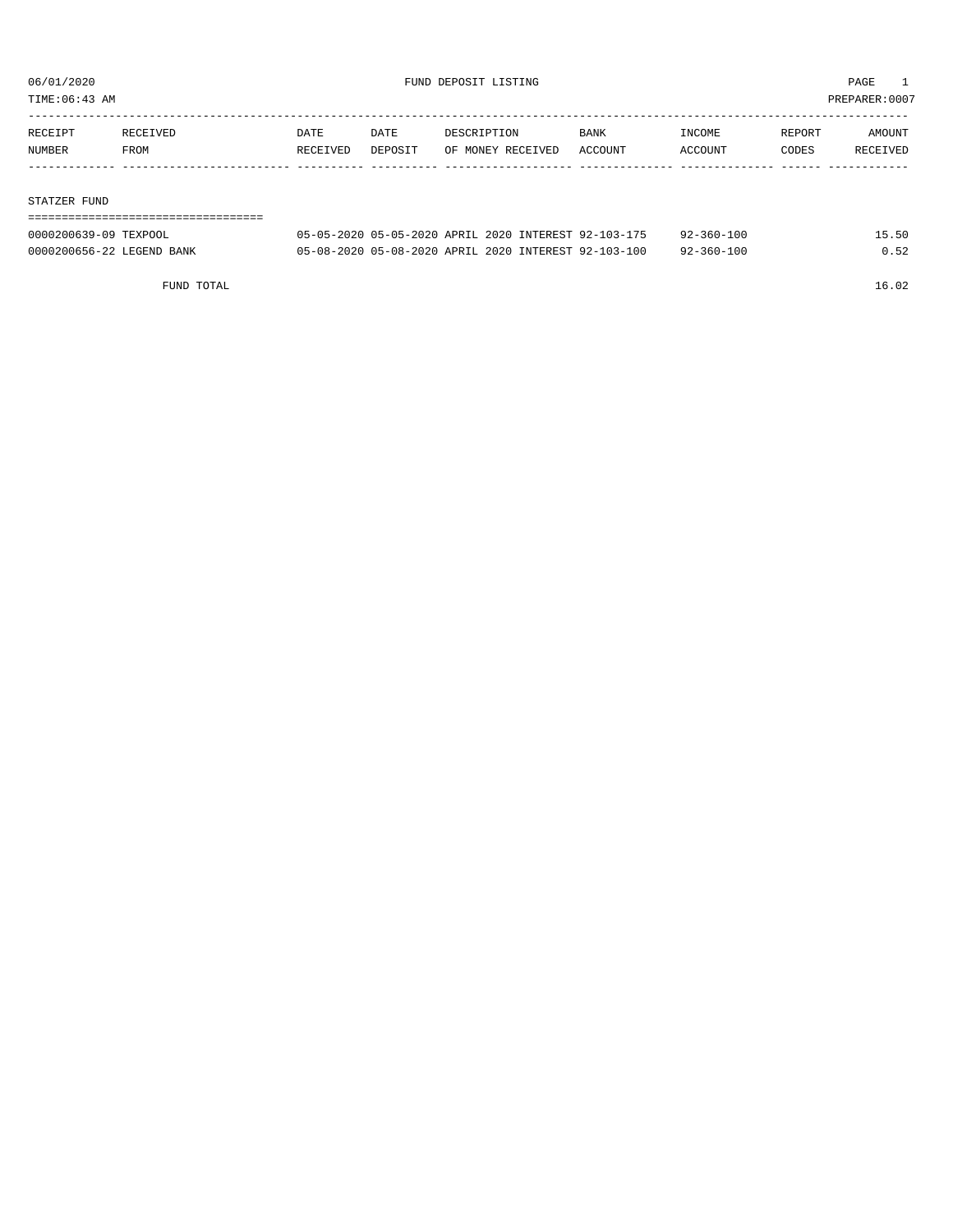TIME:06:43 AM PREPARER:0007

| RECEIPT                   | RECEIVED | DATE     | DATE    | DESCRIPTION       | BANK    | INCOME  | REPORT | AMOUNT   |
|---------------------------|----------|----------|---------|-------------------|---------|---------|--------|----------|
|                           |          |          |         |                   |         |         |        |          |
| NUMBER                    | FROM     | RECEIVED | DEPOSIT | OF MONEY RECEIVED | ACCOUNT | ACCOUNT | CODES  | RECEIVED |
|                           |          |          |         |                   |         |         |        |          |
|                           |          |          |         |                   |         |         |        |          |
| TX. COMM. DEVELOPMENT PGM |          |          |         |                   |         |         |        |          |

===================================

| 0000200668-01 DEPT. OF AGRICUTURE | 05-14-2020 05-14-2020 HICKEY CREEK GRANT 93-103-909 |  | $93 - 330 - 909$ | 8,100.00 |
|-----------------------------------|-----------------------------------------------------|--|------------------|----------|
|                                   |                                                     |  |                  |          |

FUND TOTAL 8,100.00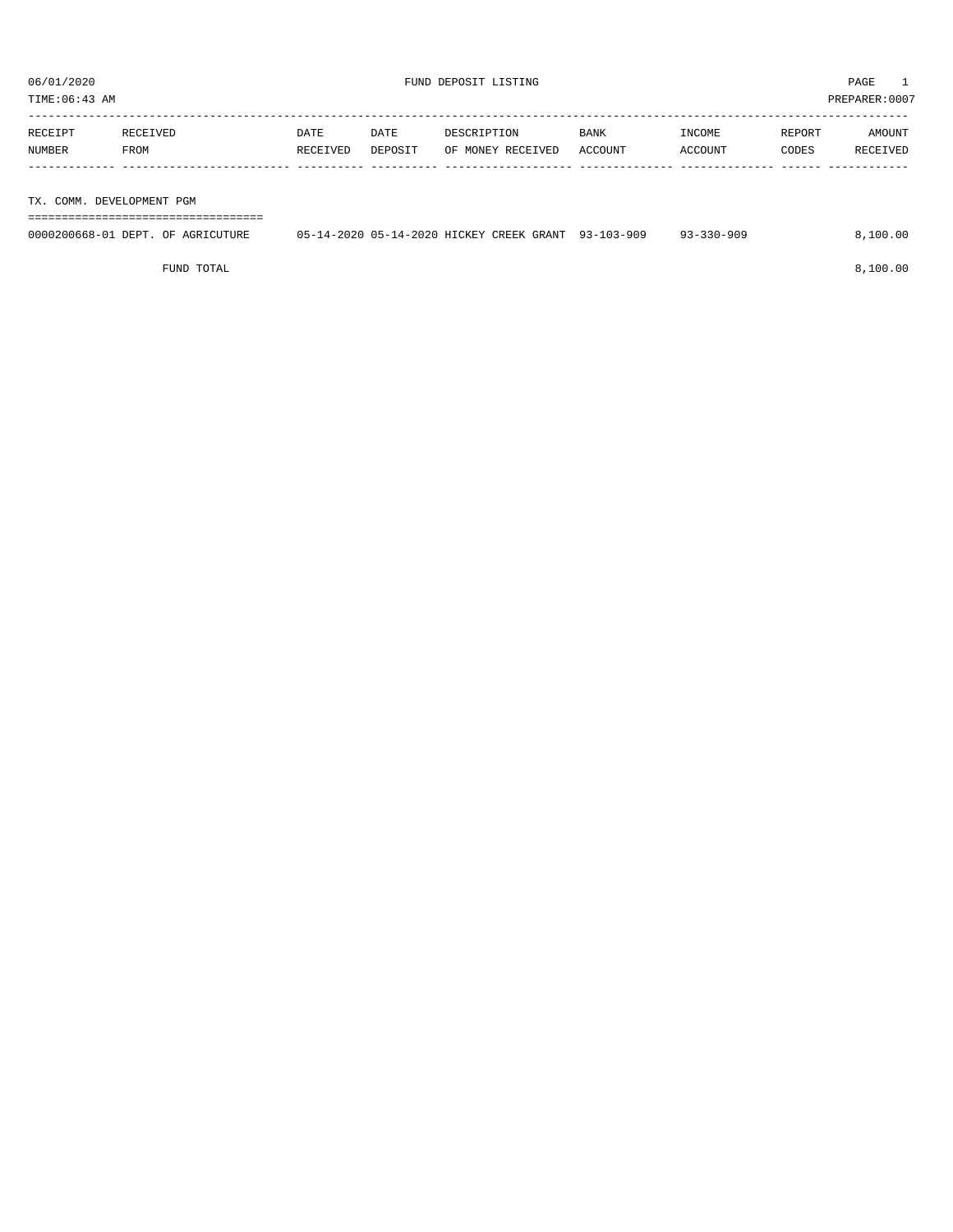TIME:06:43 AM PREPARER:0007 ----------------------------------------------------------------------------------------------------------------------------------- RECEIPT RECEIVED DATE DATE DESCRIPTION BANK INCOME REPORT AMOUNT

| NUMBER | <b>FROM</b> | TVED. | <b>DEDOSTT</b> | <b>LVEL</b><br>MONF<br>ገፑ | .OUNT | CCOUNT | <b>PODES</b> |  |
|--------|-------------|-------|----------------|---------------------------|-------|--------|--------------|--|
| RECE.  |             | DATE. | DA TE          |                           | BANN  | ^'OM∟  | REPORT       |  |

#### PAYROLL

| 0000200638-01 MARY BLOODSWORTH | 05-04-2020 05-04-2020 MAY 2020 COBRA HEAL 95-100-100 |  |  |                                                      | $95 - 370 - 130$ | 960.16   |  |
|--------------------------------|------------------------------------------------------|--|--|------------------------------------------------------|------------------|----------|--|
| 0000200647-01 C.D. BREWER      | 05-06-2020 05-06-2020 MAY 2020 COBRA DENT 95-100-100 |  |  |                                                      | $95 - 370 - 130$ | 75.32    |  |
| 0000200648-01 CLC PROPERTIES   |                                                      |  |  | 05-06-2020 05-06-2020 MAY 2020 COBRA HEAL 95-100-100 | $95 - 370 - 130$ | 2,148.42 |  |
|                                |                                                      |  |  |                                                      |                  |          |  |

FUND TOTAL 3,183.90